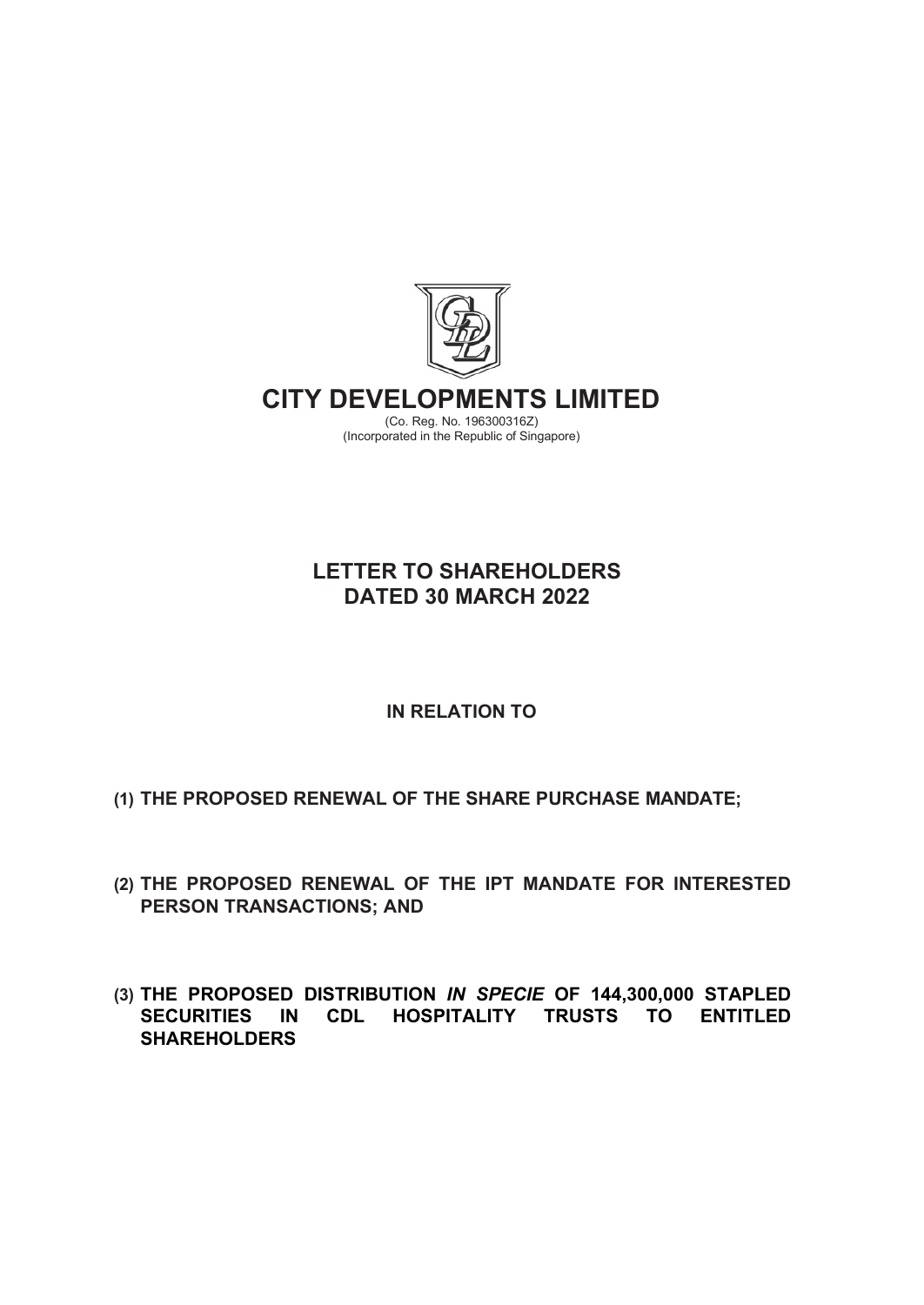# **CONTENTS**

# **LETTER TO SHAREHOLDERS**

# **ANNEXURE I**

# PROPOSED RENEWAL OF THE SHARE PURCHASE MANDATE

# **ANNEXURE II**

# PROPOSED RENEWAL OF THE IPT MANDATE FOR INTERESTED PERSON TRANSACTIONS

| 3. Interested Person Transactions conducted in the year ended 31 December 2021  19 |  |
|------------------------------------------------------------------------------------|--|
|                                                                                    |  |
|                                                                                    |  |
|                                                                                    |  |

# **APPENDIX A**

# THE IPT MANDATE FOR INTERESTED PERSON TRANSACTIONS

| 2.             |  |
|----------------|--|
| 3 <sub>1</sub> |  |
| 4.             |  |
| 5.             |  |
| 6.             |  |
| 7.             |  |
| 8.             |  |
| 9.             |  |

# **ANNEXURE III**

# THE PROPOSED DISTRIBUTION IN SPECIE OF 144,300,000 STAPLED SECURITIES IN CDL HOSPITALITY TRUSTS TO ENTITLED SHAREHOLDERS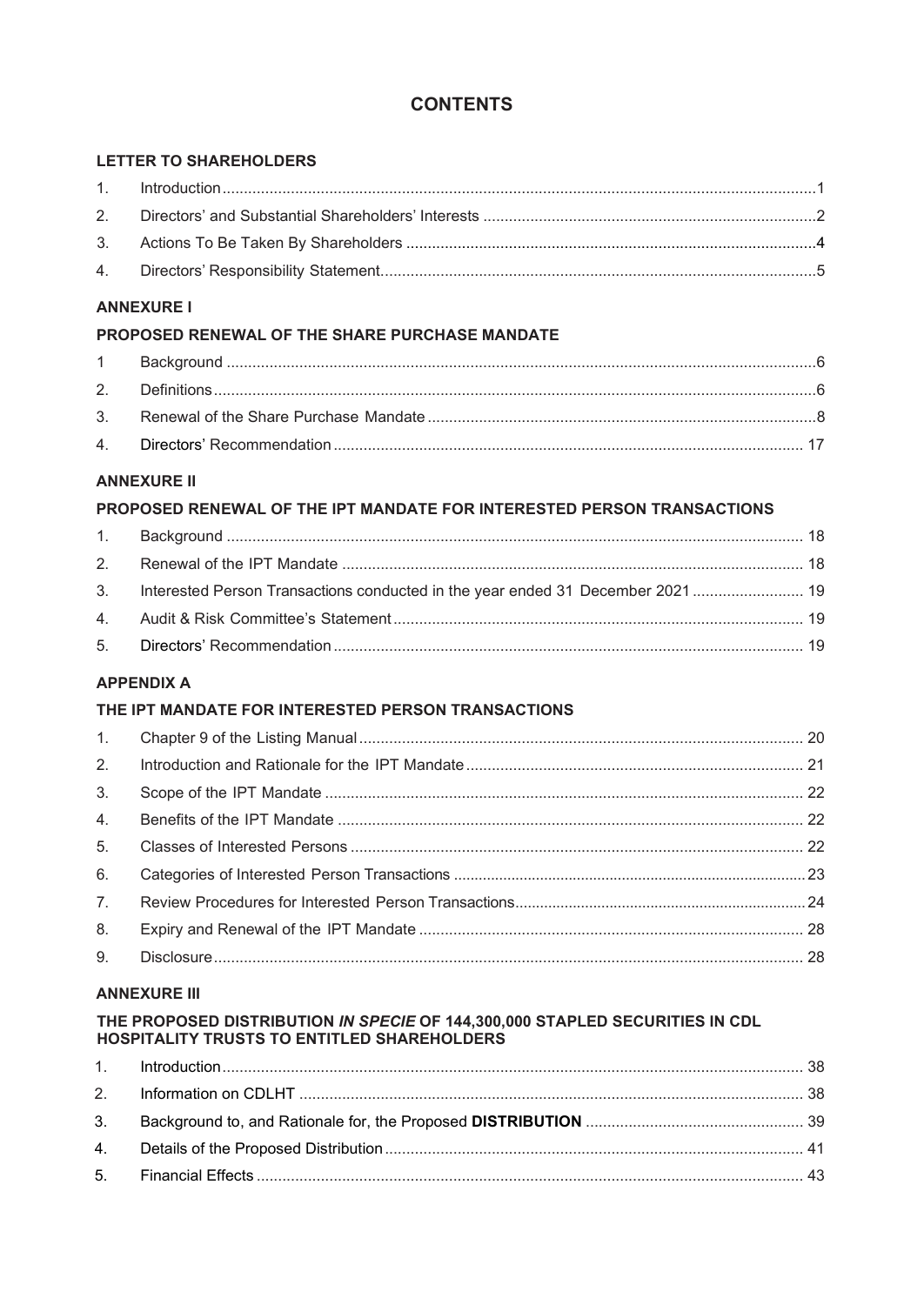| 7. Interests of Directors and Substantial Shareholders in the Proposed Distribution  49 |  |
|-----------------------------------------------------------------------------------------|--|
|                                                                                         |  |
|                                                                                         |  |
|                                                                                         |  |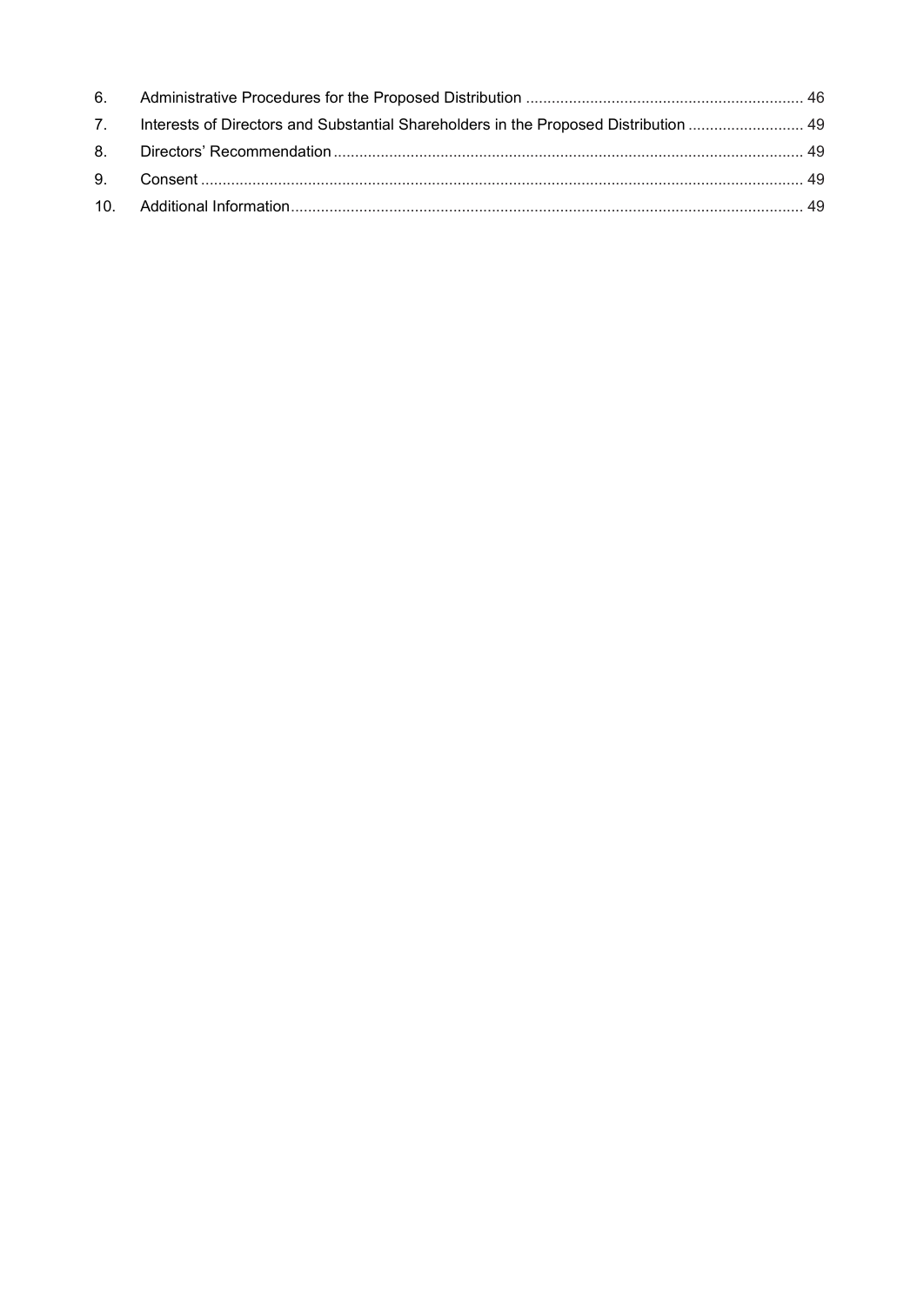# **CITY DEVELOPMENTS LIMITED**

(Co. Reg. No. 196300316Z) (Incorporated in the Republic of Singapore)

#### **Board of Directors: Registered Office: Registered Office: Registered Office:**

Kwek Leng Beng (Executive Chairman) 9 Raffles Place (Executive Director and Group Chief Executive Officer) Lee Jee Cheng Philip (Lead Independent Director) Philip Yeo Liat Kok (Non-Independent Non-Executive Director) Ong Lian Jin Colin (Independent Non-Executive Director) Daniel Marie Ghislain Desbaillets (Independent Non-Executive Director) Chong Yoon Chou (Independent Non-Executive Director) Chan Swee Liang Carolina (Carol Fong) (Independent Non-Executive Director) (Independent Non-Executive Director)

#12-01 Republic Plaza Singapore 048619

30 March 2022

To: The Shareholders of City Developments Limited ("**Shareholders**")

Dear Sir/Madam

- **(I) PROPOSED RENEWAL OF THE SHARE PURCHASE MANDATE**
- 
- **(II) PROPOSED RENEWAL OF THE IPT MANDATE FOR INTERESTED PERSON TRANSACTIONS (III) PROPOSED DISTRIBUTION** *IN SPECIE* **OF 144,300,000 STAPLED SECURITIES IN CDL HOSPITALITY TRUSTS TO ENTITLED SHAREHOLDERS**

## <span id="page-3-0"></span>**1. INTRODUCTION**

We refer to the Notice of the Fifty-Ninth Annual General Meeting of City Developments Limited ("**CDL**" or the "**Company**") ("**59th AGM**") issued by the Company on 30 March 2022 (the "**Notice of 59th AGM**").

Item 8 of the Notice of 59th AGM is an Ordinary Resolution ("**Resolution 8**") to be proposed at the 59th AGM for the renewal of the Company's Share Purchase Mandate which will empower the Directors to make purchases or otherwise acquire issued ordinary shares of the Company ("**Ordinary Shares**") and/or issued non-redeemable convertible non-cumulative preference shares of the Company ("**Preference Shares**") from time to time subject to certain restrictions set out in the listing manual of Singapore Exchange Securities Trading Limited ("**Listing Manual**"). Information relating to Resolution 8 is set out in Annexure I.

Item 9 of the Notice of 59th AGM is an Ordinary Resolution ("**Resolution 9**") to be proposed at the 59th AGM for the renewal of the Company's IPT Mandate for interested person transactions which will facilitate the Company, its subsidiaries and its associated companies, to enter into transactions with its interested persons, the details of which are set out in Annexure II and Appendix A.

Item 10 of the Notice of 59th AGM is an Ordinary Resolution ("**Resolution 10**") to be proposed at the 59th AGM for the distribution *in specie* of 144,300,000 stapled securities in CDL Hospitality Trusts to Entitled Shareholders (as defined in Annexure III). Information relating to Resolution 10 is set out in Annexure III.

The purpose of this letter is to provide Shareholders with the reasons for, and information relating to Resolutions 8, 9 and 10.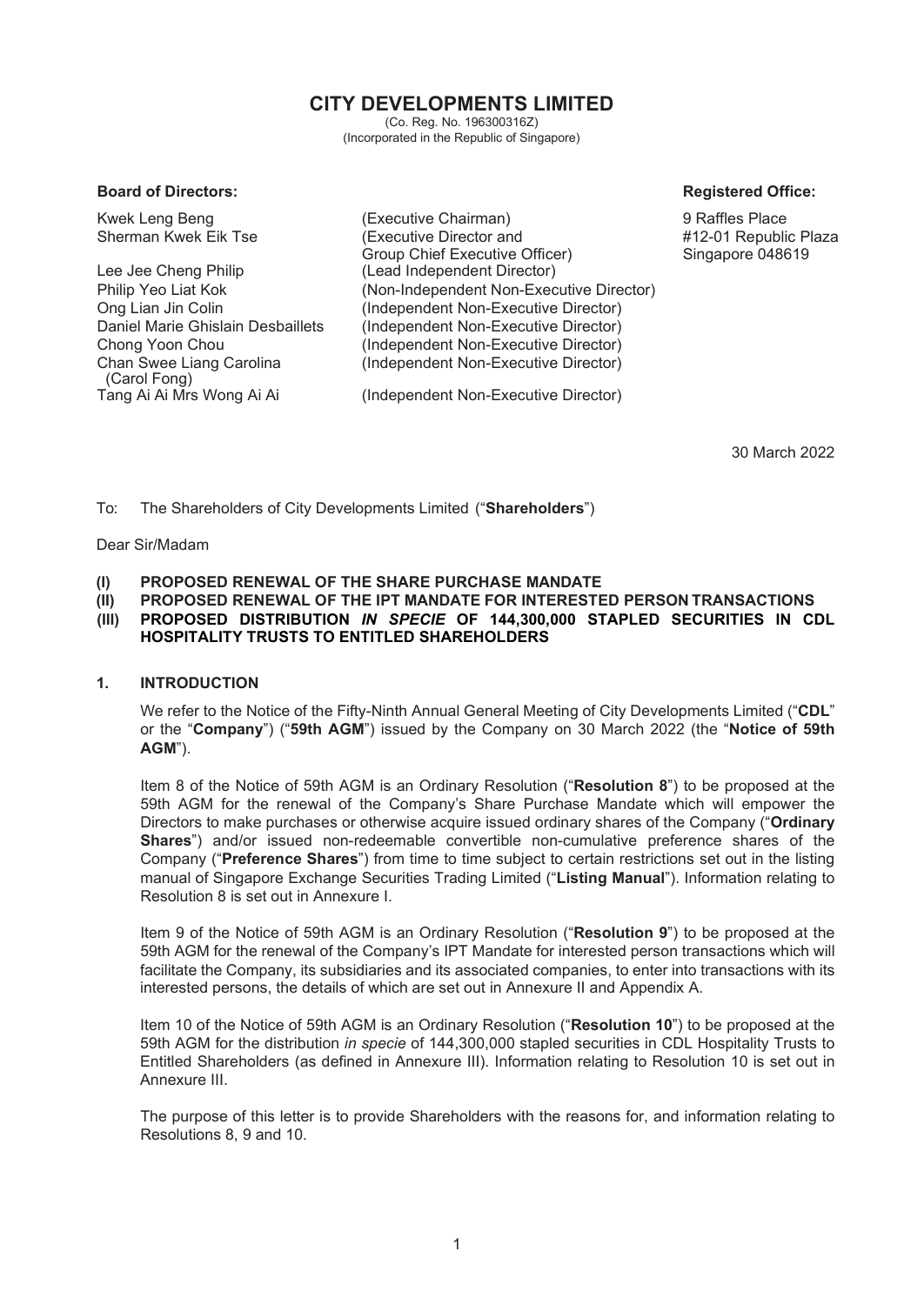#### <span id="page-4-0"></span>**2. DIRECTORS' AND SUBSTANTIAL SHAREHOLDERS' INTERESTS**

The interests of the Directors in issued Ordinary Shares and Preference Shares, and the interests of the Substantial Shareholders in issued Ordinary Shares based on the Company's Register of Directors' Shareholdings and Register of Substantial Shareholders respectively as at 3 March 2022 (the "**Latest Practicable Date**"), were as follows:

| <b>Director</b> | <b>Class of</b><br><b>Shares</b> | Number of<br><b>Shares held</b> | 9/6(1) |
|-----------------|----------------------------------|---------------------------------|--------|
| Kwek Leng Beng  | Ordinary                         | 397.226                         | 0.044  |
|                 | Preference                       | 144,445                         | 0.044  |

|                                                               | <b>Number of Ordinary Shares</b> |                                  |              |        |
|---------------------------------------------------------------|----------------------------------|----------------------------------|--------------|--------|
| <b>Substantial Shareholders</b>                               | <b>Direct</b><br><b>Interest</b> | <b>Deemed</b><br><b>Interest</b> | <b>Total</b> | 9/6(1) |
| Hong Realty (Private) Limited ("HR")                          | 34.457.782                       | 30.488.981(2)                    | 64.946.763   | 7.161  |
| Hong Leong Holdings Limited ("HLH")                           | 148.787.477                      | 19.546.445(3)                    | 168.333.922  | 18.561 |
| Hong Leong Investment Holdings Pte. Ltd. ("HLIH") 168,714,256 |                                  | 271.601.888(4)                   | 440.316.144  | 48.552 |
| Davos Investment Holdings Private Limited<br>("Davos")        |                                  | 440.316.144(5)                   | 440.316.144  | 48.552 |
| Kwek Holdings Pte Ltd ("KH")                                  |                                  | 440.316.144(5)                   | 440.316.144  | 48.552 |

Notes:

(1) Based on 906,901,330 issued Ordinary Shares (excluding treasury shares) and 330,874,257 issued Preference Shares as at the Latest Practicable Date. As at that date, there were 2,400,000 treasury shares and no subsidiaryholdings.

"Subsidiary holdings" is defined in the Listing Manual to mean shares referred to in Sections 21(4), 21(4B), 21(6A) and 21(6C) of the Companies Act 1967.

- (2) HR is deemed under Section 4 of the Securities and Futures Act 2001 ("**SFA**") to have an interest in the 30,488,981 Ordinary Shares held directly by companies in which it is entitled to exercise or control the exercise of not less than 20% of the votes attached to the voting shares thereof.
- <sup>(3)</sup> HLH is deemed under Section 4 of the SFA to have an interest in the 19,546,445 Ordinary Shares held directly by companies in which it is entitled to exercise or control the exercise of not less than 20% of the votes attached to the voting shares thereof.
- (4) HLIH is deemed under Section 4 of the SFA to have an interest in the 271,601,888 Ordinary Shares held directly and/ or indirectly by companies in which it is entitled to exercise or control the exercise of not less than 20% of the votes attached to the voting shares thereof which includes (i) the 64,946,763 Ordinary Shares held directly and indirectly by HR; and (ii) the 168,333,922 Ordinary Shares held directly and indirectly by HLH, out of which 9,304,616 Ordinary Shares have been identified as Ordinary Shares in which HR is also deemed to have an interest in under note (2) above.
- (5) Davos and KH are deemed under Section 4 of the SFA to have an interest in the 440,316,144 Ordinary Shares held directly and/or indirectly by HLIH in which they are entitled to exercise or control the exercise of not less than 20% of the votes attached to the voting shares thereof.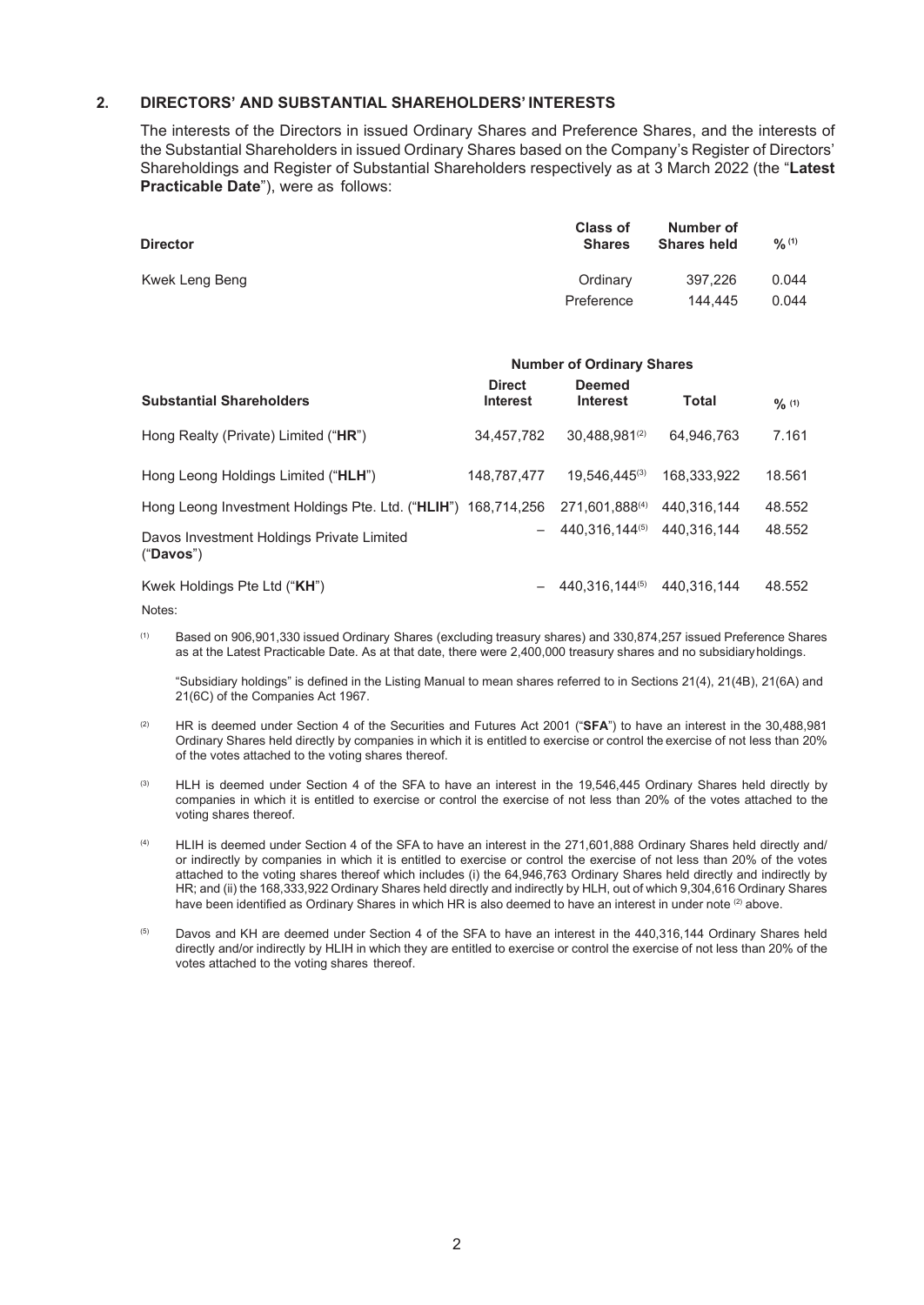The interests of the Directors in the issued stapled securities of CDL Hospitality Trusts ("**CDLHT Units**"), and the interests of the Substantial Shareholders in the issued CDLHT Units as at the Latest Practicable Date were as follows:

|                                                        | <b>Number of CDLHT Units</b>     |                                  |              |        |  |
|--------------------------------------------------------|----------------------------------|----------------------------------|--------------|--------|--|
|                                                        | <b>Direct</b><br><b>Interest</b> | <b>Deemed</b><br><b>Interest</b> | <b>Total</b> | 9/6(1) |  |
| <b>Director</b>                                        |                                  |                                  |              |        |  |
| Kwek Leng Beng                                         | 8,922,000                        |                                  | 8,922,000    | 0.725  |  |
| <b>Substantial Shareholders</b>                        |                                  |                                  |              |        |  |
| Hong Realty (Private) Limited ("HR")                   |                                  |                                  |              |        |  |
| Hong Leong Holdings Limited ("HLH")                    |                                  |                                  |              |        |  |
| Hong Leong Investment Holdings Pte. Ltd. ("HLIH")      |                                  | 481,531,419(2)                   | 481,531,419  | 39.109 |  |
| Davos Investment Holdings Private Limited<br>("Davos") |                                  | 481,531,419(2)                   | 481,531,419  | 39.109 |  |
| Kwek Holdings Pte Ltd ("KH")                           |                                  | 481.531.419(2)                   | 481.531.419  | 39.109 |  |

Notes:

- (1) The percentage of CDLHT Units is based on the total number of 1,231,266,225 issued CDLHT Units as at the Latest Practicable Date.
- (2) HLIH, Davos and KH are deemed under Section 4 of the SFA to have an interest in the 481,531,419 CDLHT Units held by companies in which they are entitled to exercise or control the exercise of not less than 20% of the votes attached to the CDLHT Units thereof.

Directors of the Company will abstain from voting their shareholdings in the Company, if any, and have undertaken to ensure that their associates will abstain from voting their respective shareholdings in the Company, if any, on Resolution 9 relating to the proposed renewal of the IPT Mandate at the 59th AGM.

The relevant companies within the Hong Leong Investment Holdings Pte. Ltd. ("**HLIH**") group (which includes HLIH, a controlling shareholder of the Company and its associates), being Interested Persons under the IPT Mandate, will abstain from voting their respective shareholdings in the Company on Resolution 9 at the 59th AGM.

The Company will disregard any votes cast by Directors and the relevant companies within the HLIH group (which includes HLIH, a controlling shareholder of the Company and its associates) in respect of their shareholdings in the Company, if any, on Resolution 9. The Company will also disregard any votes cast by the associates of Directors in respect of their shareholdings in the Company, if any.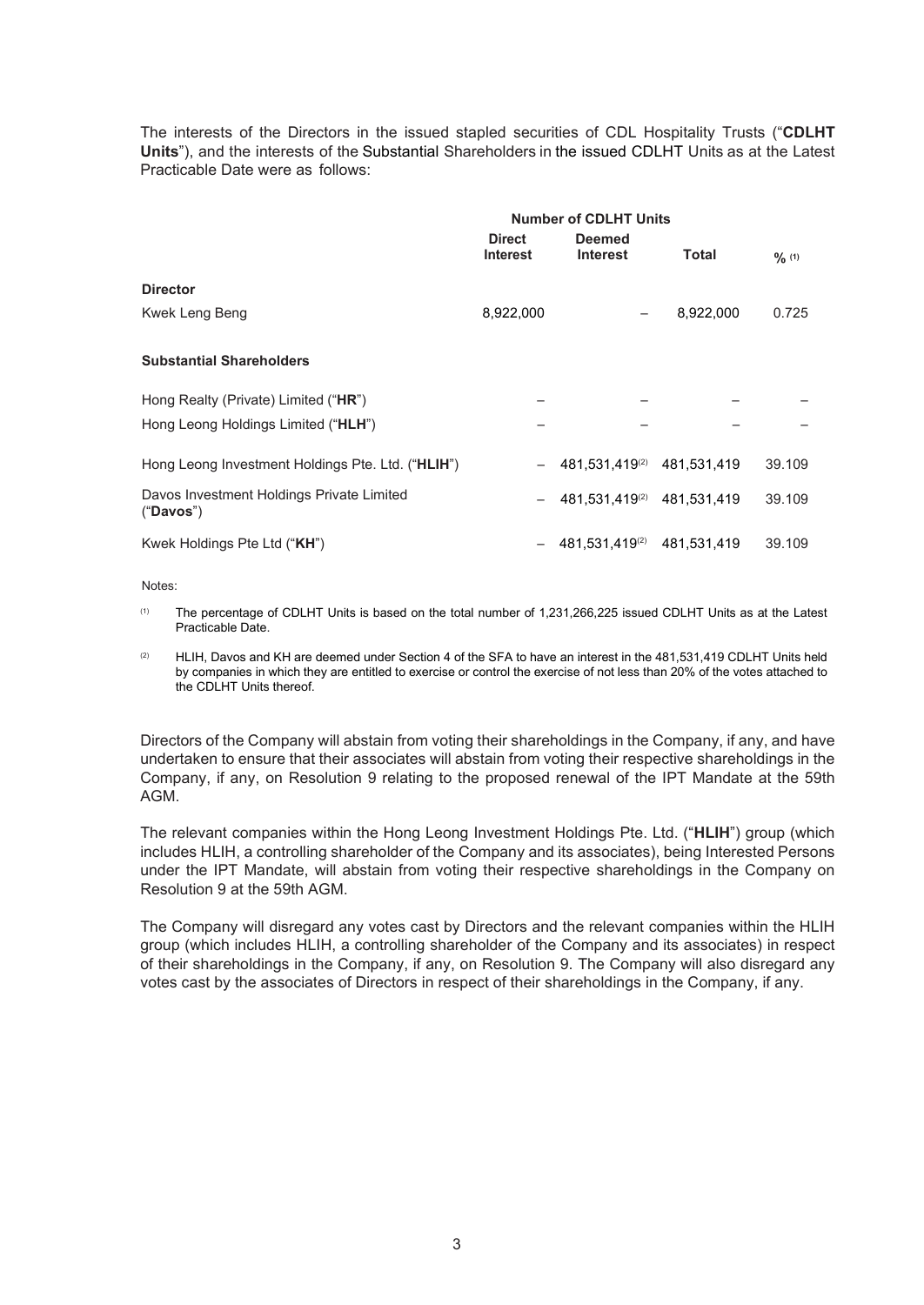# <span id="page-6-0"></span>**3. ACTIONS TO BE TAKEN BY SHAREHOLDERS**

As a precautionary measure due to the current COVID-19 situation in Singapore, Shareholders will not be able to attend the 59th AGM in person. The 59th AGM is being convened, and will be held, by way of electronic means pursuant to the COVID-19 (Temporary Measures) (Alternative Arrangements for Meetings for Companies, Variable Capital Companies, Business Trusts, Unit Trusts and Debenture Holders) Order 2020. This Letter, together with the Notice of 59th AGM and the accompanying Proxy Form have been made available on the website of the Company at [https://www.cdl.com.sg/agm,](https://www.cdl.com.sg/agm) and on the website of SGX at [https://www.sgx.com.](https://www.sgx.com/)

Alternative arrangements have been put in place to allow Shareholders to participate at the 59th AGM by:

- (i) observing and/or listening to the 59th AGM proceedings via 'live' audio-visual webcast or 'live' audio-only stream;
- (ii) submitting questions to the Chairman of the 59th AGM in advance of, or 'live' at, the 59th AGM; and/or
- (iii) (a) voting at the 59th AGM 'live' via electronic means; (b) appointing a proxy(ies) (other than the Chairman of the 59th AGM) to vote 'live' via electronic means on their behalf at the 59th AGM; or (c) appointing the Chairman of the 59th AGM as proxy to vote on their behalf at the 59th AGM.

#### **Details of the steps for pre-registration, submission of questions and voting at the 59th AGM by Shareholders, including CPFIS Members (as defined below) and SRS Investors (as defined below), will be separately announced by the Company.**

CPFIS Members and SRS Investors should note that they (1) may vote 'live' via electronic means at the 59th AGM if they are appointed as proxies by their respective CPF Agent Banks (as defined below) or SRS Approved Banks (as defined below), and should contact their respective CPF Agent Banks or SRS Approved Banks if they have any queries regarding their appointment as proxies; or (2) may appoint the Chairman of the 59th AGM as proxy to vote on their behalf at the 59th AGM in which case they should approach their respective CPF Agent Banks or SRS Approved Banks to submit their votes by 5.00 p.m. on 18 April 2022.

The Proxy Form must be submitted to the Company in the following manner: (A) if submitted by post, be lodged at the office of the Company's Share Registrar, M & C Services Private Limited at 112 Robinson Road, #05-01, Singapore 068902; or (B) if submitted electronically, be submitted via email to the Company's Share Registrar at [GPD@mncsingapore.com](mailto:GPD@mncsingapore.com) or via the pre-registration website at [https://www.cdl.com.sg/agm2022,](https://www.cdl.com.sg/agm2022) in each case not less than 72 hours before the time appointed for the 59th AGM. A Shareholder who wishes to submit a Proxy Form by post or via email must first download (where necessary), complete and sign the Proxy Form, before submitting it by post to the address provided above, or before scanning and sending it by email to the email address provided above. Alternatively, a Shareholder may download, complete and authorise the Proxy Form by way of the affixation of an electronic signature, before sending it by email to the email address provided above.

Persons who hold Ordinary Shares through relevant intermediaries (as defined under section 181 of the Companies Act 1967), other than CPFIS Members and SRS Investors, and who wish to participate in the 59th AGM by:

- (I) observing and/or listening to the 59th AGM proceedings via 'live' audio-visual webcast or 'live' audio-only stream;
- (II) submitting questions to the Chairman of the 59th AGM in advance of, or 'live' at, the 59th AGM; and/or
- (III) voting at the 59th AGM (a) 'live' via electronic means; or (b) by appointing the Chairman of the 59th AGM as proxy to vote on their behalf at the 59th AGM,

should contact the relevant intermediary through which they hold such shares as soon as possible so that necessary arrangements can be made for their participation in the 59th AGM.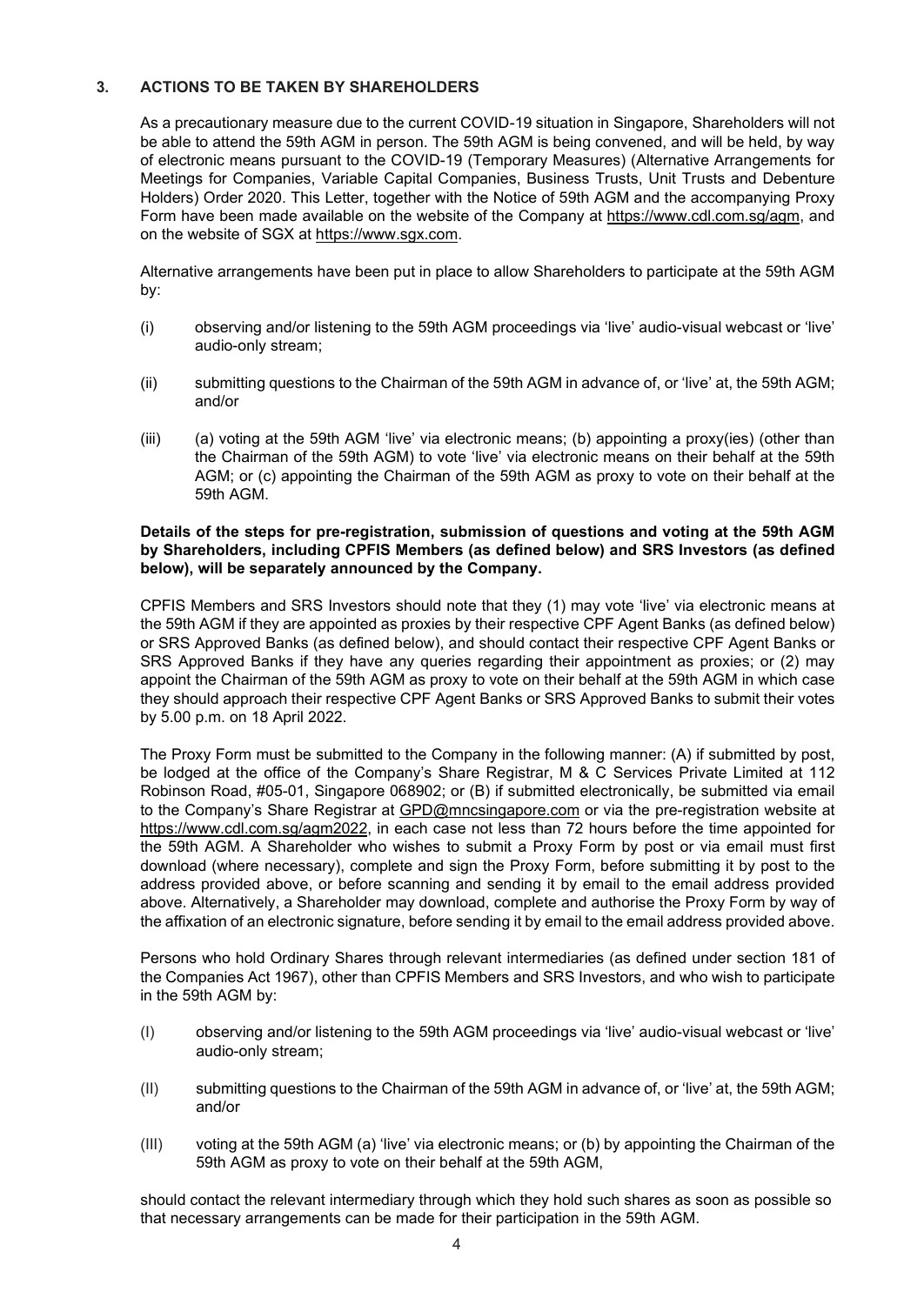## **4. DIRECTORS' RESPONSIBILITY STATEMENT**

The Directors collectively and individually accept full responsibility for the accuracy of the information given in this letter (including the Annexures and Appendix A) and confirm after making all reasonable enquiries that, to the best of their knowledge and belief, this letter constitutes full and true disclosure of all material facts about the renewal of the Share Purchase Mandate, the renewal of the IPT Mandate and the Proposed Distribution (as defined in Annexure III), and the Company and its subsidiaries and the Directors are not aware of any facts the omission of which would make any statement in this letter misleading.

Where information contained in this letter has been extracted from published or otherwise publicly available sources or obtained from a named source, the sole responsibility of the Directors has been to ensure that such information has been accurately and correctly extracted from these sources and/or reproduced in this letter in its proper form and context.

Shareholders who are in any doubt as to the action they should take, should consult their stockbrokers or other professional advisers immediately.

Yours faithfully **CITY DEVELOPMENTS LIMITED**

KWEK LENG BENG Executive Chairman

**Note:**

**Singapore Exchange Securities Trading Limited assumes no responsibility for the correctness of any of the statements made, opinions expressed or reports contained in this Letter to Shareholders.**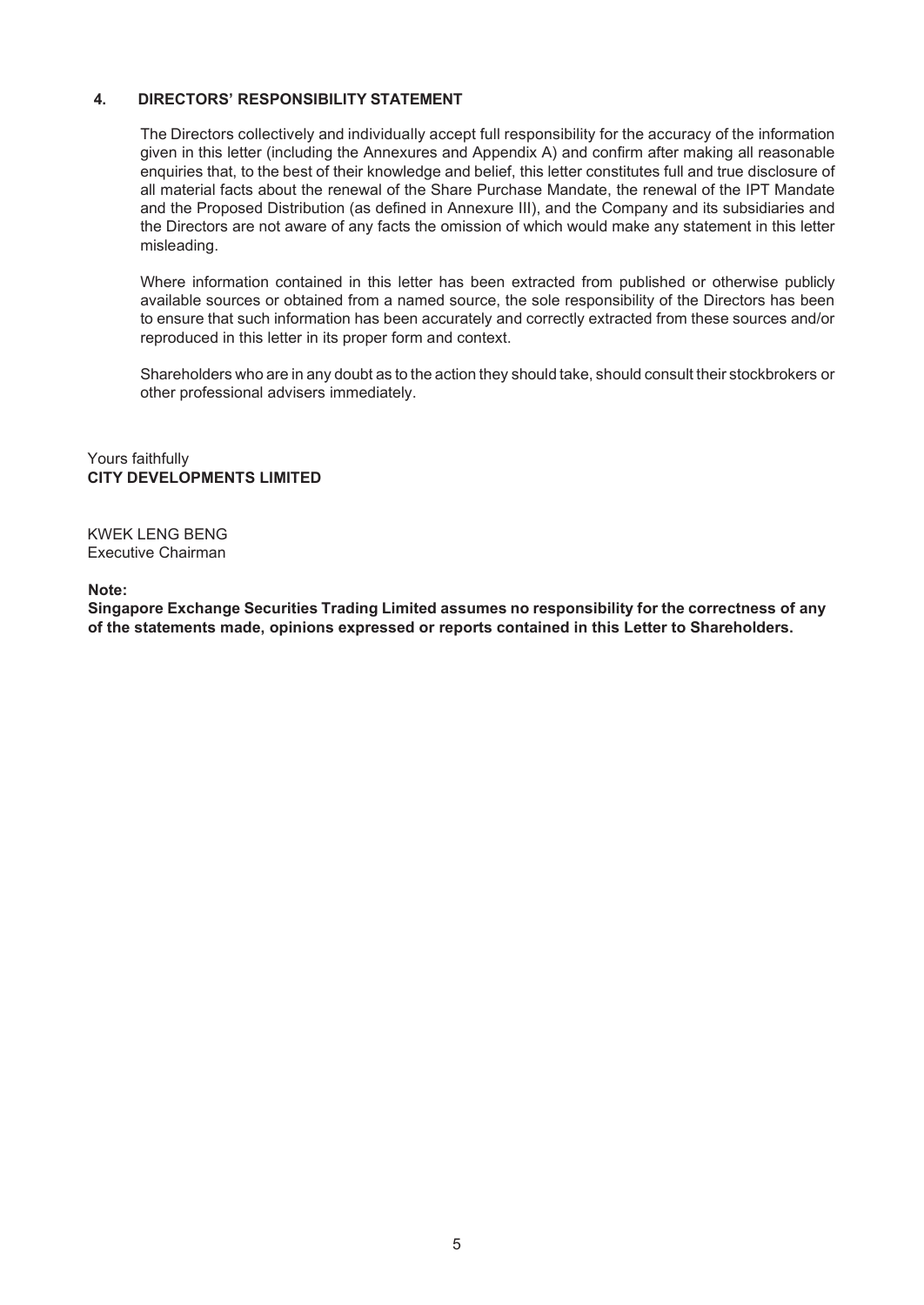# **PROPOSED RENEWAL OF THE SHARE PURCHASE MANDATE**

# <span id="page-8-2"></span><span id="page-8-1"></span><span id="page-8-0"></span>**1. BACKGROUND**

At the Annual General Meeting of the Company held on 30 April 2021 (the "**58th AGM**"), Ordinary Shareholders had approved, *inter alia*, the renewal of the Share Purchase Mandate to enable the Company to purchase or otherwise acquire its issued Shares. The rationale for, authority and limitations on, and the financial effects of, the Share Purchase Mandate were set out in the Letter to Shareholders dated 15 April 2021 and Ordinary Resolution 8 set out in the Notice of 58th AGM.

The Share Purchase Mandate was expressed to take effect from the passing of the Ordinary Resolution at the 58th AGM and will expire on the date of the forthcoming Fifty-Ninth Annual General Meeting to be held on 28 April 2022 (the "**59th AGM**"). Accordingly, Ordinary Shareholders' approval will be sought for the renewal of the Share Purchase Mandate at the 59th AGM.

# <span id="page-8-3"></span>**2. DEFINITIONS**

In this Annexure I, the following definitions shall apply throughout unless otherwise stated:

| "CDP"                     |    | The Central Depository (Pte) Limited                                                                                                                             |
|---------------------------|----|------------------------------------------------------------------------------------------------------------------------------------------------------------------|
| "Company"                 | ÷  | <b>City Developments Limited</b>                                                                                                                                 |
| "Companies Act"           | ÷  | The Companies Act 1967, as amended or modified from time to<br>time                                                                                              |
| "Constitution"            | ÷. | The Constitution of the Company, as amended or modified from<br>time to time                                                                                     |
| "EPS"                     | ÷  | Earnings per Ordinary Share                                                                                                                                      |
| "Group"                   | ÷  | The Company and its subsidiaries                                                                                                                                 |
| "HLIH"                    | t  | Hong Leong Investment Holdings Pte. Ltd.                                                                                                                         |
| "HLIH Group"              | ÷  | HLIH and its subsidiaries                                                                                                                                        |
| "Income Tax Act"          | ÷  | Income Tax Act 1947, as amended or modified from time to time                                                                                                    |
| "Latest Practicable Date" | ÷  | 3 March 2022, being the latest practicable date prior to the printing<br>of this Letter to Shareholders                                                          |
| "Listing Manual"          | ÷  | The Listing Manual of SGX-ST, as amended or modified from time<br>to time                                                                                        |
| "Market Day"              | ÷  | A day on which SGX-ST is open for trading in securities                                                                                                          |
| "Market Purchase"         | ÷  | An on-market purchase of Shares by the Company effected on<br>SGX-ST, through one or more duly licensed stockbrokers<br>appointed by the Company for the purpose |
| "NAV"                     |    | <b>Net Asset Value</b>                                                                                                                                           |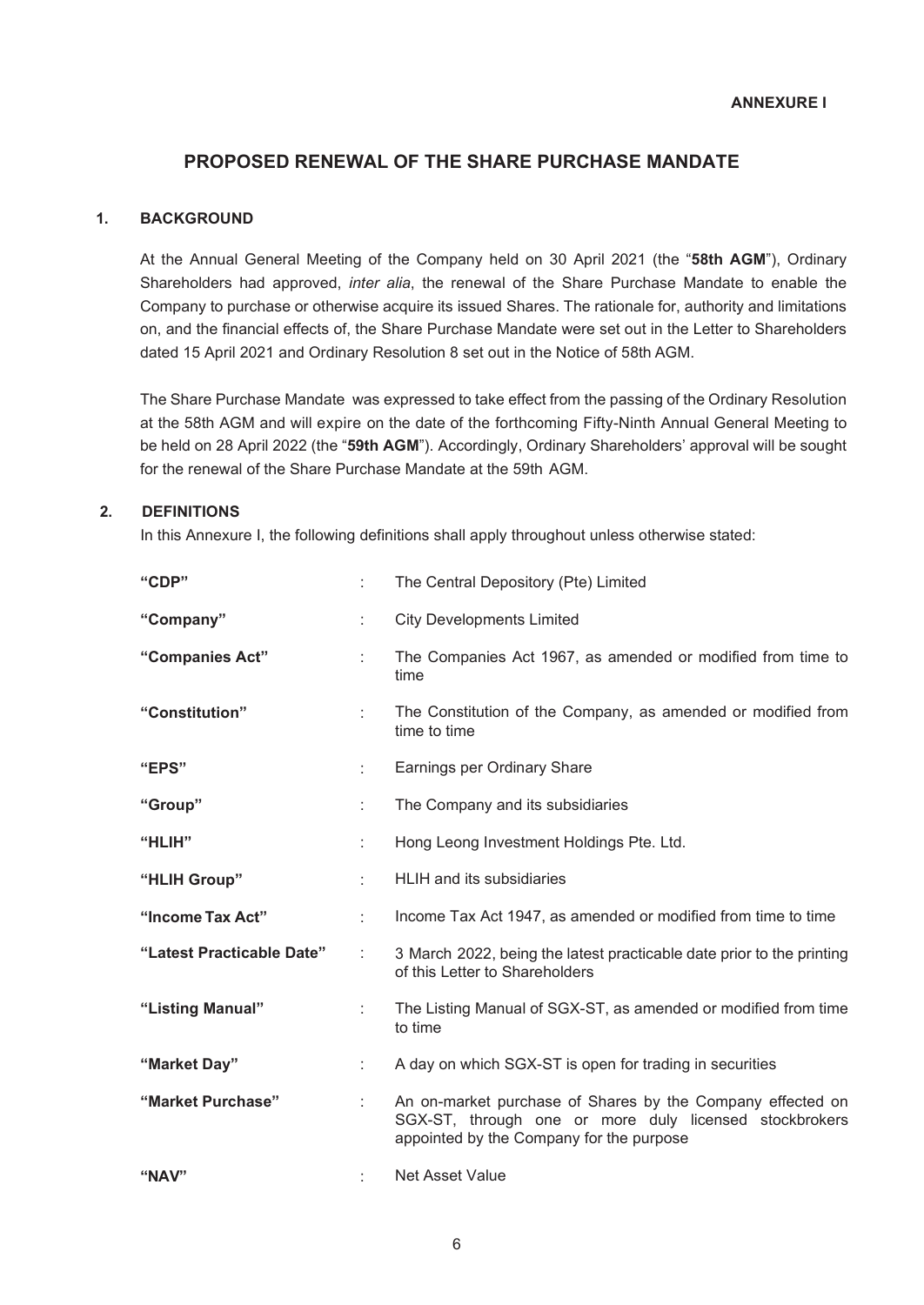| "Off-Market Purchase"    |    | An off-market purchase of Shares by the Company effected in<br>accordance with an equal access scheme                                                                                                                                                                          |
|--------------------------|----|--------------------------------------------------------------------------------------------------------------------------------------------------------------------------------------------------------------------------------------------------------------------------------|
| "Ordinary Shareholders"  | t. | Registered holders of Ordinary Shares, except where the registered<br>holder is CDP, the term "Ordinary Shareholders" shall in relation to<br>such Ordinary Shares, mean the Depositors whose securities<br>accounts maintained with CDP are credited with the Ordinary Shares |
| "Ordinary Shares"        |    | Ordinary shares of the Company                                                                                                                                                                                                                                                 |
| "Preference Shares"      |    | Non-redeemable convertible non-cumulative preference shares of<br>the Company                                                                                                                                                                                                  |
| "SFA"                    |    | Securities and Futures Act 2001, as amended or modified from time<br>to time                                                                                                                                                                                                   |
| "SGX-ST"                 |    | Singapore Exchange Securities Trading Limited                                                                                                                                                                                                                                  |
| "Share Purchase Mandate" |    | The mandate to enable the Company to purchase or otherwise<br>acquire its issued Shares                                                                                                                                                                                        |
| "Shareholders"           |    | Registered holders of Shares, except where the registered holder is<br>CDP, the term "Shareholders" shall in relation to such Shares,<br>mean the Depositors whose securities accounts maintained with<br>CDP are credited with the Shares                                     |
| "Shares"                 |    | <b>Ordinary Shares and Preference Shares</b>                                                                                                                                                                                                                                   |
| "SIC"                    |    | Securities Industry Council of Singapore                                                                                                                                                                                                                                       |
| "Take-over Code"         |    | The Singapore Code on Take-overs and Mergers                                                                                                                                                                                                                                   |

The terms "**Depositor**" and "**Depository Register**" shall have the meanings ascribed to them respectively in Section 81SF of the SFA.

Words importing the singular shall, where applicable, include the plural and vice versa. Words importing the masculine gender shall, where applicable, include the feminine and neuter genders. References to persons shall include corporations.

Any reference in this Annexure I to any enactment is a reference to that enactment as for the time being amended or re-enacted. Any word defined under the Companies Act, the Income Tax Act, the SFA, the Listing Manual or Take-over Code or any statutory modification thereof and not otherwise defined in this Annexure I shall have the same meaning assigned to it under the Companies Act, the Income Tax Act, the SFA, the Listing Manual or Take-over Code or any statutory modification thereof, as the case may be.

Any discrepancies in the tables in this Annexure I between the listed amounts and the totals thereof are due to rounding.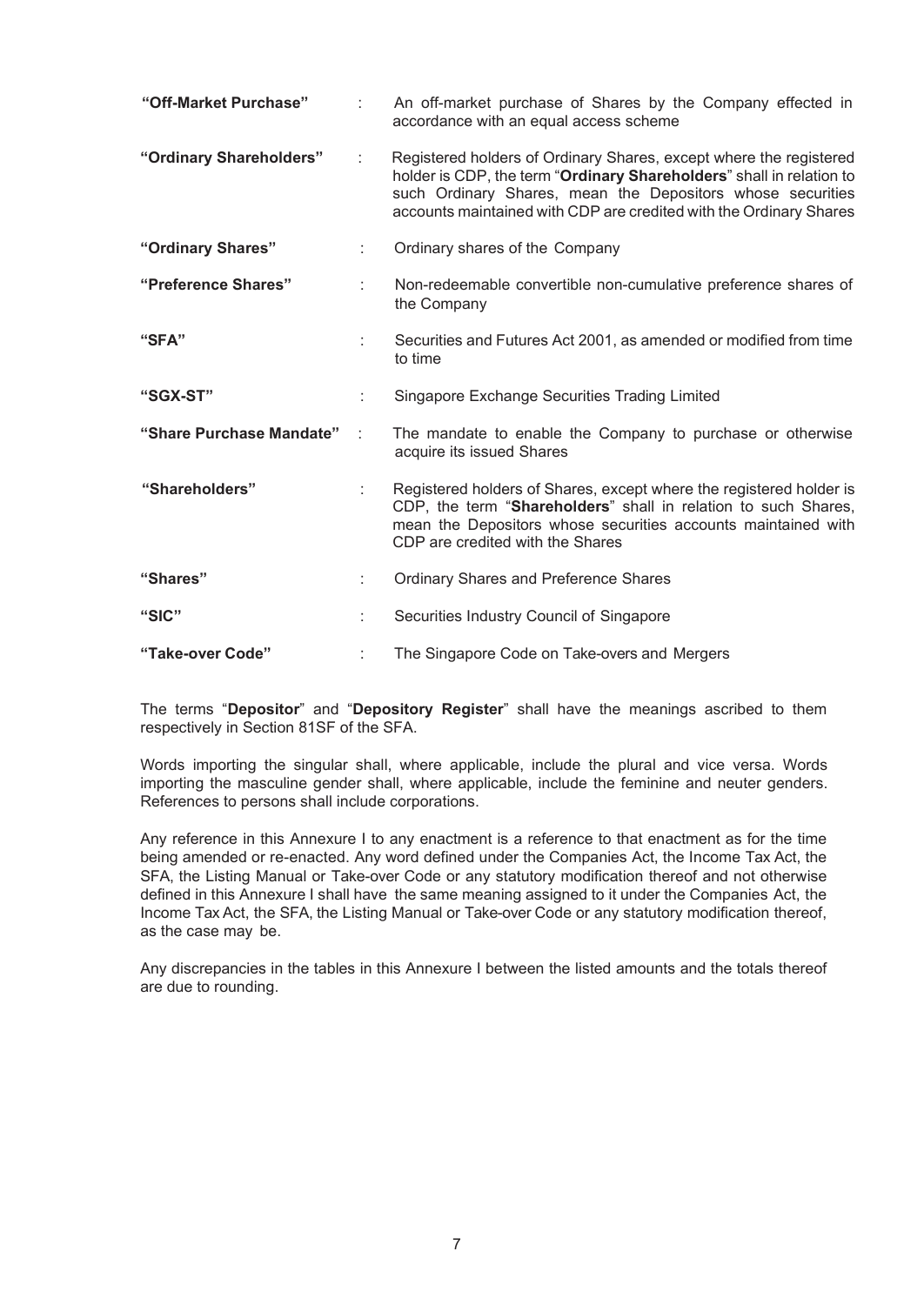### <span id="page-10-0"></span>**3. RENEWAL OF THE SHARE PURCHASE MANDATE**

#### **3.1 Rationale for the Share Purchase Mandate**

The Share Purchase Mandate will give the Directors the flexibility to purchase or acquire its Shares, if and when circumstances permit, with a view to enhancing the EPS and/or the NAV per Ordinary Share. The Directors believe that share purchases also provide the Company and its Directors with an alternative to facilitate the return of surplus cash over and above its ordinary capital requirements and exercise greater control over the Company's share capital structure.

The Directors further believe that share purchases or acquisitions may bolster confidence of Ordinary Shareholders and/or holders of Preference Shares. With the Share Purchase Mandate, the Directors will have the ability to purchase Shares on SGX-ST, where appropriate, to stabilise the demand for the Shares and to buffer against short-term share price volatility due to market speculation.

Purchases of Shares by the Company will be made only in circumstances where it is considered to be in the best interests of the Company. Further, the Directors do not propose to carry out share purchases to such an extent that would, or in circumstances that might, result in a material adverse effect on the financial position of the Company or the Group, or result in the Company being delisted from SGX-ST.

#### **3.2 Authority and Limits of the Share Purchase Mandate**

The authority and limitations placed on the purchase or acquisition of issued Shares by the Company under the Share Purchase Mandate are summarised below:

#### **3.2.1 Maximum Number of Shares**

Only Shares which are issued and fully paid may be purchased or acquired by the Company under the Share Purchase Mandate.

Subject to the Companies Act, the Share Purchase Mandate will authorise the Company, from time to time, to purchase such number of Shares which represents up to:

- (i) in the case of Ordinary Shares, a maximum of 10% of the total number of issued Ordinary Shares (excluding any Ordinary Shares which are held as treasury shares and subsidiary holdings (as defined in the Listing Manual)); and
- (ii) in the case of Preference Shares, a maximum of 10% of the total number of issued Preference Shares,

as at the date of the 59th AGM at which the renewal of the Share Purchase Mandate is approved.

Treasury shares or subsidiary holdings will be disregarded for purposes of computing the 10% limit. As at the Latest Practicable Date, the Company had 2,400,000 treasury shares and no subsidiary holdings.

For illustrative purposes only, based on 906,901,330 issued Ordinary Shares (excluding 2,400,000 treasury shares) and 330,874,257 issued Preference Shares as at the Latest Practicable Date, and assuming that no further Ordinary Shares and Preference Shares are issued on or prior to the 59th AGM, not more than 90,690,133 Ordinary Shares and 33,087,425 Preference Shares (representing 10% of the issued Ordinary Shares and 10% of the Preference Shares as at that date) may be purchased or acquired by the Company pursuant to the Share Purchase Mandate. There are no subsidiary holdings in the share capital of the Company.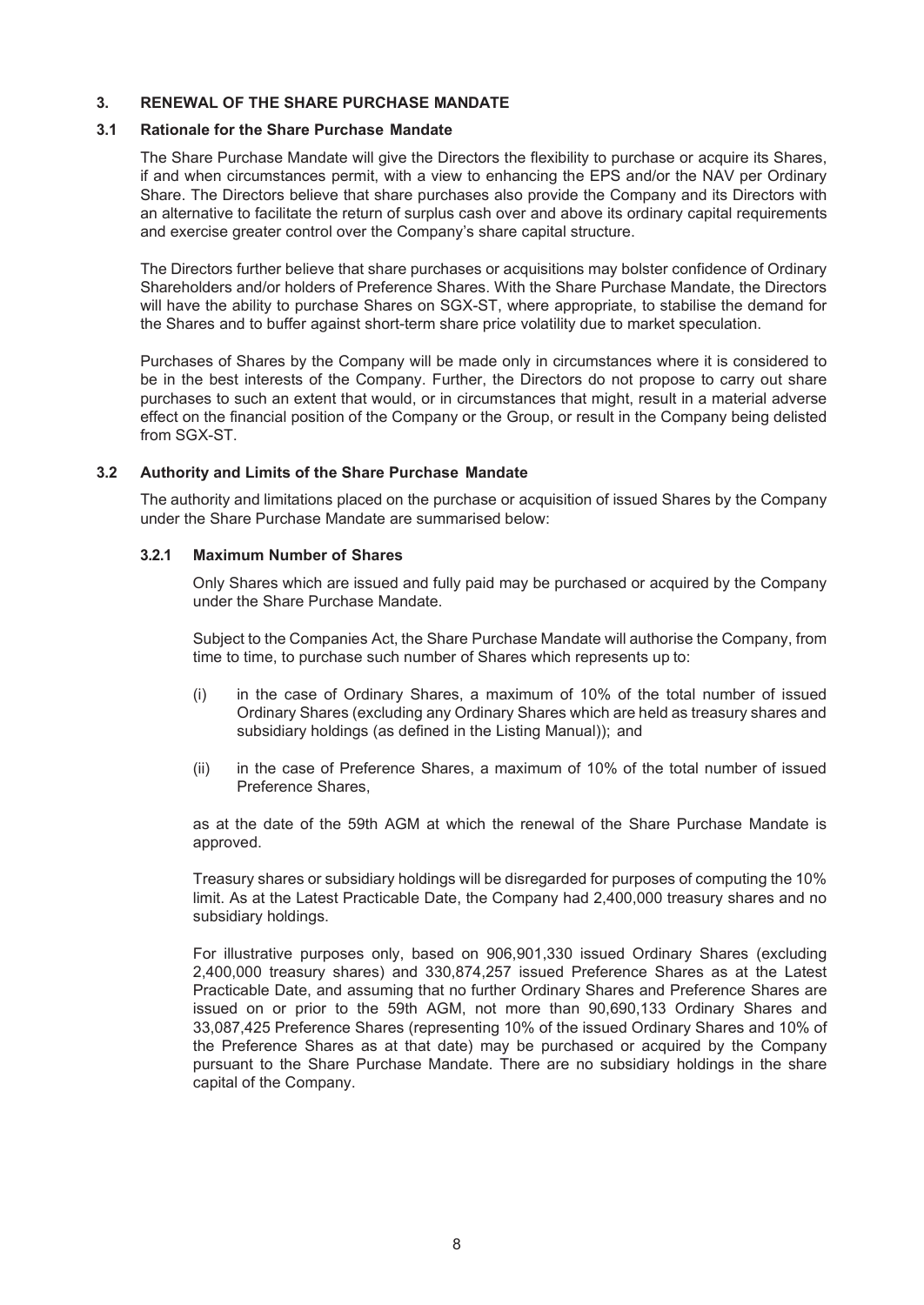#### **3.2.2 Duration of Authority**

Purchases or acquisitions of Shares may be made, at any time and from time to time, by the Company from the date of the 59th AGM, at which the renewal of the Share Purchase Mandate is approved, up to the earliest of:

- (i) the date on which the next Annual General Meeting of the Company is held or required by law to be held;
- (ii) the date on which the authority conferred by the Share Purchase Mandate is varied or revoked in general meeting; or
- (iii) the date on which the purchases or acquisitions of Shares pursuant to the Share Purchase Mandate are carried out to the full extent mandated.

#### **3.2.3 Manner of Purchase or Acquisition of Shares**

Purchases or acquisitions of Shares may be made by way of Market Purchases and/or Off-Market Purchases.

Market Purchases refer to purchases or acquisitions of Shares by the Company effected on SGX-ST, through one or more duly licensed stockbrokers appointed by the Company for the purpose.

Off-Market Purchases refer to purchases or acquisitions of Shares by the Company made under an equal access scheme. The Directors may impose such terms and conditions, which are not inconsistent with the Share Purchase Mandate, the Listing Manual, the Companies Act or the Constitution, as they consider fit in the interests of the Company in connection with or in relation to an equal access scheme or schemes. Under the Companies Act, an equal access scheme must satisfy all the following conditions:

- (i) the offers for the purchase or acquisition of shares under the scheme are to be made to every person who holds shares to purchase or acquire the same percentage of their shares;
- (ii) all of those persons have a reasonable opportunity to accept the offers made to them; and
- (iii) the terms of all the offers are the same except that there shall be disregarded:
	- (aa) differences in consideration attributable to the fact that the offers relateto shares with different accrued dividend entitlements:
	- (bb) differences in consideration attributable to the fact that the offers relate to shares with different amounts remaining unpaid; and
	- (cc) differences in the offers introduced solely to ensure that each person is left with a whole number of shares.

In addition, the Listing Manual provides that in making an Off-Market Purchase, a listed company must issue an offer document to all shareholders containing, *inter alia*:

- (1) the terms and conditions of the offer;
- (2) the period and procedures for acceptances;
- (3) the reasons for the proposed share purchases;
- (4) the consequences, if any, of share purchases by the listed company that will arise under the Take-over Code or other applicable take-over rules;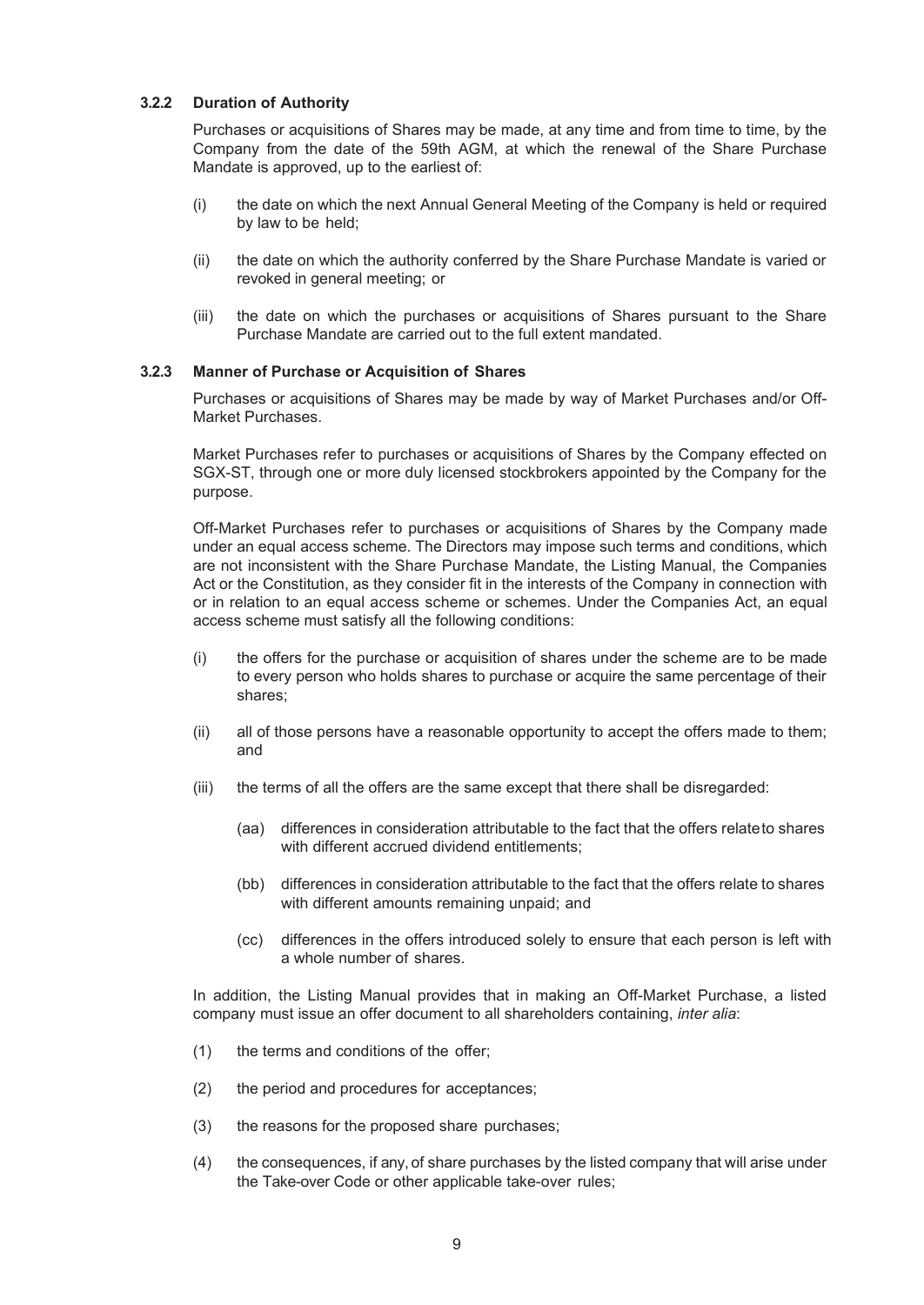- (5) whether the share purchases, if made, could affect the listing of the listed company's shares on SGX-ST;
- (6) details of any share purchases made by the listed company in the previous 12 months (whether Market Purchases or Off-Market Purchases), giving the total number of shares purchased, the purchase price per share or the highest and lowest prices paid for the purchases, where relevant, and the total consideration paid for the purchases; and
- (7) whether the shares purchased by the listed company will be cancelled or kept as treasury shares.

#### **3.2.4 Maximum Purchase Price**

The purchase price (excluding brokerage, stamp duties, commission, applicable goods and services tax and other related expenses) to be paid for the Shares will be determined by the Directors. However, the purchase price must not exceed, in the case of both Market Purchases and Off-Market Purchases, 105% of the Average Closing Price (as defined below) (the "**Maximum Price**").

For the above purposes:

"**Average Closing Price**" means the average of the Closing Market Prices of the Ordinary Shares or Preference Shares (as the case may be) over the last five Market Days on SGX-ST, on which transactions in the Ordinary Shares or Preference Shares (as the case may be) were recorded, immediately preceding the day of the Market Purchase by the Company or, as the case may be, the day of the making of the offer pursuant to the Off-Market Purchase, and deemed to be adjusted for any corporate action that occurs after such 5-Market Day period;

"**Closing Market Price**" means the last dealt price for an Ordinary Share or a Preference Share (as the case may be) transacted on SGX-ST as shown in any publication of SGX-ST or other sources; and

"**day of the making of the offer**" means the day on which the Company makes an offer for the Off-Market Purchase of Ordinary Shares or Preference Shares (as the case may be) from Ordinary Shareholders or holders of Preference Shares (as the case may be), stating the purchase price (which shall not be more than the Maximum Price for an Off-Market Purchase, calculated on the foregoing basis) for each Ordinary Share or Preference Share (as the case may be) and the relevant terms of the equal access scheme for effecting the Off-Market Purchase.

#### **3.3 Source of Funds**

In purchasing or acquiring Shares, the Company may only apply funds legally available for such purchase or acquisition in accordance with the Constitution and applicable laws in Singapore. Payment may be made by the Company in consideration of the purchase or acquisition of its own Shares out of the Company's capital as well as from its profits.

The Company intends to use internal resources and/or external borrowings to finance purchases or acquisitions of its Shares under the Share Purchase Mandate. The Directors do not intend to exercise the Share Purchase Mandate to such extent as would have a material adverse effect on the working capital requirements or the gearing levels of the Group. In determining whether to undertake any purchases or acquisitions of Shares under the Share Purchase Mandate, the Directors will take into account, *inter alia*, the prevailing market conditions, the financial position of the Group and other relevant factors.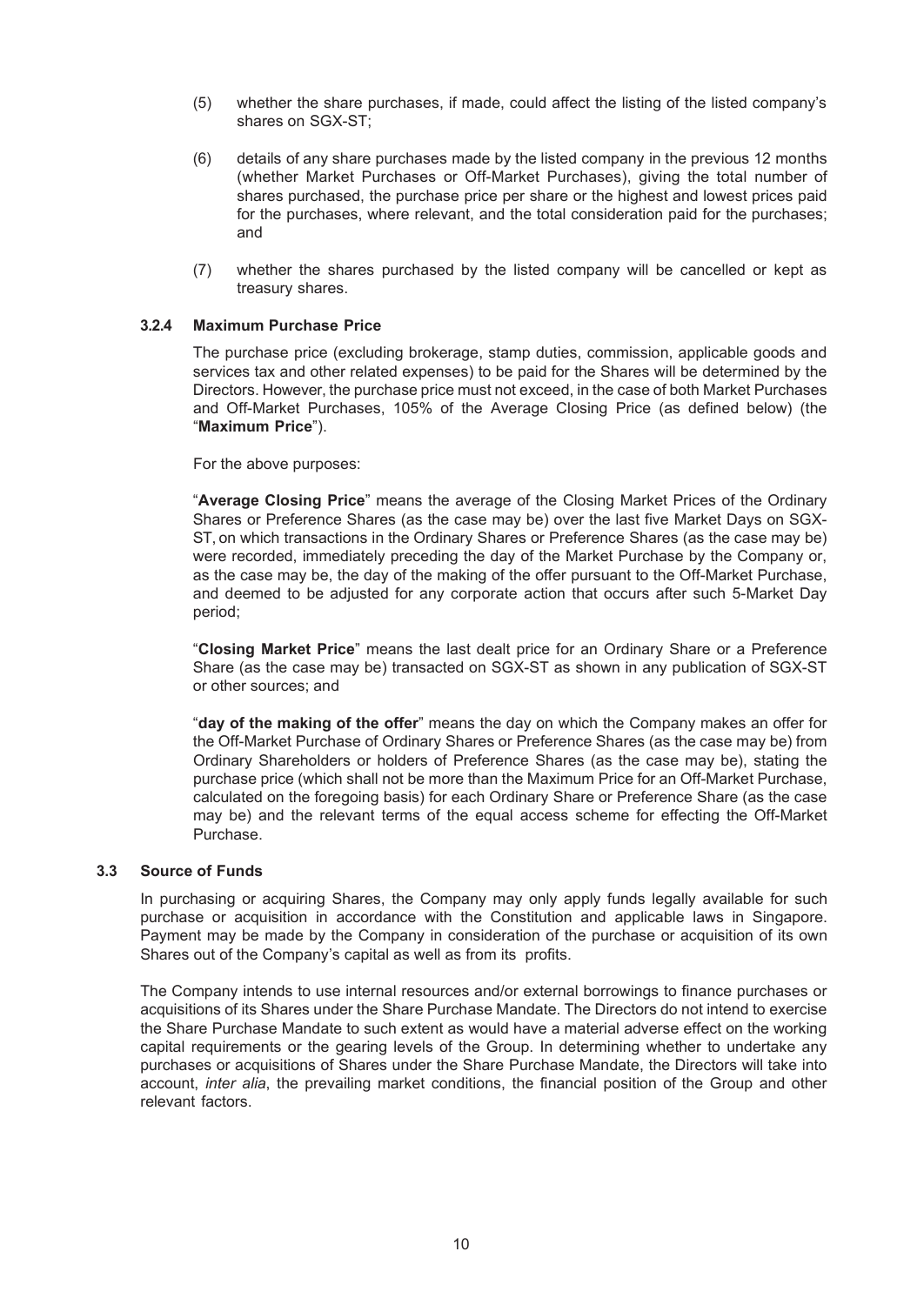## **3.4 Status of Purchased or Acquired Shares**

Under the Companies Act, Preference Shares which are purchased or acquired by the Company will be deemed cancelled immediately on purchase or acquisition. Ordinary Shares purchased or acquired by the Company may be held or dealt with as treasury shares or cancelled. As such, Shares cancelled upon purchase or acquisition by the Company will be automatically delisted by SGX-ST, and certificates in respect thereof will be cancelled and destroyed by the Company as soon as practicable following settlement of any such purchase or acquisition.

Some of the provisions on treasury shares under the Companies Act are summarised below:

#### **3.4.1 Maximum Holdings**

The number of Ordinary Shares held as treasury shares (including shares held by a subsidiary under Sections 21(4B) and 21(6C) of the Companies Act) cannot at any time exceed 10% of the total number of issued Ordinary Shares.

## **3.4.2 Voting and Other Rights**

The Company cannot exercise any right in respect of treasury shares. In particular, the Company cannot exercise any right to attend or vote at meetings and for the purposes of the Companies Act, the Company shall be treated as having no right to vote in respect of treasury shares and the treasury shares shall be treated as having no voting rights.

In addition, no dividend may be paid, and no other distribution of the Company's assets may be made, to the Company in respect of treasury shares. However, the allotment of shares as fully paid bonus shares in respect of treasury shares is allowed. Also, a subdivision or consolidation of any treasury share is allowed so long as the total value of the treasury shares after the subdivision or consolidation is the same as before.

#### **3.4.3 Disposal and Cancellation**

Where Ordinary Shares are held as treasury shares, the Company may at any time but subject always to the Take-over Code:

- (i) sell the treasury shares for cash;
- (ii) transfer the treasury shares for the purposes of or pursuant to any share scheme, whether for employees, directors or other persons;
- (iii) transfer the treasury shares as consideration for the acquisition of shares in or assets of another company or assets of a person;
- (iv) cancel the treasury shares; or
- (v) sell, transfer or otherwise use the treasury shares for such other purposes as may be prescribed by the Minister for Finance.

Under the Listing Manual, an immediate announcement must be made of any sale, transfer, cancellation and/or use of treasury shares (in each case, the "**usage**"). Such announcement must include details such as the date of the usage, the purpose of the usage, the number of treasury shares of the usage, the number of treasury shares before and after the usage, and the percentage of the number of treasury shares of the usage against the total number of issued shares (of the same class as the treasury shares) which are listed on SGX-ST before and after the usage and the value of the treasury shares of the usage.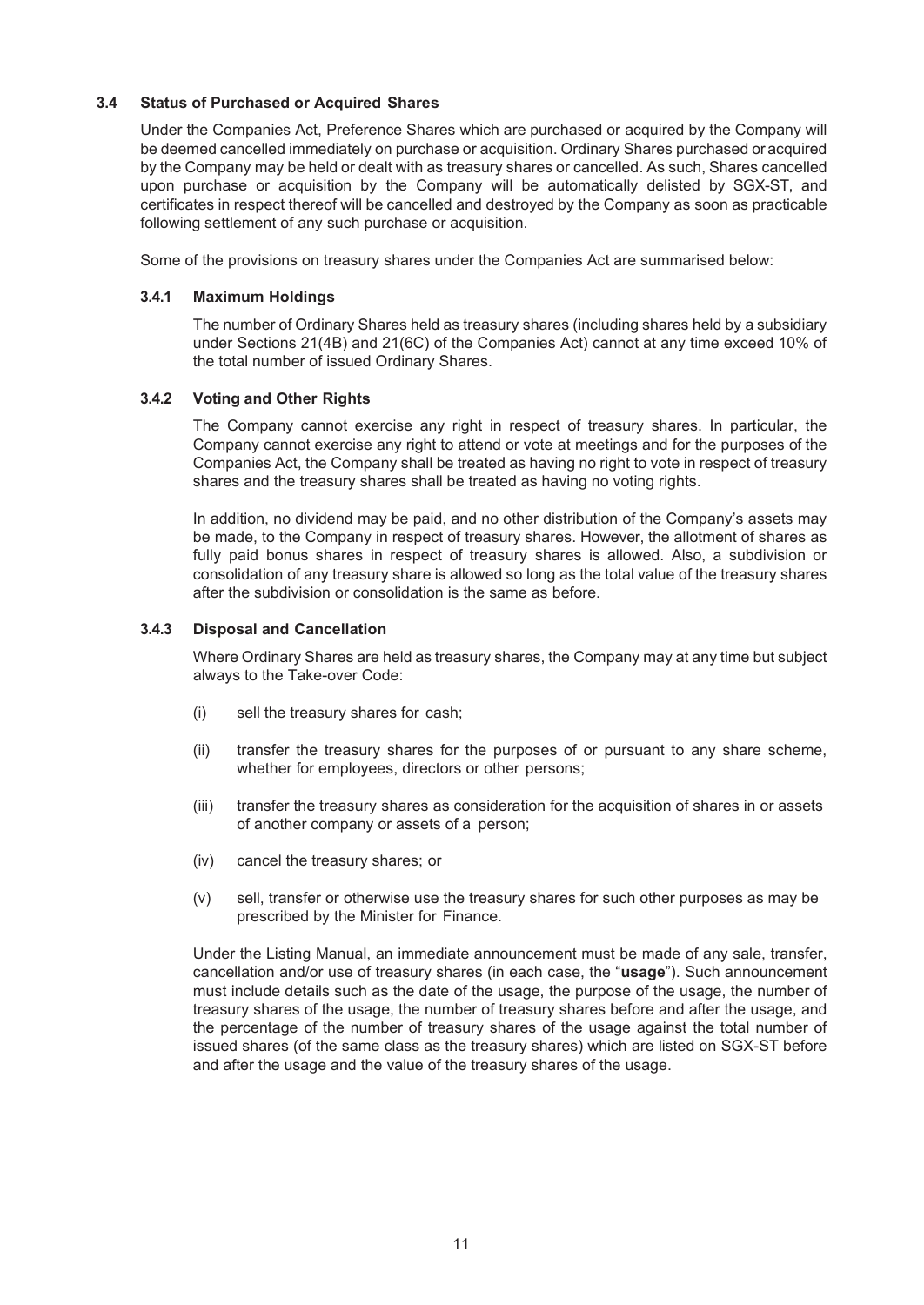### **3.5 Financial Effects**

The financial effects on the Company and the Group arising from purchases or acquisitions of Shares which may be made pursuant to the Share Purchase Mandate will depend on, *inter alia*, whether the Shares are purchased or acquired out of capital or profits of the Company, the aggregate number of Shares purchased or acquired, the consideration paid at the relevant time and whether the Shares purchased or acquired are held in treasury or cancelled. The financial effects on the Company and the Group based on the audited financial statements of the Group for the financial year ended 31 December 2021 are based on the assumptions set out below:

#### **3.5.1 Purchase or Acquisition out of Capital or Profits**

Under the Companies Act, purchases or acquisitions of Shares by the Company may be made out of the Company's capital or profits so long as the Company is solvent.

Where the consideration paid by the Company for the purchase or acquisition of Shares is made out of profits, such consideration will correspondingly reduce the amount available for the distribution of cash dividends by the Company. Where the consideration paid by the Company for the purchase or acquisition of Shares is made out of capital, the amount available for the distribution of cash dividends by the Company will not be reduced.

The purchases or acquisitions of Shares by the Company will reduce the cash reserves and/or increase the borrowings of the Company and the Group, thereby reducing the working capital and shareholders' funds of the Company and the Group. As a result of this, the gearing ratio of the Company and the Group will increase and the current ratios will decrease on the assumption that the additional external borrowings obtained, if any, are classified as current liabilities.

## **3.5.2 Maximum Price Paid for Shares Purchased or Acquired**

As at the Latest Practicable Date, the Company has 906,901,330 issued Ordinary Shares (excluding treasury shares and subsidiary holdings) and 330,874,257 Preference Shares.

Based on the existing number of issued Ordinary Shares and Preference Shares of the Company as at the Latest Practicable Date, the exercise in full of the Share Purchase Mandate would result in the purchase of 90,690,133 Ordinary Shares (representing 10% of the total number of issued Ordinary Shares of the Company) and 33,087,425 Preference Shares (representing 10% of the total number of issued Preference Shares of the Company).

In the case of Market Purchases and Off-Market Purchases by the Company and assuming that the Company purchases or acquires 90,690,133 Ordinary Shares at the Maximum Price of S\$7.46 for one Ordinary Share (being the price equivalent to 105% of the Average Closing Price as at the Latest Practicable Date) and 33,087,425 Preference Shares at the Maximum Price of S\$1.10 for one Preference Share (being the price equivalent to 105% of the Average Closing Price as at the Latest Practicable Date), the maximum amount of funds required for the purchase or acquisition of 90,690,133 Ordinary Shares and 33,087,425 Preference Shares is approximately S\$676.5 million and S\$36.4 million respectively.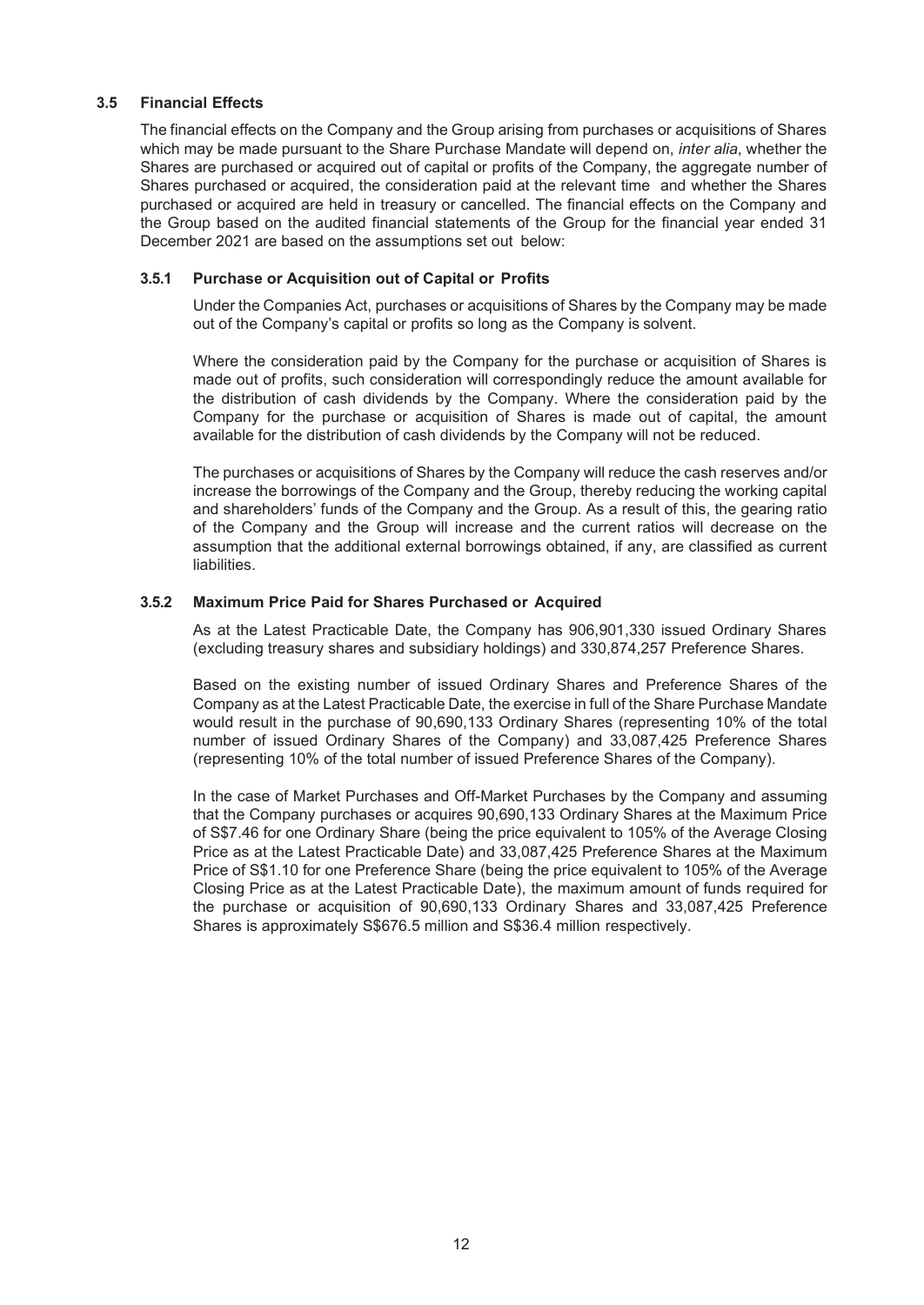#### **3.5.3 Whether the underlying Shares are cancelled or held in treasury**

The financial effects on the Group arising from purchases or acquisitions of Shares will also depend on whether the Shares purchased or acquired are cancelled or held in treasury.

For illustrative purposes only, on the basis that the Company purchases or acquires 90,690,133 Ordinary Shares and 33,087,425 Preference Shares by way of Market Purchases made out of profits and/or capital and held in treasury for Ordinary Shares purchased or acquired and cancelled for Preference Shares purchased or acquired, and that the Share Purchase Mandate had been effective on 1 January 2021, the financial effects on the audited financial statements of the Group and the Company for the financial year ended 31 December 2021 would have been as follows:

|                                             | <b>GROUP</b>                                                                                                                                                                                                      |             | <b>COMPANY</b>                                                                                                                                                                                                                  |             |  |
|---------------------------------------------|-------------------------------------------------------------------------------------------------------------------------------------------------------------------------------------------------------------------|-------------|---------------------------------------------------------------------------------------------------------------------------------------------------------------------------------------------------------------------------------|-------------|--|
|                                             | <b>Before</b><br>After<br><b>Purchase</b><br><b>Purchase</b><br>of Ordinary<br>of Ordinary<br><b>Shares and</b><br><b>Shares and</b><br><b>Preference</b><br>Preference<br><b>Shares</b><br>Shares <sup>(1)</sup> |             | <b>Before</b><br><b>After</b><br><b>Purchase</b><br><b>Purchase</b><br>of Ordinary<br>of Ordinary<br><b>Shares and</b><br><b>Shares and</b><br><b>Preference</b><br><b>Preference</b><br><b>Shares</b><br>Shares <sup>(1)</sup> |             |  |
| As at 31 December 2021                      | S\$'000                                                                                                                                                                                                           | S\$'000     | S\$'000                                                                                                                                                                                                                         | S\$'000     |  |
| Share Capital and Reserves <sup>(1)</sup>   | 8,413,560                                                                                                                                                                                                         | 8,378,454   | 6,332,406                                                                                                                                                                                                                       | 6,297,300   |  |
| <b>Treasury Shares</b>                      |                                                                                                                                                                                                                   | (676, 548)  |                                                                                                                                                                                                                                 | (676, 548)  |  |
| <b>NAV</b>                                  | 8,413,560                                                                                                                                                                                                         | 7,701,906   | 6,332,406                                                                                                                                                                                                                       | 5,620,752   |  |
| <b>Total Equity</b>                         | 9,332,029                                                                                                                                                                                                         | 8,620,375   | 6,332,406                                                                                                                                                                                                                       | 5,620,752   |  |
| Current Assets <sup>(2)</sup>               | 10,310,995                                                                                                                                                                                                        | 9,624,673   | 7,109,553                                                                                                                                                                                                                       | 6,423,231   |  |
| Current Liabilities <sup>(2)</sup>          | 7,874,869                                                                                                                                                                                                         | 7,900,201   | 5,838,783                                                                                                                                                                                                                       | 5,864,115   |  |
| <b>Working Capital</b>                      | 2,436,126                                                                                                                                                                                                         | 1,724,472   | 1,270,770                                                                                                                                                                                                                       | 559,116     |  |
| Net Borrowings <sup>(2),(3)</sup>           | 9,231,474                                                                                                                                                                                                         | 9,943,128   | 6,476,849                                                                                                                                                                                                                       | 7,188,503   |  |
| Number of Ordinary Shares <sup>(7)</sup>    | 906,901,330                                                                                                                                                                                                       | 816,211,197 | 906,901,330                                                                                                                                                                                                                     | 816,211,197 |  |
| <b>Financial Ratios</b>                     |                                                                                                                                                                                                                   |             |                                                                                                                                                                                                                                 |             |  |
| NAV per Ordinary Share (S\$)                | 9.28                                                                                                                                                                                                              | 9.44        | 6.98                                                                                                                                                                                                                            | 6.89        |  |
| Basic EPS (Ordinary) (cents) <sup>(4)</sup> | 9.3                                                                                                                                                                                                               | 10.5        | 1.7                                                                                                                                                                                                                             | 2.1         |  |
| Net Gearing (times) <sup>(5)</sup>          | 0.99                                                                                                                                                                                                              | 1.15        | 1.02                                                                                                                                                                                                                            | 1.28        |  |
| Current Ratio (times) <sup>(6)</sup>        | 1.31                                                                                                                                                                                                              | 1.22        | 1.22                                                                                                                                                                                                                            | 1.10        |  |

Notes:

- (1) Assuming no Preference Shares are converted.
- (2) Assuming the purchases or acquisitions of Ordinary Shares and Preference Shares are funded using all available cash and cash equivalents (excluding amounts held under project accounts which withdrawals are restricted to payment for expenditure incurred on development projects) of the Company estimated to be S\$687.6 million and the balance of S\$25.3 million funded via short term bank borrowings. For the purpose of this calculation, we have not taken into account any interest foregone on the utilised cash and cash equivalents, or any interest payable on the additional borrowings.
- (3) Net borrowings refer to the aggregate borrowings from banks and financial institutions, and lease liabilities, after deducting cash and cash equivalents. Unamortised balance of transaction costs have not been deducted from the gross borrowings.
- (4) Basic EPS is based on the net profit attributable to Ordinary Shareholders after adjustment of non- redeemable convertible non-cumulative preference dividends and the number of Ordinary Shares.
- <sup>(5)</sup> Net gearing is computed based on the ratio of net borrowings to total equity.
- $(6)$  Current ratio is computed based on the ratio of current assets to current liabilities.
- (7) Number of Ordinary Shares refers to number of issued and paid-up Ordinary Shares (excluding 2,400,000 treasury shares) as at the Latest Practicable Date as well as the weighted average number of Ordinary Shares outstanding during the year.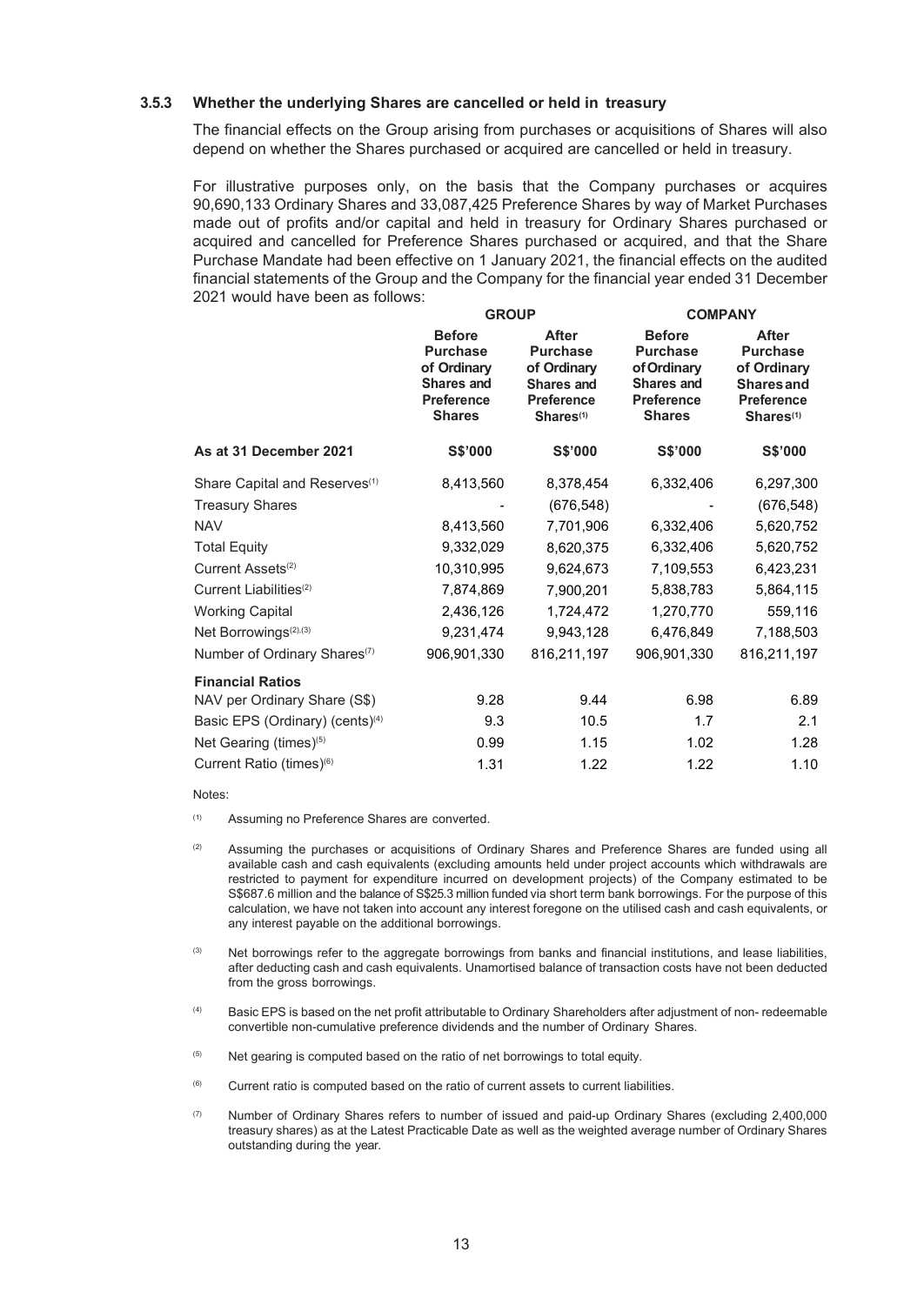**Shareholders should note that the financial effects set out above, based on the respective aforementioned assumptions, are for illustrative purposes only.**

**In particular, it is important to note that the above analysis is based on the latest audited financial statements of the Group for the financial year ended 31 December 2021, and is not necessarily representative of the future financial performance of the Group or the Company. In addition, the actual impact will depend on the actual number and price of Shares that may be acquired or purchased by the Company as well as how the purchase or acquisition is funded, and the Company may not carry out the Share Purchase Mandate to the full 10% mandated and may cancel or hold in treasury all or part of the Ordinary Shares purchased or acquired.**

#### **3.6 Taxation**

#### **Purchase or Acquisition of Ordinary Shares**

The proceeds received by the shareholder from the buyback will be treated as proceeds from the disposal of Ordinary Shares. Whether or not such proceeds are taxable in the hands of such shareholder will depend on whether such proceeds are receipt of an income or capital nature.

Any gains from the disposal of the Ordinary Shares considered to be capital in nature will not be taxable in Singapore. However, any gains derived by any person from the disposal of the Ordinary Shares which are considered as revenue income from any trade, business, profession or vocation carried on by that person, if accruing in or derived from Singapore, may be taxable in Singapore.

Holders of the Ordinary Shares who apply or are required to apply Singapore Financial Reporting Standard 109 - Financial Instruments ("**FRS 109**") or Singapore Financial Reporting Standard (International) 9 (Financial Instruments) ("**SFRS(I) 9**") (as the case may be), may for Singapore income tax purposes be required to recognise gains or losses (not being gains or losses in the nature of capital) on the Ordinary Shares, irrespective of disposal, in accordance with FRS 109 or SFRS(I) 9 (as the case may be).

Holders of the Ordinary Shares should consult their own accounting and tax advisers regarding the Singapore income tax consequences of their acquisition, holding or disposal of the Ordinary Shares.

#### **Purchase or Acquisition of Preference Shares**

The tax consequences of the purchase or acquisition of Preference Shares are as per those stated under "Purchase or Acquisition of Ordinary Shares".

Holders of the Preference Shares should consult their own accounting and tax advisers regarding the Singapore income tax consequences of their acquisition, holding or disposal of the Preference Shares.

**Shareholders should note that the foregoing does not constitute, and should not be regarded as constituting, advice on the tax position of any Shareholder. Shareholders who are in doubt as to their respective tax positions or any tax implications, including those who may be subject to tax in a jurisdiction outside Singapore, should consult their own professional advisers.**

#### **3.7 Listing Manual**

The Listing Manual specifies that a listed company shall report all purchases or acquisitions of its shares to SGX-ST, in such reporting format as prescribed by SGX-ST or the Listing Manual, not later than 9.00 a.m. (a) in the case of a Market Purchase, on the Market Day following the day of purchase of any of its shares; and (b) in the case of an Off-Market Purchase under an equal access scheme, on the second Market Day after the close of acceptances of the offer. The Listing Manual restricts a listed company from purchasing shares by way of a Market Purchase at a price which is more than 105% of the Average Closing Market Price (as defined in Section 3.2.4 of this Annexure I). Hence, the Maximum Price for the purchase or acquisition of Shares by the Company by way of a Market Purchase complies with this requirement.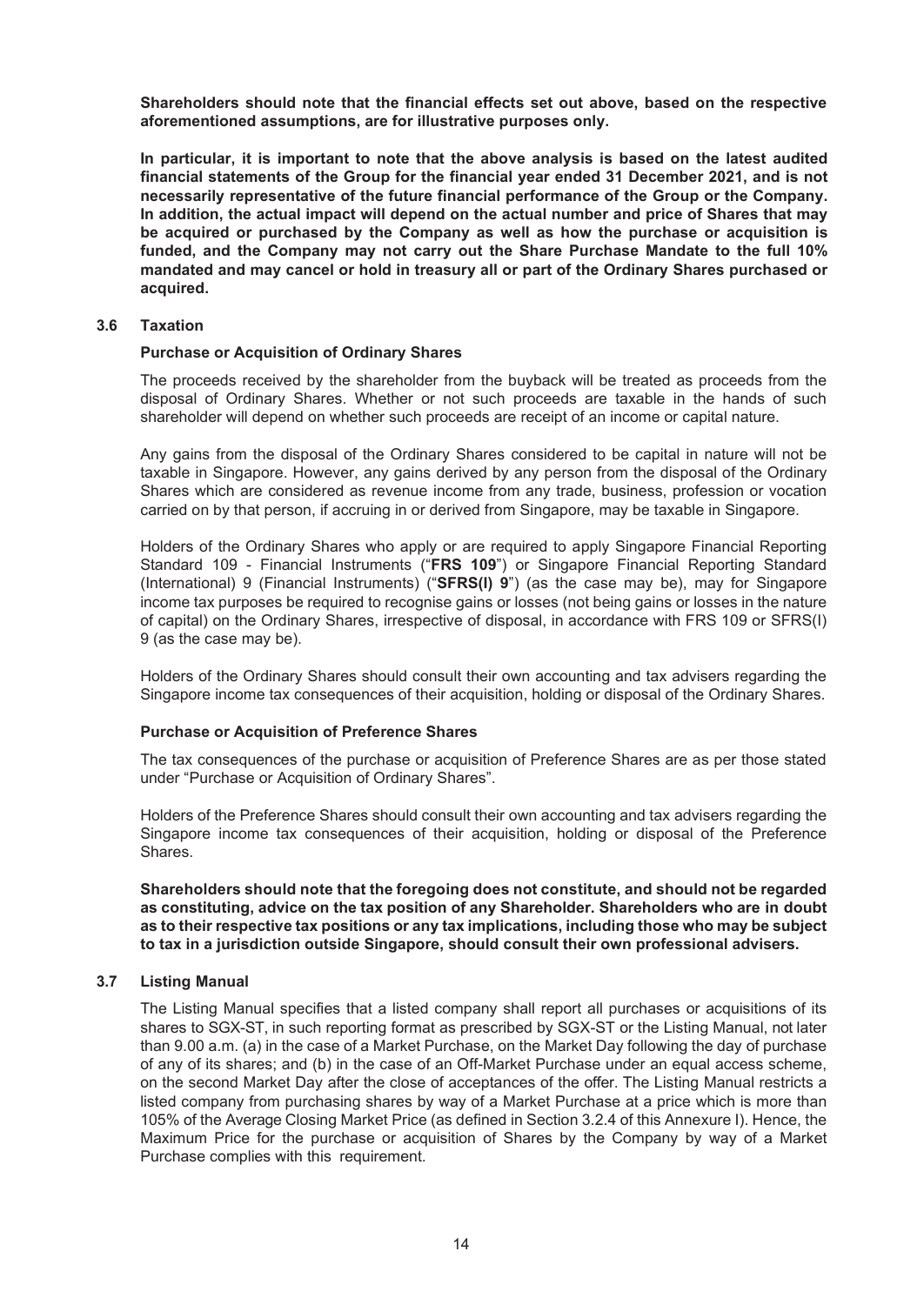Although the Listing Manual does not prescribe a maximum price in relation to purchase or acquisition of shares by way of an Off-Market Purchase, the Company has set a cap of 105% of the Average Closing Price of an Ordinary Share or a Preference Share (as the case may be) as the Maximum Price for an Ordinary Share or a Preference Share to be purchased or acquired by way of an Off-Market Purchase.

While the Listing Manual does not expressly prohibit any purchase or acquisition of shares by a listed company during any particular time or times, the Company will not undertake any purchase or acquisition of Shares pursuant to the Share Purchase Mandate at any time after any matter or development of a price sensitive nature has occurred or has been the subject of a decision until such price sensitive information has been publicly announced. In particular, in line with Listing Rule 1207(19)(c) of the Listing Manual and the Company's Internal Code on Securities Trading, the Company will not purchase or acquire any Shares during the period commencing one month before the announcement of the Company's financial statements for the half year and full financial year (as the case may be).

The Listing Manual requires a listed company to ensure that at least 10% of the total number of issued shares excluding treasury shares and subsidiary holdings (excluding preference shares and convertible equity securities) in a class that is listed is at all times held by public shareholders. Under the Listing Manual, "**public**" is defined as persons other than the directors, substantial shareholders, chief executive officer or controlling shareholders of the company and its subsidiaries, as well as the associates of such persons.

Based on information available to the Company as at the Latest Practicable Date, approximately 51.31% of the issued Ordinary Shares were held by public Ordinary Shareholders. In the event that the Company purchases the maximum of 10% of its issued Ordinary Shares from such public Ordinary Shareholders, the resultant percentage of the issued Ordinary Shares held by public Ordinary Shareholders would be reduced to approximately 45.90%. Accordingly, the Directors are of the view that there is, at present, a sufficient number of Ordinary Shares in issue held by public Ordinary Shareholders that would permit the Company to potentially undertake purchases or acquisitions of the Ordinary Shares through Market Purchases up to the full 10% limit pursuant to the Share Purchase Mandate without affecting adversely the listing status of the Ordinary Shares on SGX-ST, and that the number of Ordinary Shares remaining in the hands of the public will not fall to such a level as to cause market illiquidity or adversely affect orderly trading of the Ordinary Shares.

## **3.8 Obligation to Make a Take-Over Offer**

- (i) As the Preference Shares do not carry general voting rights, there will be no Take-over Code implications arising from the purchase or acquisition by the Company of Preference Shares pursuant to the Share Purchase Mandate.
- (ii) If, as a result of any purchase or acquisition of Ordinary Shares made by the Company under the Share Purchase Mandate, an Ordinary Shareholder's proportionate interest in the voting capital of the Company increases, such increase will be treated as an acquisition for the purpose of Rule 14 of the Take-over Code. Consequently, an Ordinary Shareholder or group of Ordinary Shareholders acting in concert could obtain or consolidate effective control of the Company and become obliged to make a take-over offer for the Company under Rule 14.

Under the Take-over Code, persons acting in concert comprise individuals or companies who, pursuant to an agreement or understanding (whether formal or informal), co-operate, through the acquisition by any of them of shares in a company, to obtain or consolidate effective control of that company. Unless the contrary is established, the following persons will, *inter alia*, be presumed to be acting in concert: (a) a company with any of its directors (together with their close relatives, related trusts as well as companies controlled by any of the directors, their close relatives and related trusts); (b) a company, its parent, subsidiaries and fellow subsidiaries, and their associated companies and companies of which such companies are associated companies, all with each other, and (c) any person who has provided financial assistance (other than a bank in the ordinary course of business) to any of the foregoing companies for the purchase of voting rights. For this purpose, a company is an associated company of another company if the second-mentioned company owns or controls at least 20% but not more than 50% of the voting rights of the first-mentioned company.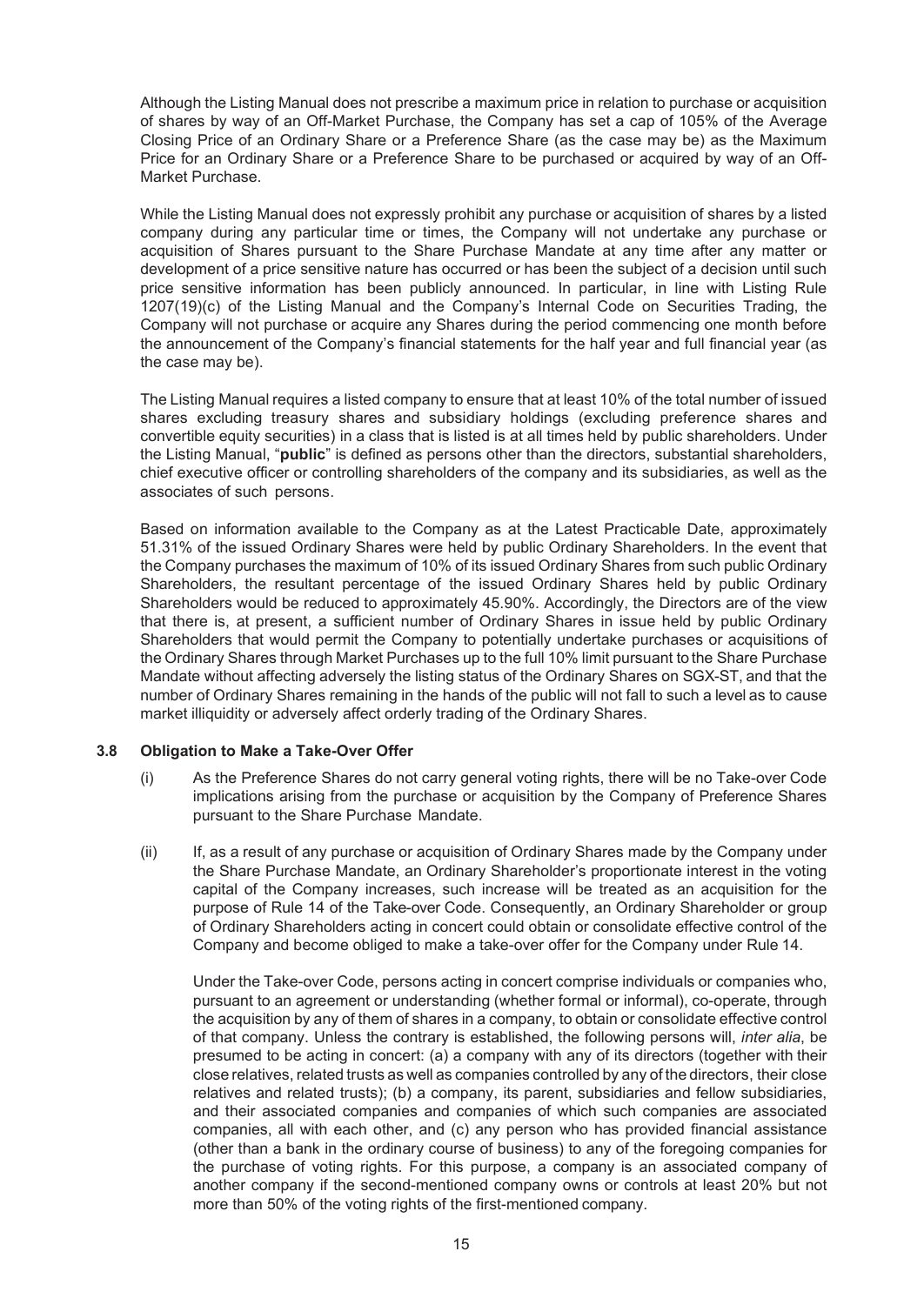The circumstances under which Ordinary Shareholders, including Directors, and persons acting in concert with them, respectively, will incur an obligation to make a take-over offer after a purchase or acquisition of Ordinary Shares by the Company are set out in Rule 14 and Appendix 2 of the Take-over Code.

In general terms, the effect of Rule 14 and Appendix 2 of the Take-over Code is that unless exempted (or if exempted, such exemption is subsequently revoked), Directors and persons acting in concert with them will incur an obligation to make a take-over offer under Rule 14 of the Take-over Code if, as a result of a purchase or acquisition of Ordinary Shares by the Company:

- (aa) the percentage of voting rights held by such Directors and their concert parties in the Company increase to 30% or more; or
- (bb) if the Directors and their concert parties hold 30% or more but less than 50% of the Company's voting rights, and their voting rights increase by more than 1% in any period of six months.

In calculating the percentages of voting rights of such Directors and their concert parties, treasury shares shall be excluded.

Under Appendix 2 of the Take-over Code, an Ordinary Shareholder not acting in concert with the Directors will not be required to make a take-over offer under Rule 14 of the Take-over Code if, as a result of the Company purchasing its Ordinary Shares, the voting rights of such Ordinary Shareholder would increase to 30% or more, or, if such Ordinary Shareholder holds 30% or more but less than 50% of the Company's voting rights, the voting rights of such Ordinary Shareholder would increase by more than 1% in any period of six months. Such Ordinary Shareholder need not abstain from voting in respect of the resolution authorising the Share Purchase Mandate.

Shareholders who are in doubt as to whether they would incur any obligation to make a takeover offer under the Take-over Code as a result of any purchase or acquisition of Ordinary Shares by the Company pursuant to the Share Purchase Mandate are advised to consult their professional advisers and/or the SIC at the earliest opportunity.

## **3.9 Certain General Take-Over Code Implications Arising from the Share Purchase Mandate**

Based on information available to the Company as at the Latest Practicable Date, HLIH and its concert parties ("**HLIH Concert Parties**") hold approximately 49.21% of the total number of issued Ordinary Shares.

Assuming that there is no change in the said shareholding interests of the HLIH Concert Parties in the Company, the purchase or acquisition by the Company of the maximum 90,690,133 Ordinary Shares (being 10% of the total number of issued Ordinary Shares of the Company as at the Latest Practicable Date) from Ordinary Shareholders other than the HLIH Concert Parties, will result in their collective shareholding interests increasing from 49.21% to 54.68%. In addition, if the Company were to exercise its right to convert the Preference Shares into Ordinary Shares, the percentage shareholding of the HLIH Concert Parties may also increase (depending on whether and the extent to which, the Company converts the Preference Shares into Ordinary Shares).

Based on the above information as at the Latest Practicable Date, the percentage of voting rights held by the HLIH Concert Parties in the Company may be increased by more than 1% in any 6-month period as a result of acquisition of Ordinary Shares by the Company pursuant to the Share Purchase Mandate and/or the conversion of the Preference Shares.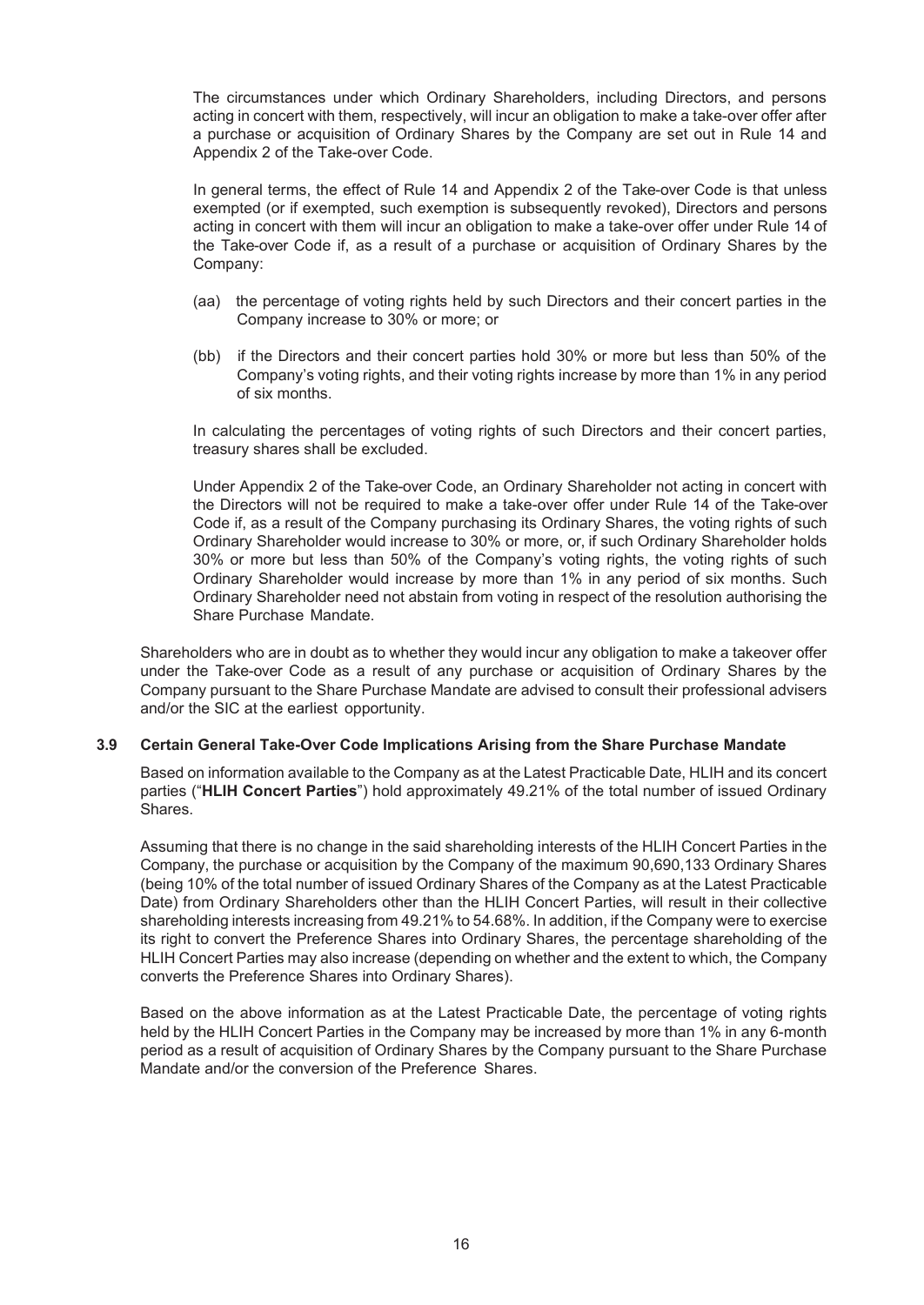The HLIH Concert Parties has made an application to SIC and it has been confirmed by SIC, *inter alia*, that:

- (i) the HLIH Concert Parties will not be obliged under the Take-over Code to make a take-over offer for the Ordinary Shares even if their aggregate shareholdings were to so increase by more than 1% in any 6-month period, provided that their collective shareholdings amount to more than 49% for at least six months prior to such increase. As at the Latest Practicable Date, the HLIH Concert Parties have collectively held more than 49% of the Company for more than six months; and
- (ii) no take-over obligation will arise even if any individual member or sub-group within the HLIH Concert Parties group increases its holding to 30% or more, or if already holding between 30% and 50%, acquires further voting rights in the Company sufficient to increase its holding by more than 1% in any 6-month period.

Save as disclosed above, as at the Latest Practicable Date, the Directors are not aware of any substantial Shareholder (together with persons acting in concert with it) who would become obliged to make a mandatory take-over offer for the Company under the Take-over Code in the event that the Company purchases the maximum 90,690,133 Ordinary Shares pursuant to the Share Purchase Mandate.

#### **3.10 No Previous Purchase**

The Company has not undertaken any purchase or acquisition of its issued Ordinary Shares pursuant to the Share Purchase Mandate approved by Shareholders at the 58th AGM.

#### <span id="page-19-0"></span>**4. DIRECTORS' RECOMMENDATION**

For the reasons set out in Section 3 of Annexure I, the Directors recommend that Ordinary Shareholders vote in favour of the Ordinary Resolution 8 for the renewal of the Share Purchase Mandate at the forthcoming 59th AGM.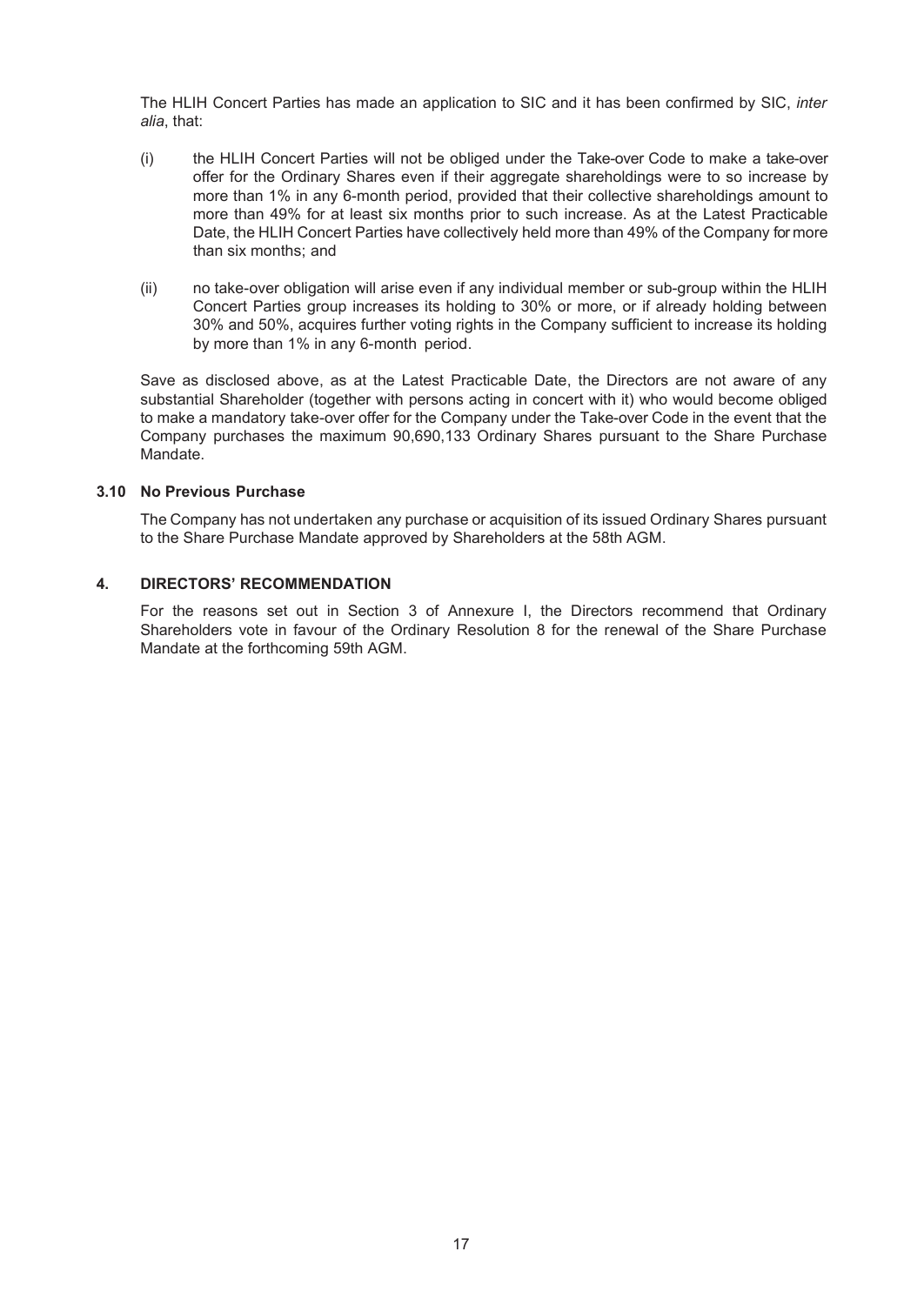# <span id="page-20-1"></span><span id="page-20-0"></span>**PROPOSED RENEWAL OF THE IPT MANDATE FOR INTERESTED PERSON TRANSACTIONS**

#### <span id="page-20-2"></span>**1. BACKGROUND**

On 29 May 2003, the Company obtained shareholders' approval at an Extraordinary General Meeting of the Company ("**2003 EGM**") for the Company, its subsidiaries and its associated companies not listed on Singapore Exchange Securities Trading Limited ("**SGX-ST**") or an approved exchange, over which the Company, its subsidiaries and/or interested persons have control (collectively "**CDL EAR Group**"), to enter into transactions within the categories of Interested Person Transactions set out in the Company's circular to shareholders dated 28 April 2003, with such persons within the class or classes of Interested Persons as described in the said circular, provided that such transactions are entered into in accordance with the review procedures set out in the said circular (the "**IPT Mandate**"). The IPT Mandate was renewed at each of the Company's Annual General Meetings since 2004, including the Annual General Meeting held on 30 April 2021 (the "**58th AGM**"). Given that such Interested Person Transactions are expected to occur with some degree of frequency and may arise at any time, and to allow the Group to undertake such transactions in an expeditious manner, shareholders' approval will be sought at the forthcoming 59th AGM of the Company for the renewal of the IPT Mandate.

#### <span id="page-20-3"></span>**2. RENEWAL OF THE IPT MANDATE**

Under Chapter 9 of the Listing Manual, a general mandate for transactions with interested persons is subject to annual renewal. The IPT Mandate approved at the 58th AGM was expressed, unless revoked or varied by the Company in general meeting, to continue in force until the next Annual General Meeting of the Company, being the 59th AGM, which is to be held on 28 April 2022. Accordingly, it is proposed that the IPT Mandate be renewed at the 59th AGM, to take effect until the conclusion of the next Annual General Meeting of the Company to be held in 2023.

The nature of the Interested Person Transactions and the classes of Interested Persons in respect of which the IPT Mandate is sought to be renewed remain unchanged.

Particulars of the IPT Mandate, including the rationale for, the benefits to be derived by the Company, as well as the review procedures for determining transaction prices with the specified classes of Interested Persons and other general information relating to Chapter 9 of the Listing Manual, are set out in Appendix A.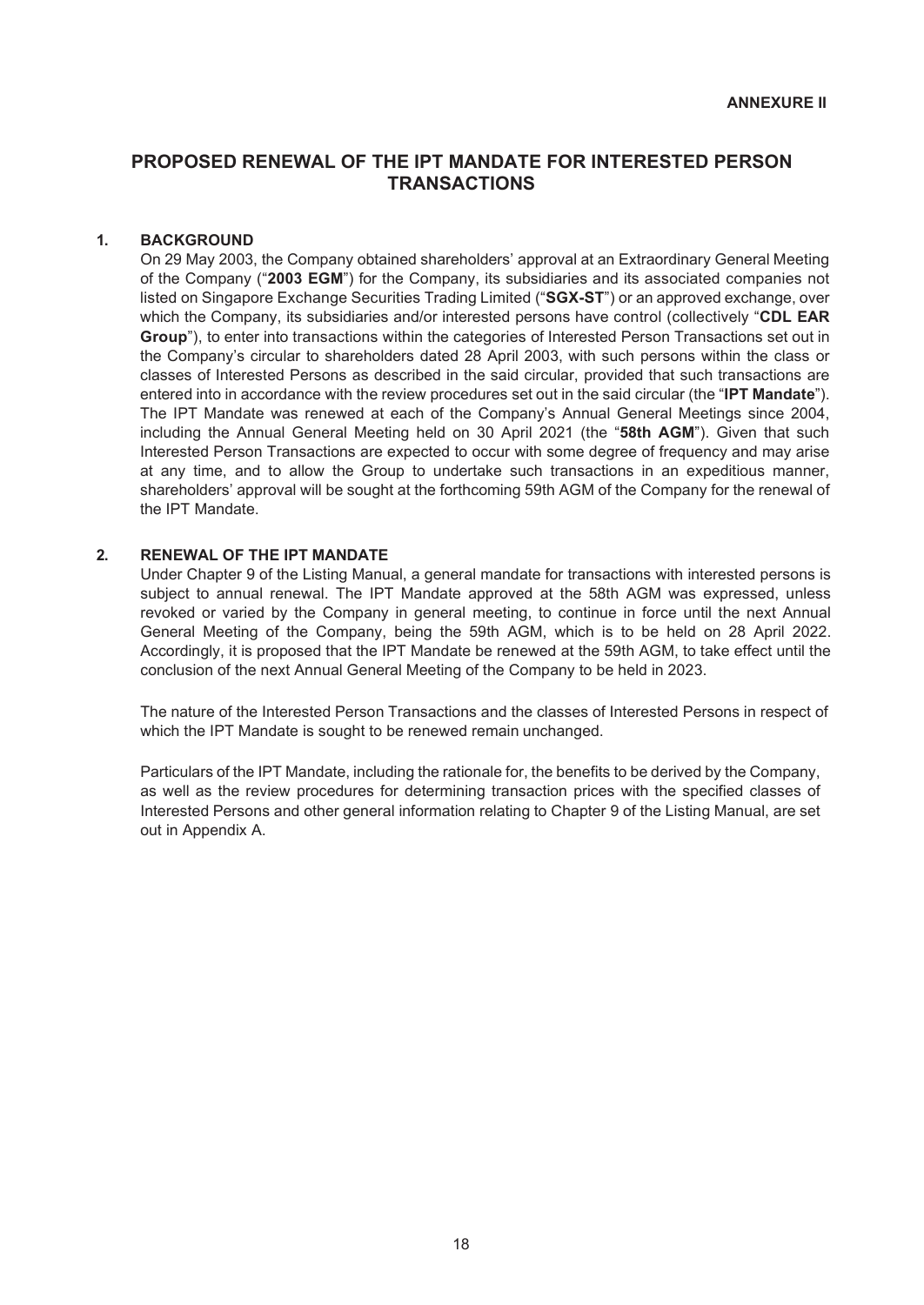### <span id="page-21-0"></span>**3. INTERESTED PERSON TRANSACTIONS CONDUCTED IN THE YEAR ENDED 31 DECEMBER 2021**

Particulars of Interested Person Transactions conducted by the CDL EAR Group under the IPT Mandate during the year ended 31 December 2021 ("**FY2021**") were as follows:

| Name of<br>interested person                                      | Nature of relationship                                                                                                                                                                            | Aggregate value of all interested person transactions<br>conducted in FY2021 under the IPT Mandate pursuant to<br>Rule 920 (excluding transactions less than S\$100,000)                                                                                    | S\$'000               |
|-------------------------------------------------------------------|---------------------------------------------------------------------------------------------------------------------------------------------------------------------------------------------------|-------------------------------------------------------------------------------------------------------------------------------------------------------------------------------------------------------------------------------------------------------------|-----------------------|
| Subsidiaries of<br>Hong Leong<br>Investment<br>Holdings Pte. Ltd. | Hong Leong Investment<br>Holdings Pte. Ltd. is a<br>controlling shareholder<br>of the Company.<br>Its subsidiaries are<br>interested persons being<br>associates of a controlling<br>shareholder. | <b>Property-Related Transactions</b><br>Provision of house keeping services and<br>lease of premises to Interested Persons<br><b>Management and Support Services</b><br>Provision of management and consultancy<br>services by Interested Persons<br>Total: | 2,025<br>620<br>2,645 |
| Directors and their<br>immediate family<br>members                |                                                                                                                                                                                                   |                                                                                                                                                                                                                                                             | Nil                   |

## <span id="page-21-1"></span>**4. AUDIT & RISK COMMITTEE'S STATEMENT**

The Audit & Risk Committee of the Company confirms that:

- (a) the methods or procedures for determining the transaction prices of the Interested Person Transactions conducted under the IPT Mandate remain appropriate since the Shareholders approved the renewal of the IPT Mandate at the 58th AGM of the Company held on 30 April 2021; and
- (b) the methods or procedures referred to in (a) above continue to be sufficient to ensure that these Interested Person Transactions will be carried out on normal commercial terms and will not be prejudicial to the interests of the Company and its minority shareholders.

## <span id="page-21-2"></span>**5. DIRECTORS' RECOMMENDATION**

The Directors who are considered independent for the purposes of the proposed renewal of the IPT Mandate are Mr Lee Jee Cheng Philip, Mr Philip Yeo Liat Kok, Mr Ong Lian Jin Colin, Mr Daniel Marie Ghislain Desbaillets, Mr Chong Yoon Chou, Ms Chan Swee Liang Carolina (Carol Fong) and Ms Tang Ai Ai Mrs Wong Ai Ai.

They are of the opinion that the entry into of the Interested Person Transactions (as described in Section 6 of Appendix A) between the CDL EAR Group (as defined in Section 2 of Appendix A) and the Interested Persons (as described in Section 5 of Appendix A) in the ordinary course of business will be entered into to enhance the efficiency of the Group and are in the best interests of the Company. For the reasons set out in Sections 2 and 4 of Appendix A, they recommend that Shareholders vote in favour of Resolution 9 for the renewal of the IPT Mandate at the forthcoming 59th AGM.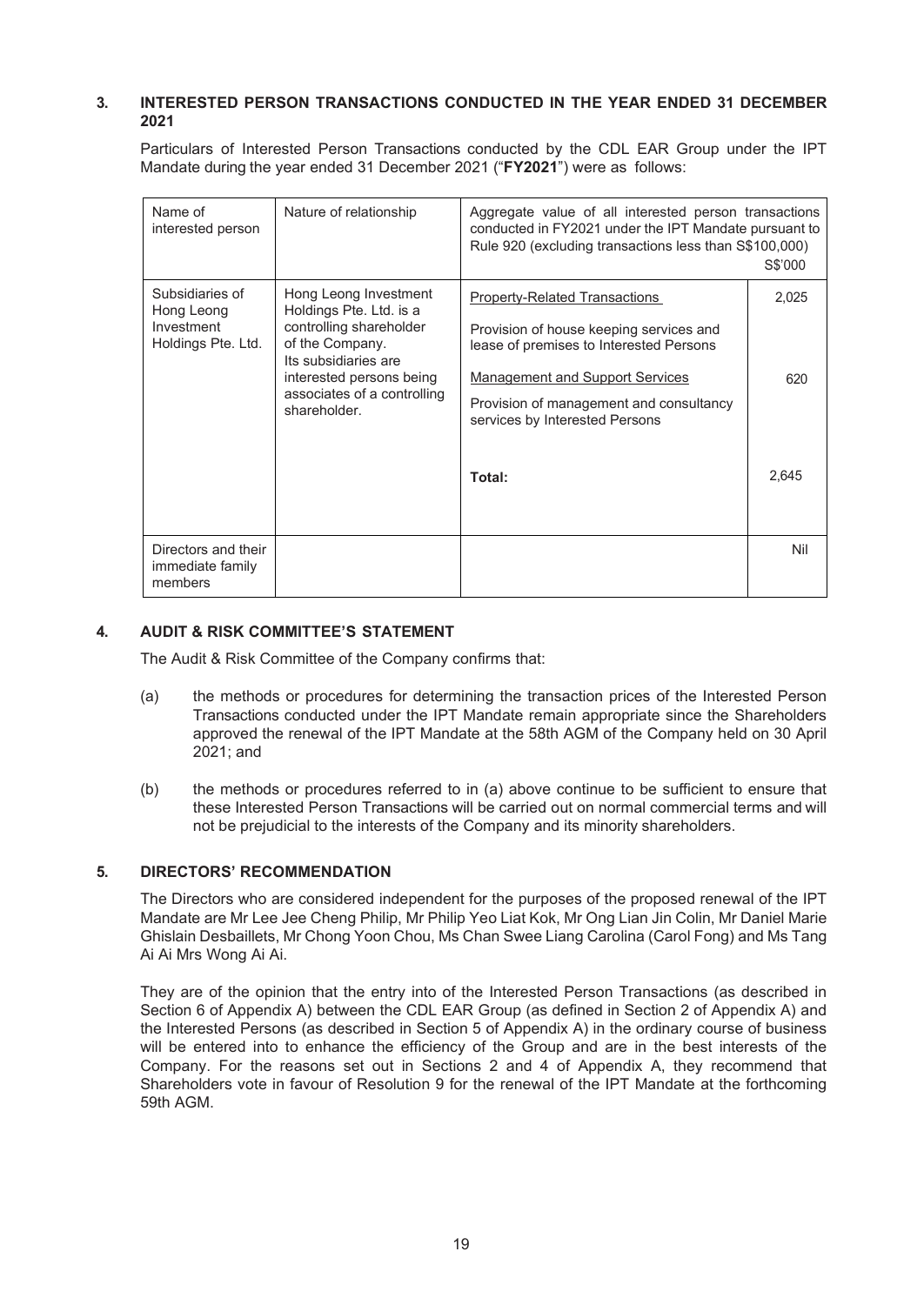# <span id="page-22-0"></span>**THE IPT MANDATE FOR INTERESTED PERSON TRANSACTIONS**

# <span id="page-22-2"></span><span id="page-22-1"></span>**1. CHAPTER 9 OF THE LISTING MANUAL**

- 1.1 Chapter 9 of the Listing Manual of Singapore Exchange Securities Trading Limited ("**SGX-ST**") ("**Chapter 9**") applies to transactions between a party that is an entity at risk and a counter party that is an interested person. The objective of Chapter 9 (as stated in Rule 901 of the Listing Manual) is to guard against the risk that interested persons could influence a listed company, its subsidiaries or associated companies to enter into transactions with interested persons that may adversely affect the interests of the listed company or its shareholders. The aforementioned terms "entity at risk", "interested person" and "associated companies" are defined below.
- 1.2 Main terms used in Chapter 9:
	- (a) An "**entity at risk**" means
		- (i) the listed company;
		- (ii) a subsidiary of the listed company that is not listed on SGX-ST or an approved exchange; or
		- (iii) an associated company of the listed company that is not listed on SGX-ST or an approved exchange, provided that the listed company and/or its subsidiaries (the "**listed group**"), or the listed group and its interested person(s), has or have control over the associated company.
	- (b) An "**associated company**" of a listed company means a company in which at least 20 per cent. but not more than 50 per cent. of its shares are held by the listed company or the listed group.
	- (c) An "**approved exchange**" means a stock exchange that has rules which safeguard the interests of shareholders against interested person transactions according to similar principles to Chapter 9.
	- (d) An "**interested person**", in the case of a company, means a director, chief executive officer or controlling shareholder of the listed company or an associate of such director, chief executive officer or controlling shareholder.
	- (e) An "**associate**" in relation to an interested person who is a director, chief executive officer or controlling shareholder of the listed company (being an individual) means an immediate family member (that is, the spouse, child, adopted child, step-child, sibling or parent) of such director, chief executive officer or controlling shareholder; the trustees of any trust of which the director and/or his immediate family, or the chief executive officer and/or his immediate family or the controlling shareholder and/or his immediate family is a beneficiary or, in the case of a discretionary trust, is a discretionary object; and any company in which the director and/or his immediate family, or the chief executive officer and/or his immediate family or the controlling shareholder and/or his immediate family has or have an aggregate interest (directly or indirectly) of 30 per cent. or more; and, where a controlling shareholder of the listed company is a corporation, its "associate" means its subsidiary or holding company or fellow subsidiary or a company in which it and/or such other companies taken together have (directly or indirectly) an interest of 30 per cent. or more.
	- (f) A "**chief executive officer**" of a listed company means the most senior executive officer who is responsible under the immediate authority of the board of directors for the conduct of the business of the listed company.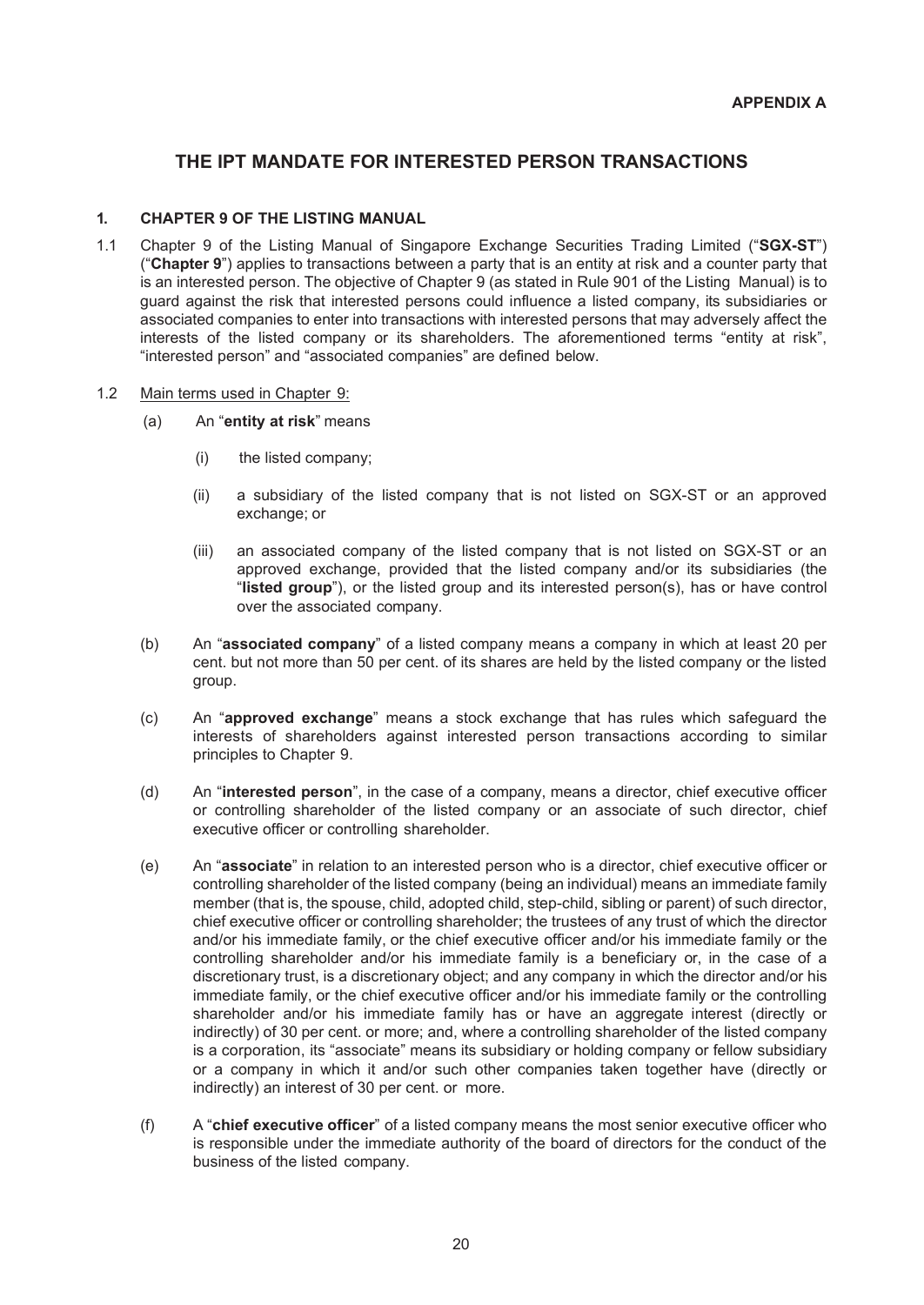- (g) A "**controlling shareholder**" of a listed company means a person who holds directly or indirectly 15 per cent. or more of the total voting rights in the company; or a person who in fact exercises control over a company.
- (h) An "**interested person transaction**" means a transaction between an entity at risk and an interested person.

#### 1.3 Materiality thresholds, announcement requirements and shareholders' approval

When Chapter 9 applies to a transaction with an interested person (except for any transaction which is below S\$100,000 in value and certain transactions which, by reason of the nature of such transactions, are not considered to put the listed company at risk to its interested person and are hence excluded from certain requirements of Chapter 9) and the value of the transaction alone or on aggregation with other transactions conducted with the interested person during the financial year reaches or exceeds certain materiality thresholds (which are based on the listed company's latest audited consolidated net tangible assets ("**NTA**")<sup>1</sup>), the listed company is required to make an immediate announcement, or to make an immediate announcement and seek its shareholders' approval for the transaction.

In particular, shareholders' approval is required for an interested person transaction of a value equal to, or exceeding:

- (a)  $\qquad$  5 per cent. of the listed group's latest audited NTA<sup>2</sup>; or
- (b) 5 per cent. of the listed group's latest audited NTA, when aggregated with other transactions entered into with the same interested person (such term as construed under Chapter 9) during the same financial year. However, a transaction which has been approved by shareholders, or is the subject of aggregation with another transaction that has been approved by shareholders, need not be included in any subsequent aggregation.

#### 1.4 Shareholders' general mandate

Chapter 9 allows a listed company to seek a mandate from its shareholders for recurrent transactions of a revenue or trading nature or those necessary for its day-to-day operations such as the purchase and sale of supplies and materials, but not in respect of the purchase or sale of assets, undertakings or businesses, which may be carried out with the listed company's interested persons.

## <span id="page-23-0"></span>**2. INTRODUCTION AND RATIONALE FOR THE IPT MANDATE**

- 2.1 Hong Leong Investment Holdings Pte. Ltd. ("**HLIH**"), the controlling shareholder of the Company and its associates (the "**HLIH Group**") are interested persons of the Company.
- 2.2 Due to the size of the HLIH Group and the diversity of the activities of CDL and its subsidiaries (the "**Group**"), it is anticipated that:
	- (a) CDL;
	- (b) subsidiaries of CDL that are not listed on SGX-ST or an approved exchange; and
	- (c) associated companies of CDL that are not listed on SGX-ST or an approved exchange, provided that the Group or the Group and its interested person(s), has or have control over the associated companies,

Based on the audited financial statements of the Group for the financial year ended 31 December 2021, the annual NTA of the Group was S\$8,411,681,000.

<sup>&</sup>lt;sup>2</sup> In relation to the Company, for the purposes of Chapter 9, in the current financial year and until such time that the annual financial statements of the Group for the year ending 31 December 2022 are published by the Company, 5 per cent. of the latest annual audited NTA of the Group would be S\$420,584,050.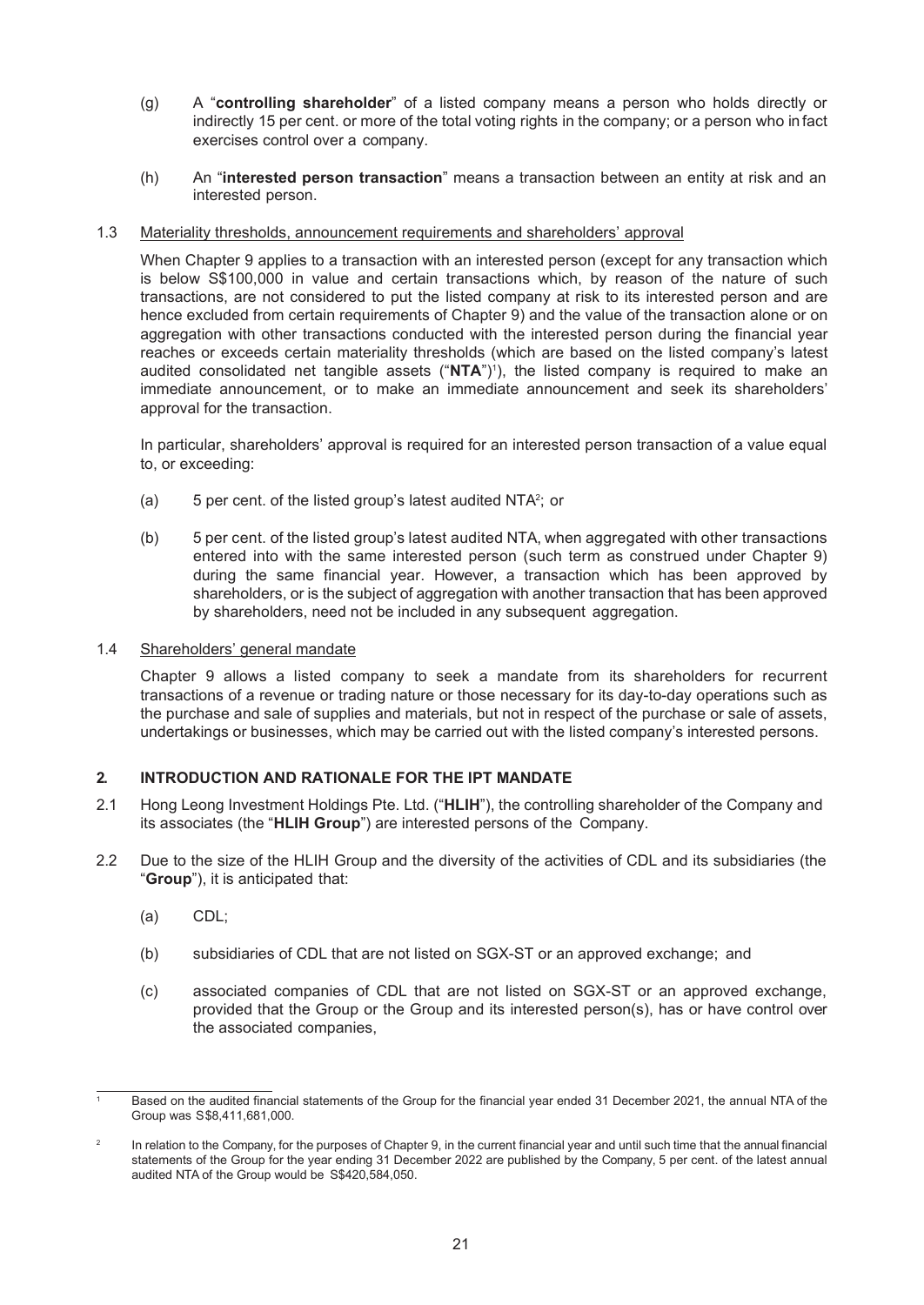(together, the "**CDL EAR Group**"), or any of them, would, in the ordinary course of its businesses, enter into certain transactions with its interested persons. It is likely that such interested person transactions will occur with some degree of frequency and may arise at any time. Thus, the IPT Mandate is intended to facilitate transactions in the normal course of business of the CDL EAR Group falling within the categories of interested person transactions as set out in Section 6 below (the "**Interested Person Transactions**"), that are transacted from time to time with the interested persons as specified in Section 5 below (the "**Interested Persons**") provided that they are carried out at arm's length and on the Group's normal commercial terms and which are not prejudicial to the interests of the Company and its minority Shareholders.

## <span id="page-24-0"></span>**3. SCOPE OF THE IPT MANDATE**

- 3.1 The IPT Mandate will not cover any Interested Person Transaction which has a value below S\$100,000 as the threshold and aggregation requirements of Chapter 9 of the Listing Manual of SGX-ST do not apply to such transactions.
- 3.2 Transactions with interested persons, which do not fall within the ambit of the IPT Mandate (including any renewal thereof), will be subject to the applicable provisions of Chapter 9 and/or any other applicable provisions of the Listing Manual.

# <span id="page-24-1"></span>**4. BENEFITS OF THE IPT MANDATE**

- 4.1 The Directors are of the view that it will be beneficial to the CDL EAR Group to transact or continue to transact with the Interested Persons, especially since the Interested Person Transactions are undertaken on an arm's length basis, on normal commercial terms consistent with the Group's usual business practices and policies and will not be prejudicial to the interests of the Company and its minority Shareholders.
- 4.2 Where the Interested Person Transactions relate to the provision to, and the obtaining from, Interested Persons of products or services as contemplated in Sections 6(a), (b) and (d), the CDL EAR Group will benefit from having access, where applicable, to competitive quotes from its Interested Persons as well as from unrelated third parties, and may also derive savings in terms of cost efficiencies and greater economies of scale in its transactions with Interested Persons. The provision of products and services to Interested Persons are also an additional source of revenue for the CDL EAR Group, provided that such products and services are provided on arm's length basis and on normal commercial terms. Where the Interested Person Transactions relate to financial and treasury transactions as contemplated in Section 6(c), the CDL EAR Group will benefit from the competitive quotes received from its Interested Persons, thus leveraging on the financial strength and credit standing of the Interested Persons.
- 4.3 The adoption of the IPT Mandate and the renewal of the same on an annual basis would eliminate the need for the Company to convene separate general meetings on each occasion to seek Shareholders' approval as and when such Interested Person Transactions with the Interested Persons arise, thereby reducing substantial administrative time and expenses associated with the convening of such meetings without compromising the corporate objectives of the Group. This would also enable the Group to maximise its business opportunities especially in commercial transactions which are time-sensitive in nature. At the same time, the Group would be able to channel the significant amount of administrative resources, including time and expenses, saved towards its other corporate objectives.

## <span id="page-24-2"></span>**5. CLASSES OF INTERESTED PERSONS**

The IPT Mandate will apply to transactions with the following classes of Interested Persons:

- (a) the HLIH Group; and
- (b) Directors, chief executive officer(s) and controlling shareholders of the Company (other than entities who fall under the HLIH Group described in paragraph (a) above) and their respective associates.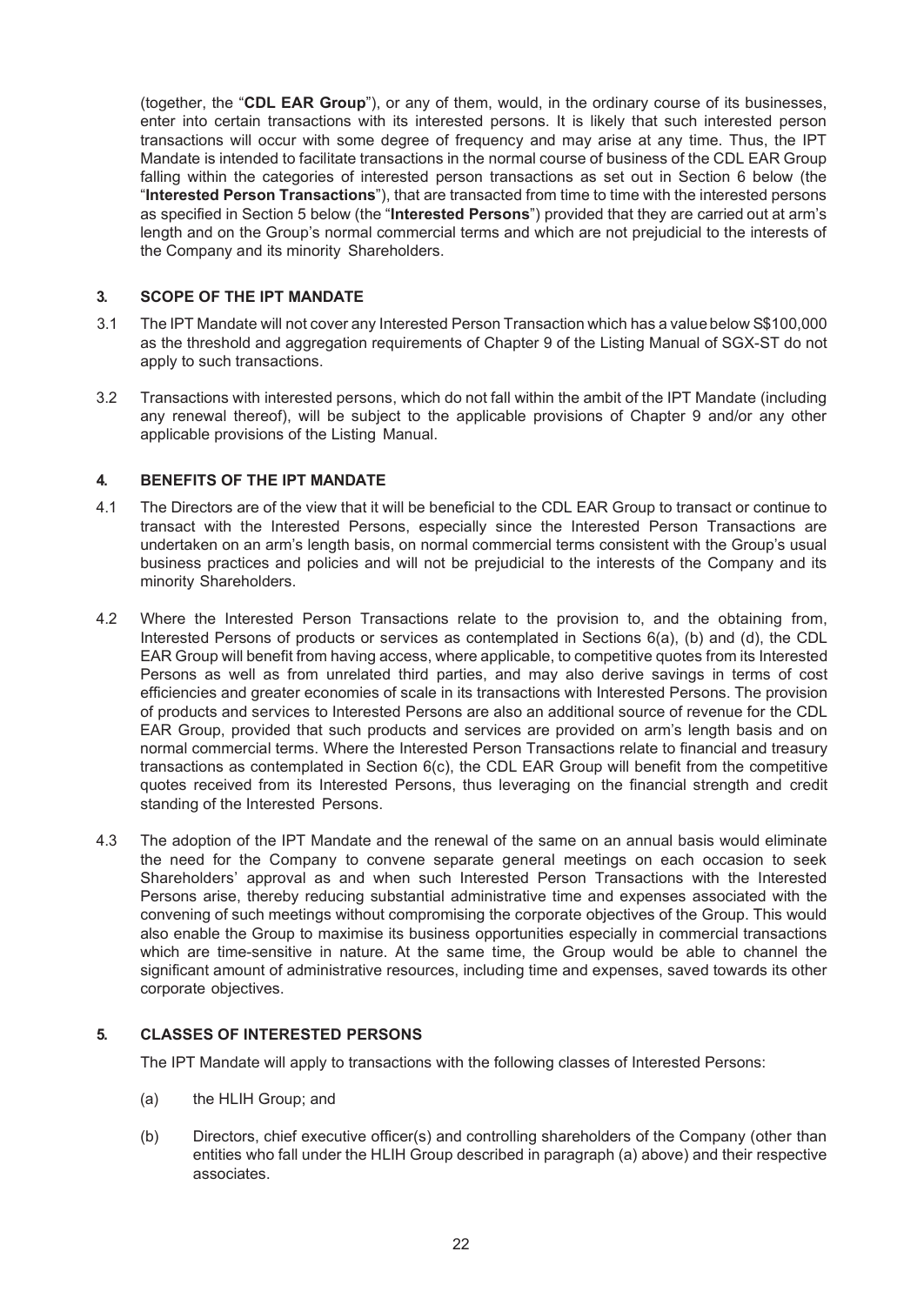# <span id="page-25-0"></span>**6. CATEGORIES OF INTERESTED PERSON TRANSACTIONS**

The Interested Person Transactions between the CDL EAR Group and Interested Persons which will be covered by the IPT Mandate relate to recurrent transactions of a revenue or trading nature or those necessary for the Group's day-to-day operations, and are set out as follows:

#### (a) Property-related Transactions

Transactions within the ambit of this category comprise the leasing or rental of properties; the award of contracts to main contractors, suppliers and consultants for property development projects; the provision and/or receipt of project management services; marketing and property agency services; cleaning, security and building maintenance services; property and estate management services including serviced apartments and serviced offices management services; and carpark management services.

#### (b) Management and Support Services

This category comprises transactions in relation to the receipt or provision of management services; legal; and financial advisory and consultancy services.

## (c) Financial and Treasury Transactions

This category comprises transactions in relation to the placement of funds with Interested Persons, the borrowing of funds from Interested Persons, and the entry into foreign exchange, swap and option transactions with Interested Persons that do not fall under the exceptions to interested person transactions pursuant to Rule 915(6) and Rule 915(7) of Chapter 9 $^{\circ}$ ; and the subscription by the CDL EAR Group of debt securities issued by any Interested Person and the issue of debt securities by the CDL EAR Group to any Interested Person.

Pursuant to Rule 916(3) of Chapter 9, the provision of a loan by the CDL EAR Group to a joint venture with an Interested Person does not require the seeking of shareholders' approval provided that such loan is extended by all joint venture partners on the same terms and in proportion to their equity interest in the joint venture; the Interested Person does not have an existing equity interest in the joint venture prior to the participation of the CDL EAR Group in the joint venture; and the Company has announced that its Audit & Risk Committee (as defined herein) is of the view that: (i) the provision of the loan is not prejudicial to the interests of the Company and its minority Shareholders; (ii) the risks and rewards of the joint venture are in proportion to the equity of each of the joint venture partners; and (iii) the terms of the joint venture are not prejudicial to the interests of the Company and its minority Shareholders.

## (d) General Transactions

This category comprises transactions in relation to the purchase and sale of goods including building materials, electronic and engineering equipment, building automation systems, computer systems (hardware and software), vehicles, parts and accessories, and the provision and receipt of after-sales services.

Pursuant to Rule 915(6) and Rule 915(7) of Chapter 9, the provision or receipt of financial assistance or services by or from a financial institution that is licensed or approved by the Monetary Authority of Singapore, on normal commercial terms and in the ordinary course of business does not constitute an interested person transaction which would require compliance with Rules 905, 906 and 907 of Chapter 9. Rule 905 relates to requirements for immediate announcement of interested person transactions, Rule 906 relates to requirements for seeking shareholders' approval for interested person transactions, and Rule 907 relates to requirements for disclosure of the aggregate value of interested person transactions in the listed company's annualreport.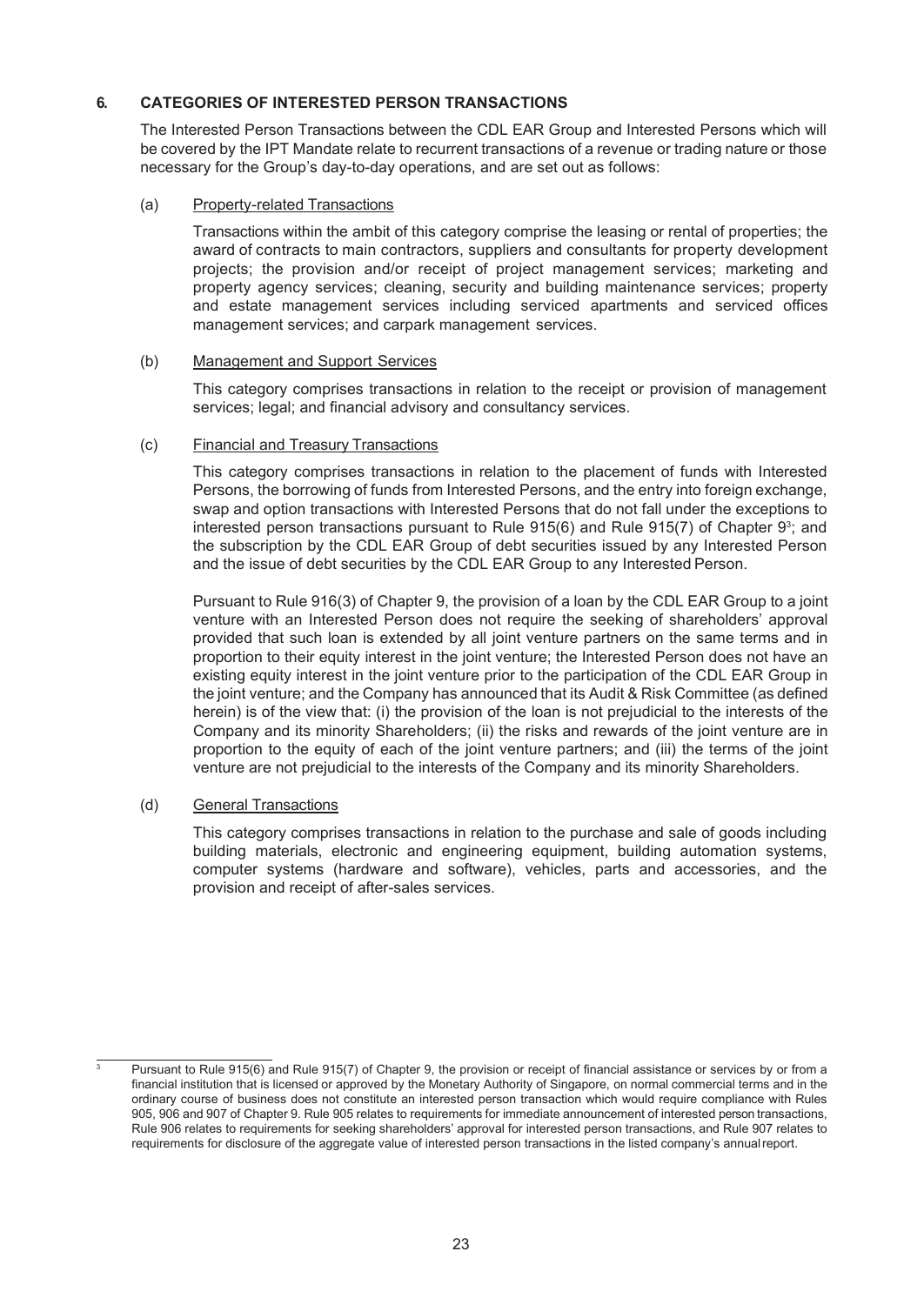## <span id="page-26-0"></span>**7. REVIEW PROCEDURES FOR INTERESTED PERSON TRANSACTIONS**

7.1 In general, there are procedures established by the Group to ensure that Interested Person Transactions, which are reviewed and approved by the management, are undertaken on an arm's length basis, on normal commercial terms consistent with the Group's usual business practices and policies, are not prejudicial to the interests of the Company and its minority Shareholders, and on terms which are generally no more favourable to the Interested Persons than those extended to or received from unrelated third parties.

#### **7.1.1 Property-related Transactions, Management and Support Services, and General Transactions**

All Interested Person Transactions (other than the Financial and Treasury Transactions covered in Section 7.1.2 below) are to be carried out at the published or prevailing rates/ prices of the service or product providers (including, where applicable, preferential rates/ prices/discounts accorded to a class or classes of customers or for bulk purchases where the giving of such preferential rates/prices/discounts are commonly practised within the applicable industry and may be similarly extended to unrelated third parties), on the service or product provider's usual commercial terms which may also be similarly extended to unrelated third parties, or otherwise in accordance with other applicable industry norms.

In addition, the CDL EAR Group will monitor the Interested Person Transactions (other than the Financial and Treasury Transactions covered in Section 7.1.2 below) as follows:

- (a) Property-related Transactions comprising the award of contracts to main contractors, suppliers and consultants for property development projects
	- (i) an Interested Person Transaction under this sub-paragraph (a) with a value in excess of S\$10 million shall be reviewed and approved by the audit & risk committee of the Company (the "**Audit & Risk Committee**") prior to the entry into of such Interested Person Transaction, or if it is expressed to be conditional on Shareholders' approval, prior to the completion of such Interested Person Transaction;
	- (ii) an Interested Person Transaction under this sub-paragraph (a) with a value below or equal to S\$10 million but in excess or equal to S\$100,000 shall be reviewed by the Audit & Risk Committee at its quarterly meetings; and
	- (iii) Interested Person Transactions under this sub-paragraph (a) shall be undertaken based on tenders which may be conducted for the award of such contracts with at least two bids from unrelated third parties to be obtained for comparison purposes. In the absence of tenders or the ability to obtain at least two bids for any tender, an Interested Person Transaction under this subparagraph (a) shall be undertaken based on comparison of rates/prices and terms offered by the Interested Person with the rates/prices and terms offered or generally quoted by at least two unrelated third parties who are engaged in providing similar services or products.

## (b) Property-related Transactions comprising the leasing or rental of properties

- (i) an Interested Person Transaction under this sub-paragraph (b) with a value in excess of S\$5 million shall be reviewed and approved by the Audit & Risk Committee prior to the entry into of such Interested Person Transaction, or if it is expressed to be conditional on Shareholders' approval, prior to the completion of such Interested Person Transaction;
- (ii) an Interested Person Transaction under this sub-paragraph (b) with a value below or equal to S\$5 million but in excess or equal to S\$100,000 shall be reviewed by the Audit & Risk Committee at its quarterly meetings; and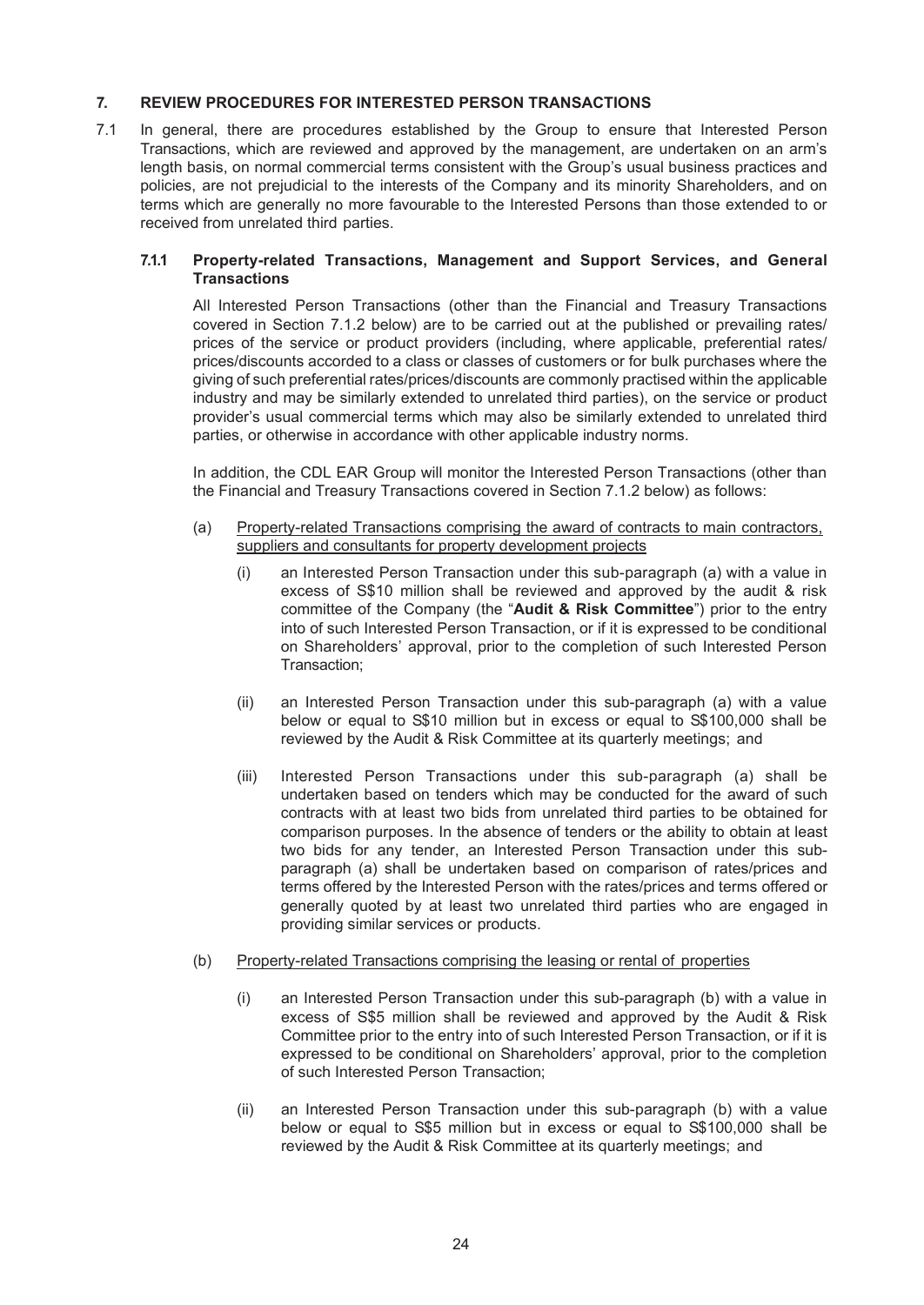- (iii) Interested Person Transactions under this sub-paragraph (b) shall be entered into after comparison of rates quoted to at least two unrelated third parties (in the case of leases granted to Interested Persons) or comparison of rates quoted by or obtained from at least two unrelated third parties (in the case of leases granted by Interested Persons) and after taking into account the prevailing market rental rates for other properties within its vicinity of similar or comparable standing and facilities, the tenure of the lease, the area of the leased premises and any other factor which may affect the rental rates or terms of the lease.
- (c) Property-related Transactions (other than those covered under sub-paragraphs (a) and (b) herein), Management and Support Services and General Transactions
	- (i) an Interested Person Transaction under this sub-paragraph (c) with a value in excess of S\$3 million shall be reviewed and approved by the Audit & Risk Committee prior to the entry into of such Interested Person Transaction, or if it is expressed to be conditional on Shareholders' approval, prior to the completion of such Interested Person Transaction;
	- (ii) an Interested Person Transaction under this sub-paragraph (c) with a value below or equal to S\$3 million but in excess or equal to S\$100,000 shall be reviewed by the Audit & Risk Committee at its quarterly meetings; and
	- (iii) Interested Person Transactions under this sub-paragraph (c) shall be entered into, where applicable:
		- (1) in the case of the provision of services or products by an Interested Person, based on tenders (with at least two bids from unrelated third parties to be obtained for comparison purposes) or comparison of rates and terms offered by or generally quoted by at least two unrelated third parties who are engaged in providing similar services or products; and
		- (2) in the case of the provision of services or products to an Interested Person, based on comparison of rates and terms offered to at least two unrelated third parties for transactions of a similar nature, size or complexity and taking into account the availability of resources, expertise or manpower for the performance of such services or provision of such goods and the existence of any cost and/or time saving factors.
- (d) In the event that comparison quotations cannot be obtained in respect of the Interested Person Transactions covered under sub-paragraphs (a), (b) and (c) above (for example, where there are no unrelated third party providers or users of such services or products, or where the service or product is a proprietary item or due to the nature, speciality or confidentiality of the service or product to be supplied), such Interested Person Transactions shall be entered into only after the senior management staff of the relevant company in the CDL EAR Group (having no interest, direct or indirect, in the interested person transaction and having the authority in such company to approve the entering into of transactions of such nature and value), has evaluated and weighed the benefits of, and rationale for, transacting with the Interested Person and in their report submitted to the Audit & Risk Committee, confirmed that the price and terms offered to or by the Interested Person are fair and reasonable. In such evaluation and confirmation, the factors which may be taken into account include, but shall not be limited, to the following: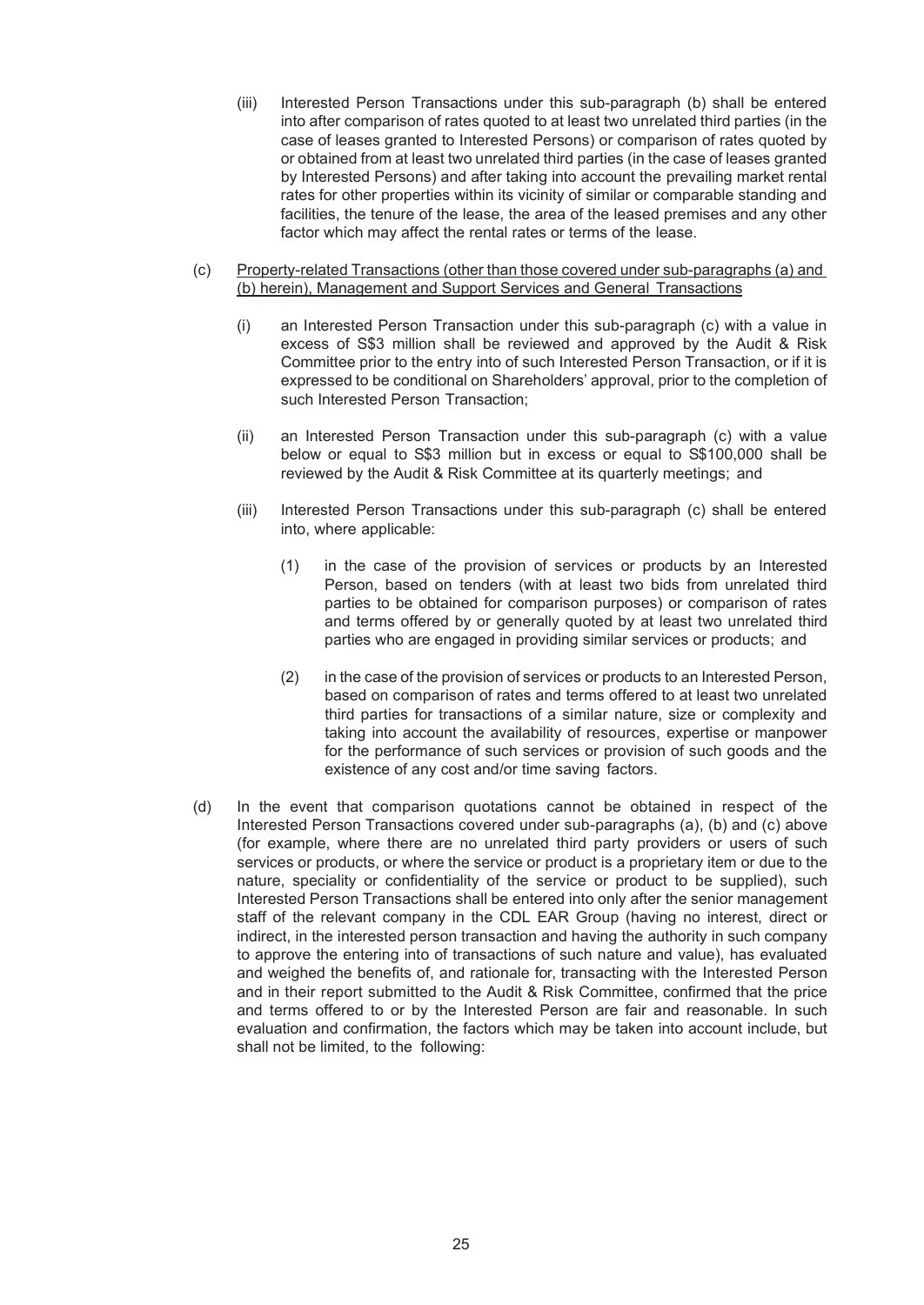- (i) in relation to the sale of goods or services to the Interested Person and as determined by the senior management staff of the relevant company in the CDL EAR Group and reported to the Audit & Risk Committee, the terms of supply should be in accordance with the CDL EAR Group's usual business practice and consistent with the margins obtained by the CDL EAR Group in its business operations or the margins obtained for the same or substantially the same type of transactions;
- (ii) in relation to the purchase of goods or services from the Interested Person, the terms of supply will be compared to those for the same or substantially the same types of transactions entered into between the Interested Person and unrelated third parties. The review procedures in such cases may include where applicable, reviewing the standard price lists provided by the Interested Person to its customers for such products or services;
- (iii) the efficiencies and flexibilities derived by the CDL EAR Group in transacting with the Interested Person as compared with transacting with unrelated third parties; and
- (iv) prevailing industry norms.

# **7.1.2 Financial andTreasuryTransactions**

(a) Placement of Funds

In relation to the placement with any Interested Person by the CDL EAR Group of its funds, the Company will require that quotations be obtained from such Interested Person and at least two principal bankers or financial institutions of the Group ("**Principal Bankers**") for rates offered by such Principal Bankers for deposits of an amount and currency and for a period equivalent to that of the funds to be placed by the CDL EAR Group. The CDL EAR Group will only place its funds with such Interested Person provided that the interest rate quoted is not less than the highest of the rates quoted by such Principal Bankers and after evaluating and taking into account any factor that may materially and adversely affect the credit standing of the Interested Person with whom the funds are to be placed by the CDL EAR Group or the risks associated in the placement of such funds with the Interested Person, and such other factors relevant for consideration.

(b) Borrowing of Funds

In relation to the borrowing of funds from any Interested Person by a company within the CDL EAR Group, the Company will require that quotations be obtained from such Interested Person and at least two bankers of the borrowing company within the CDL EAR Group for rates offered by such bankers for loans of an amount and currency and for a period equivalent to that of the funds to be borrowed by such borrowing company within the CDL EAR Group. The CDL EAR Group will only borrow funds from such Interested Person provided that the interest rate quoted is not more than the lowest of the rates quoted by such bankers.

(c) Foreign Exchange, Swaps and Options

In relation to foreign exchange, swap and option transactions with any Interested Person by the CDL EAR Group, the Company will require that rate quotations be obtained from such Interested Person and at least two Principal Bankers. The CDL EAR Group will only enter into such foreign exchange, swap and option transactions with such Interested Person provided that such rates quoted are no less favourable than the rates quoted by such Principal Bankers.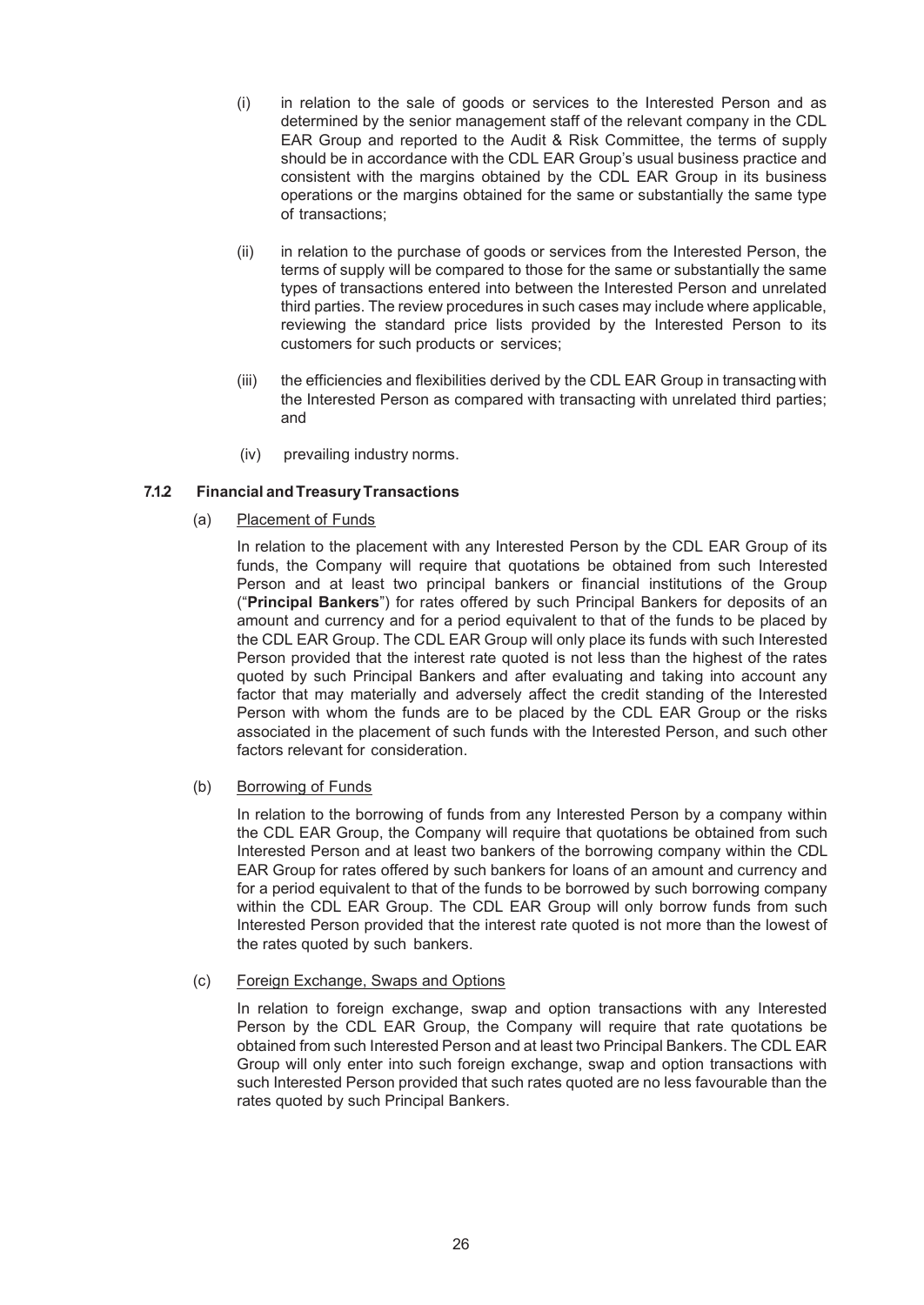#### (d) Subscription of Debt Securities

In relation to the subscription by the CDL EAR Group of debt securities issued by the Interested Persons, the CDL EAR Group will only enter into the subscription of such debt securities provided that the price(s) at which the CDL EAR Group subscribes for such debt securities will not be higher than the price(s) at which such debt securities are subscribed for by unrelated third parties.

In relation to the issue of debt securities by the CDL EAR Group to Interested Persons, the CDL EAR Group will only issue such debt securities to Interested Persons provided that the price(s) at which the CDL EAR Group issues such debt securities will not be lower than the price(s) at which such debt securities are issued to unrelated third parties.

In addition to the foregoing, the following threshold limits will be applied to ensure further monitoring by the Group of the Financial and Treasury Transactions entered into by the CDL EAR Group:

#### Placement of Funds and Subscription of Debt Securities

Where the aggregate of the outstanding principal amount of funds placed with, and debt securities subscribed from, the same Interested Person (as such term is construed under Chapter 9) shall at any time exceed the equivalent of 10 per cent. of the consolidated shareholders' funds of the Group (based on its latest audited financial statements), each subsequent placement of funds with, or subscription of debt securities from, the same Interested Person shall require the prior approval of the Audit & Risk Committee.

Where the aggregate of the outstanding principal amount of funds placed with, and debt securities subscribed from, the same Interested Person does not at any time exceed the limit set out above, the placement of funds with, and subscription of debt securities from, that Interested Person will not require the prior approval of the Audit & Risk Committee but shall be reviewed by the Audit & Risk Committee at its quarterly meetings.

7.2 A register will be maintained by the Group to record all Interested Person Transactions (and the basis including the quotations, if any and where relevant, obtained to support such basis on which they are entered into) which are entered into pursuant to the IPT Mandate.

The Company shall, on a quarterly basis, report to the Audit & Risk Committee on all Interested Person Transactions, and the basis of such transactions, entered into with Interested Persons during the preceding quarter. The Audit & Risk Committee shall review such Interested Person Transactions at its quarterly meetings except where such Interested Person Transactions are required under the review procedures to be approved by the Audit & Risk Committee prior to the entry thereof.

7.3 The annual internal audit plan shall incorporate a review of the established review procedures for the monitoring of Interested Person Transactions entered into pursuant to the IPT Mandate.

The Audit & Risk Committee shall review the internal audit report on Interested Person Transactions to ascertain that the established review procedures to monitor Interested Person Transactions have been complied with. If, during a review by the Audit & Risk Committee, the Audit & Risk Committee is of the view that the established review procedures are not sufficient or have become inappropriate, in view of changes to the nature of, or the manner in which, the business activities of the CDL EAR Group are conducted, it will take such actions as it deems appropriate and/or institute additional procedures as necessary to ensure that future transactions of a similar nature are on normal commercial terms and will not be prejudicial to the interests of the Company and its minority Shareholders, and the Company will revert to the Shareholders for a fresh mandate based on new review procedures for transactions with Interested Persons.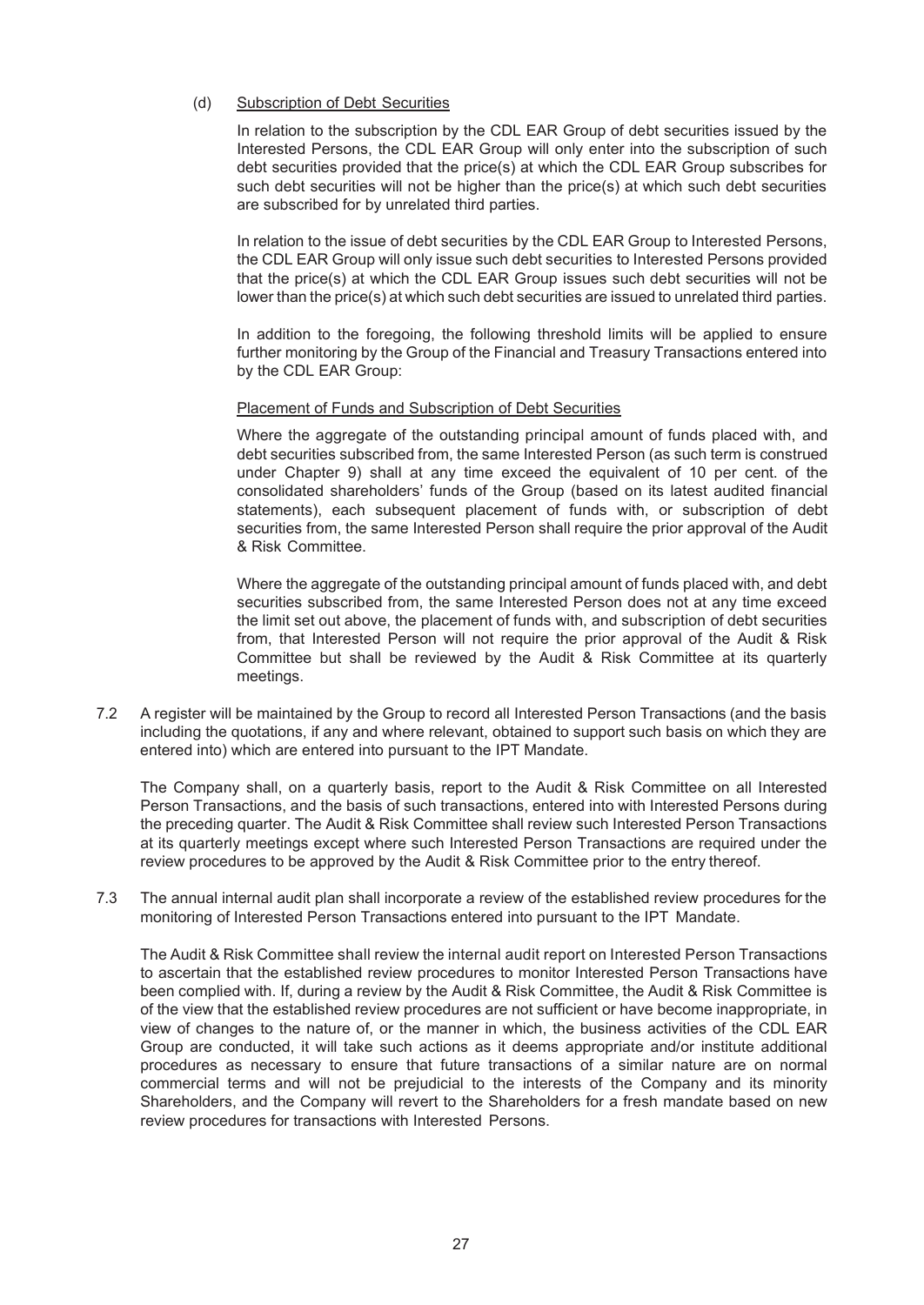For the purpose of the review process, if a member of the Audit & Risk Committee has an interest in the transaction to be reviewed by the Audit & Risk Committee, he will abstain from any decision making by the Audit & Risk Committee in respect of that transaction. For example, where two members of the Audit & Risk Committee have an interest each in the transaction to be reviewed by the Audit & Risk Committee, the review of that transaction will be undertaken by the remaining member(s) of the Audit & Risk Committee.

## <span id="page-30-0"></span>**8. EXPIRY AND RENEWAL OF THE IPT MANDATE**

The IPT Mandate will take effect from the date of receipt of Shareholders' approval, and will (unless revoked or varied by the Company in General Meeting) continue in force until the next Annual General Meeting of the Company and will apply to Interested Person Transactions entered into from the date of receipt of Shareholders' approval. Approval from Shareholders will be sought for the renewal of the IPT Mandate at each subsequent Annual General Meeting, subject to review by the Audit & Risk Committee of its continued application to the Interested Person Transactions.

If the Audit & Risk Committee is of the view that the review procedures under the IPT Mandate are not sufficient to ensure that the Interested Person Transactions are transacted on normal commercial terms and will be prejudicial to the interests of the Company and its minority Shareholders, the Company will seek a fresh mandate from the Shareholders based on new review procedures for Interested Person Transactions.

## <span id="page-30-1"></span>**9. DISCLOSURE**

In accordance with Chapter 9, the Company will disclose in its annual report the aggregate value of the Interested Person Transactions conducted pursuant to the IPT Mandate during the financial year (as well as in the Company's annual reports for subsequent financial years that the IPT Mandate continues to be in force). In addition, the Company will announce the aggregate value of the Interested Person Transactions conducted pursuant to the IPT Mandate for the financial periods which it is required to report on (pursuant to Rule 705 of the Listing Manual) within the time required for the announcement of such report. These disclosures will be in the form set out in Rule 907 of the Listing Manual.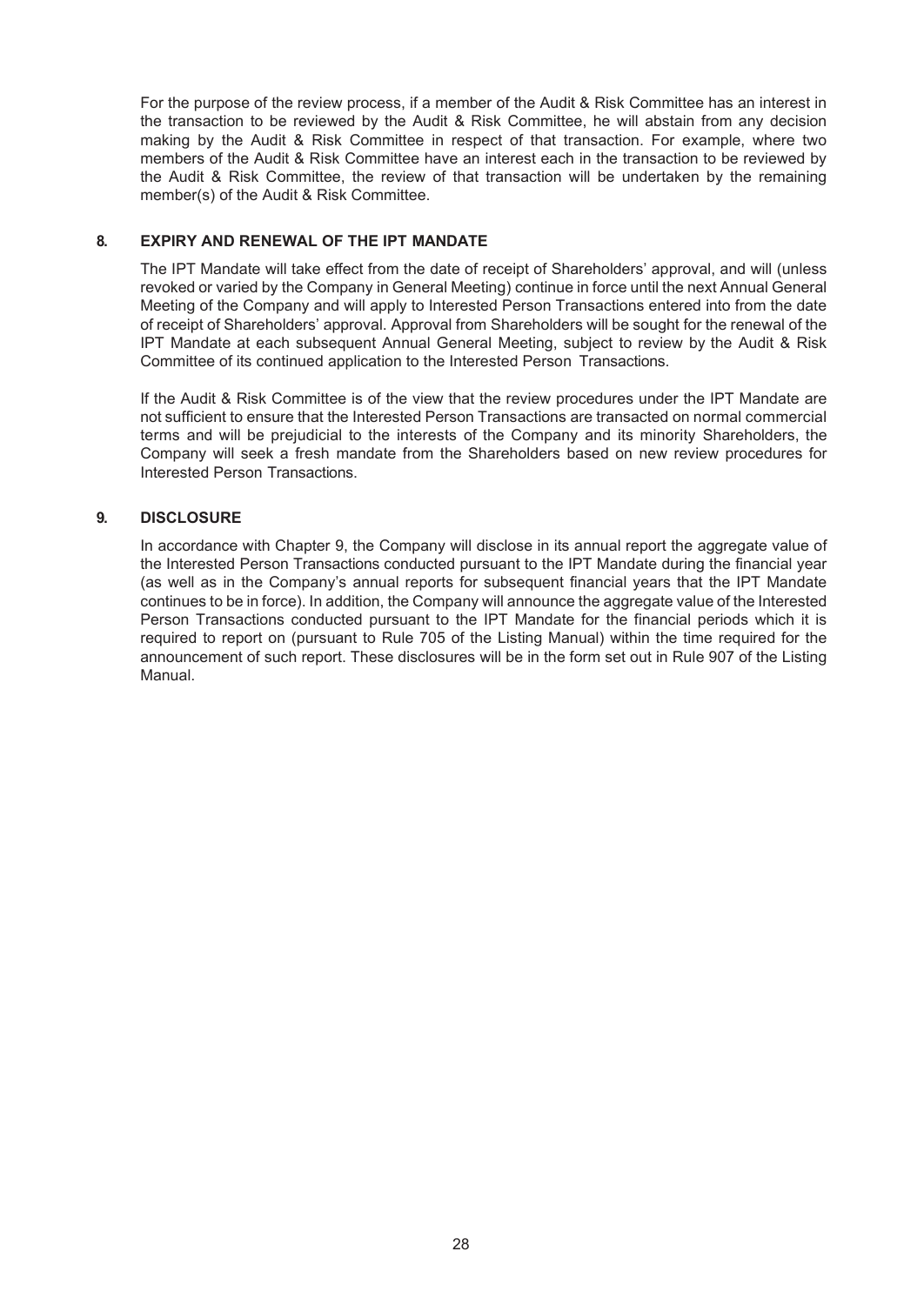**ANNEXURE III**

# <span id="page-31-0"></span>**THE PROPOSED DISTRIBUTION** *IN SPECIE* **OF 144,300,000 STAPLED SECURITIES IN CDL HOSPITALITY TRUSTS TO ENTITLED SHAREHOLDERS**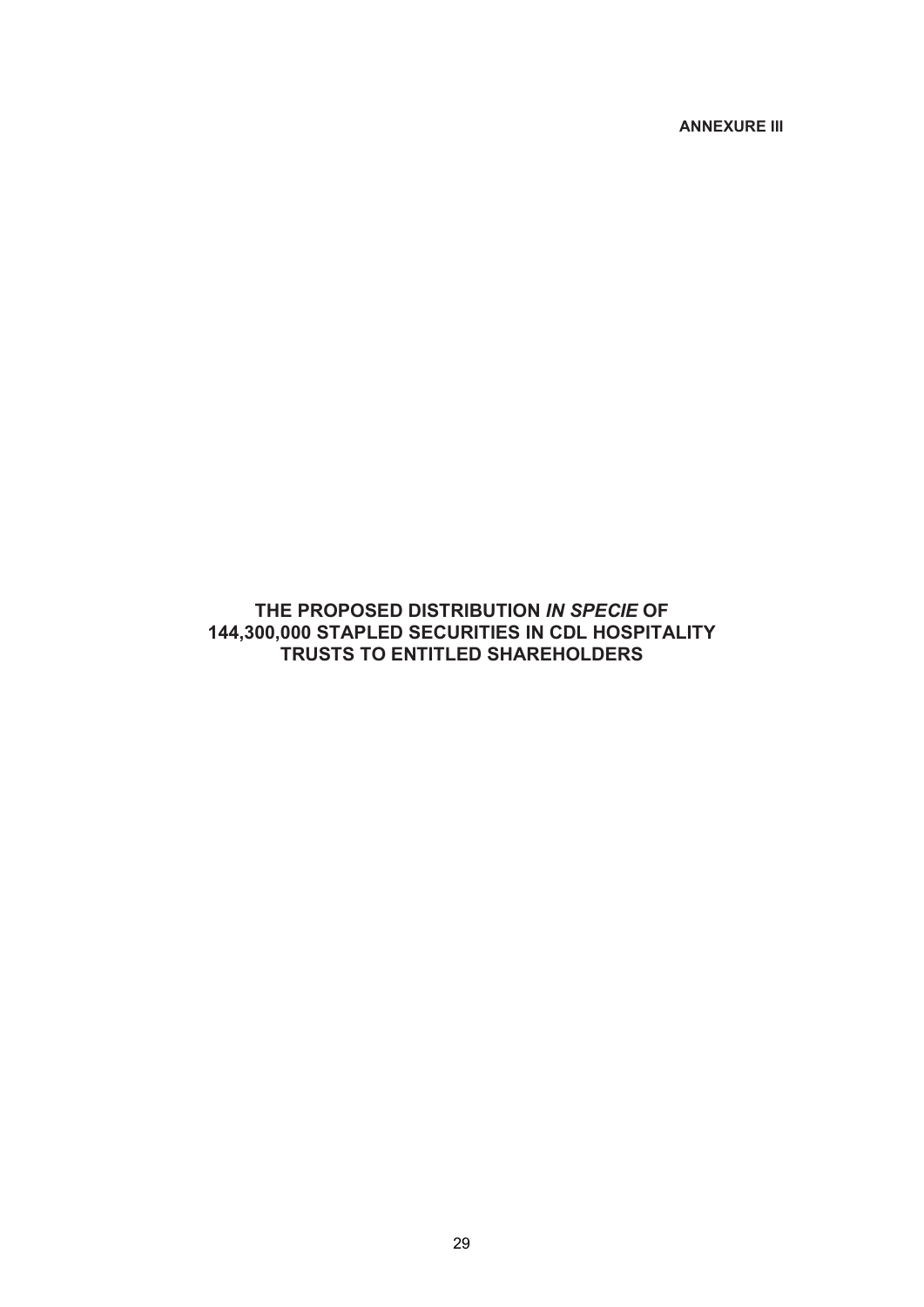### **IMPORTANT NOTICE TO OVERSEAS SHAREHOLDERS**

The circulation of this Annexure III and the distribution of the CDLHT Units (as defined herein) may be prohibited or restricted (either absolutely or subject to various securities requirements, whether legal or administrative, being complied with) in certain jurisdictions under the relevant securities laws of those jurisdictions.

**Shareholders (as defined herein) are required to inform themselves of and to observe any such prohibition or restriction at their own expense and without any liability of the Company. It is the responsibility of Shareholders in such jurisdictions to satisfy themselves as to the full observance of the laws of the relevant jurisdiction in connection therewith, including the obtaining of any governmental, exchange control or other consents which may be required, the compliance with other necessary formalities which are required to be observed and/or payment of any issue, transfer or other taxes due in such jurisdiction.**

Further details on the distribution of and the entitlement of Overseas Shareholders (as defined herein) to the CDLHT Units pursuant to the Proposed Distribution (as defined herein) are set out in paragraph 6.7 of this Annexure III.

## **Notice to Australian Shareholders**

This Annexure III is not a prospectus, product disclosure statement or other disclosure document under the Australian Corporations Act 2001 (Cth) ("**Australian Corporations Act**") and it has not been registered, filed with or approved by an Australian regulatory authority under or in accordance with the Australian Corporations Act or any other relevant law in Australia. This Annexure III may not contain all of the information that a prospectus, product disclosure statement or other disclosure document under Australian law is required to contain.

The relevant CDLHT Units are not being offered or sold to the public within Australia and no member of the public in Australia may receive the relevant CDLHT Units pursuant to the Proposed Distribution, other than persons, being Shareholders of CDL, to whom it is permissible for the Proposed Distribution to be made under Australian law.

## **Notice to Canadian Shareholders**

The Proposed Distribution of CDLHT Units is expected to constitute a distribution of securities that is exempt from the prospectus requirements of Canadian securities laws and exempt from or otherwise not subject to the registration requirements of Canadian securities laws. Any resale of CDLHT Units by a holder in Canada must be made pursuant to an exemption from prospectus requirements and in compliance with, or in a transaction that is not subject to, the registration requirements of applicable Canadian securities laws. Recipients of CDLHT Units in Canada are advised to seek legal advice prior to the resale of any such CDLHT Units.

The receipt of CDLHT Units pursuant to the Proposed Distribution may have tax consequences under applicable Canadian law and the tax laws of other jurisdictions. Each Shareholder is urged to consult its independent professional advisor regarding the tax consequences to it of the Proposed Distribution.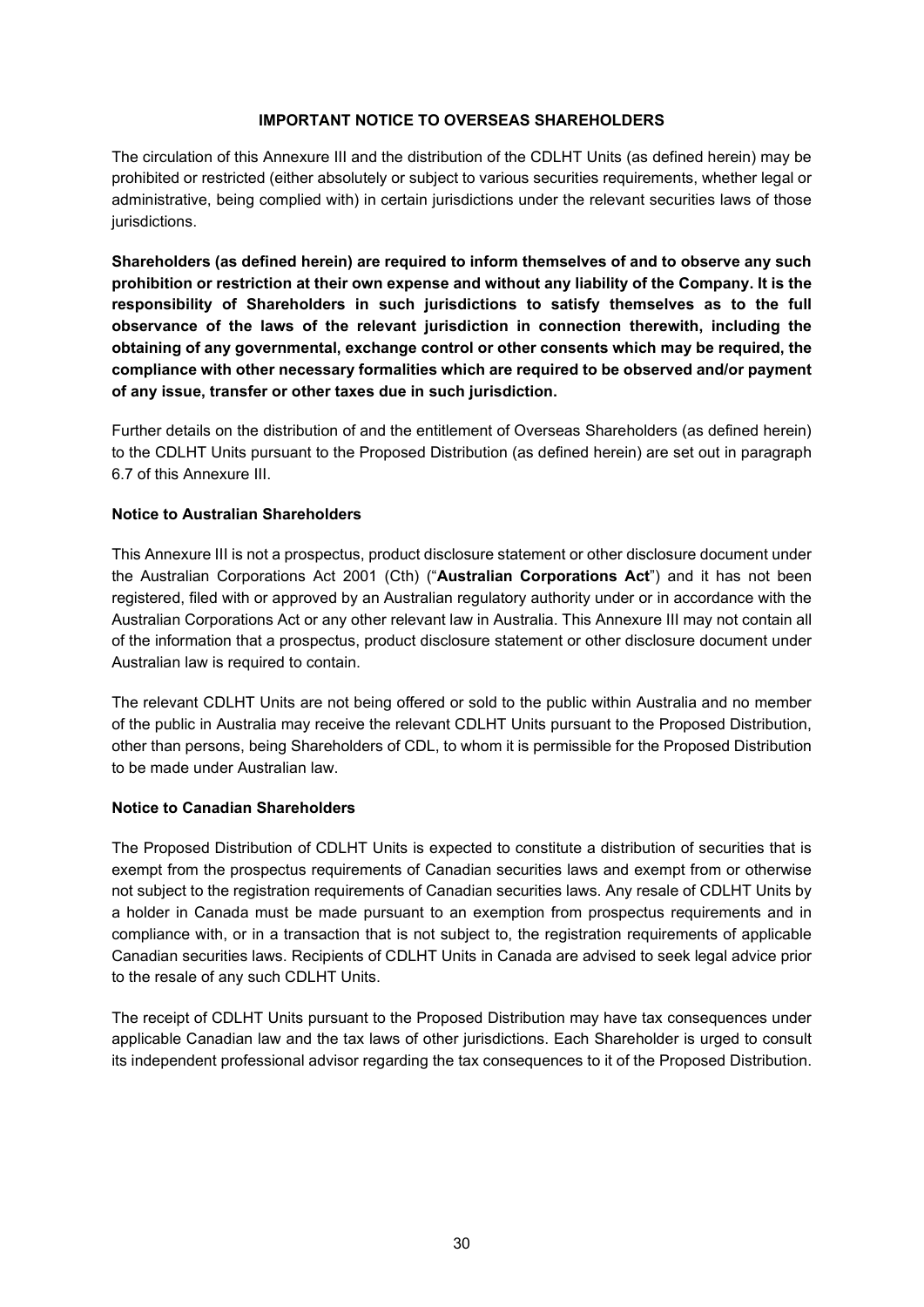#### **Notice to German Shareholders**

Nothing in this Annexure III constitutes an offer of any securities or any solicitation or invitation with respect to the purchase of any securities, nor does it constitute an advertisement for an offer or issue of any securities or proposed issue of any securities. This Annexure III is not a prospectus or product disclosure statement. Nothing in this Annexure III shall be taken to be any type of legal, financial, tax or other professional advice. Shareholders should seek legal, financial, tax or other professional advice appropriate to their respective jurisdictions.

#### **Notice to Indonesian Shareholders**

The Proposed Distribution does not constitute a public offering in Indonesia under Law Number 8 of 1995 regarding Capital Markets (and the relevant implementing regulations). The relevant CDLHT Units may not be offered or sold in Indonesia or to Indonesian citizens, wherever they are domiciled, or to Indonesian residents, in a manner which constitutes a public offering under the laws and regulations of Indonesia.

This Annexure III, together with any further information which may be provided to Shareholders, is made available on the condition that it is for exclusive use by the Shareholders and shall not be passed on or further distributed to any other person, or reproduced in whole or in part without the prior written consent of the Company (which consent may be withheld at the Company's sole discretion).

#### **Notice to Malaysian Shareholders**

The purpose of this Annexure III is to set out information pertaining to the Proposed Distribution, to seek the approval of Shareholders for the Proposed Distribution and to give Shareholders notice of the 59th AGM.

Nothing in this Annexure III constitutes an offer for the subscription or purchase, or invitation to subscribe for or purchase, or sale, of the relevant CDLHT Units in Malaysia. No approval of, or recognition by, the Securities Commission of Malaysia has been or will be obtained for the making available, offer for subscription or purchase, or invitation to subscribe for or purchase, or sale, of the relevant CDLHT Units to Shareholders in Malaysia on the basis that the relevant CDLHT Units will only be made available, offered or sold (where applicable) exclusively outside Malaysia.

Neither this Annexure III nor any prospectus or other offering material or document has been or will be registered with the Securities Commission of Malaysia as a prospectus under the Capital Markets and Services Act 2007 on the basis that the relevant CDLHT Units will not be sold, issued or offered for subscription or purchase, or be made the subject of an invitation for subscription or purchase, in Malaysia. This Annexure III may not be circulated or distributed in Malaysia, whether directly or indirectly, for the purpose of making available, or offer for subscription or purchase, or invitation to subscribe for or purchase, or sale, of the relevant CDLHT Units.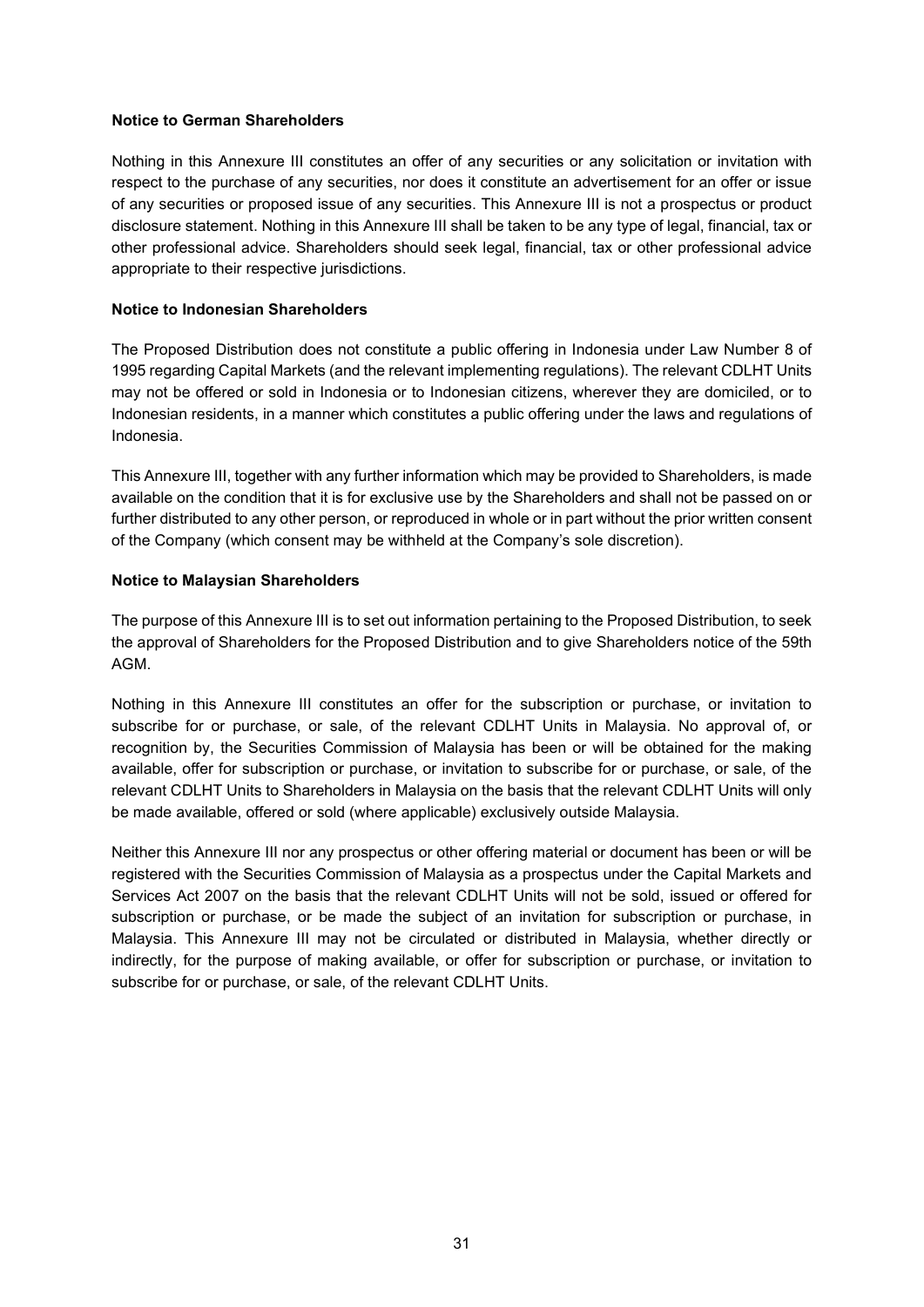### **Notice to PRC Shareholders**

This Annexure III is not, and does not constitute part of, an offer to sell, solicitation of an offer, marketing or consultancy on CDLHT, its units or any related securities in PRC. This Annexure III is for CDL's Shareholders' reference only, and it should not be by any means deemed as a public offering under the laws and regulations of PRC. This Annexure III or any part hereof, shall not form the basis of, or be relied on in connection with, any investment decision relating to any securities of CDLHT. Shareholders in PRC should consult their own professional advisers as to whether or not they are permitted to receive the dividend in the form of the Proposed Distribution or if any governmental or other consent or registration including foreign exchange is required.

Shareholders in PRC are recommended to obtain their own advice from their professional tax advisers on the tax consequences of the Proposed Distribution, and the taxation implications of receiving, holding and dealing in the CDLHT Units. It is emphasised that the Company does not accept responsibility for any taxation effects on, or liabilities of, any persons in relation to the Proposed Distribution.

#### **Notice to UK Shareholders**

This Annexure III does not constitute and is not intended as an offer, invitation or inducement to Shareholders to acquire CDLHT Units or engage in investment activity in connection therewith. The contents of this Annexure III have not been reviewed by any regulatory authority in the United Kingdom and no action has been taken in the United Kingdom to authorise or register this Annexure III or to permit the distribution of this Annexure III or any document issued in connection with it.

Shareholders are advised to exercise caution in relation to the transactions contemplated in this Annexure III. If any Shareholder is in any doubt about any of the contents of this Annexure III, such Shareholder should obtain independent professional advice.

## **Notice to US Shareholders**

This Annexure III is not for release, publication or distribution, in whole or in part, in, into or from any jurisdiction where to do so would constitute a violation of the relevant laws of that jurisdiction. This Annexure III shall not constitute an offer to sell or a solicitation of an offer to sell, subscribe for or buy securities in any jurisdiction, including in the United States. Securities may not be offered or sold in the United States absent registration or an exemption from registration under the U.S. Securities Act of 1933, as amended (the "**U.S. Securities Act**"). The securities described herein have not been and will not be, and are not required to be, registered with the U.S. Securities and Exchange Commission (the "**U.S. SEC**") under the U.S. Securities Act or the securities laws of any state of the United States. The relevant CDLHT Units will be distributed in reliance on the position taken by the Division of Corporation Finance of the U.S. SEC, set forth in Staff Legal Bulletin No. 4, that shares distributed in a spin-off do not require registration under the U.S. Securities Act, if, as is the case with respect to the Proposed Distribution, certain conditions are satisfied, and there are available exemptions from such state law registration requirements. Neither the U.S. SEC nor any other United States federal or state securities commission or regulatory authority has approved or disapproved of the CDLHT Units or passed an opinion on the adequacy of this Annexure III. Any representation to the contrary is a criminal offence in the United States. Overseas Shareholders, including but not limited to those in the United States, are advised to read this section and paragraph 6.7 of this Annexure III.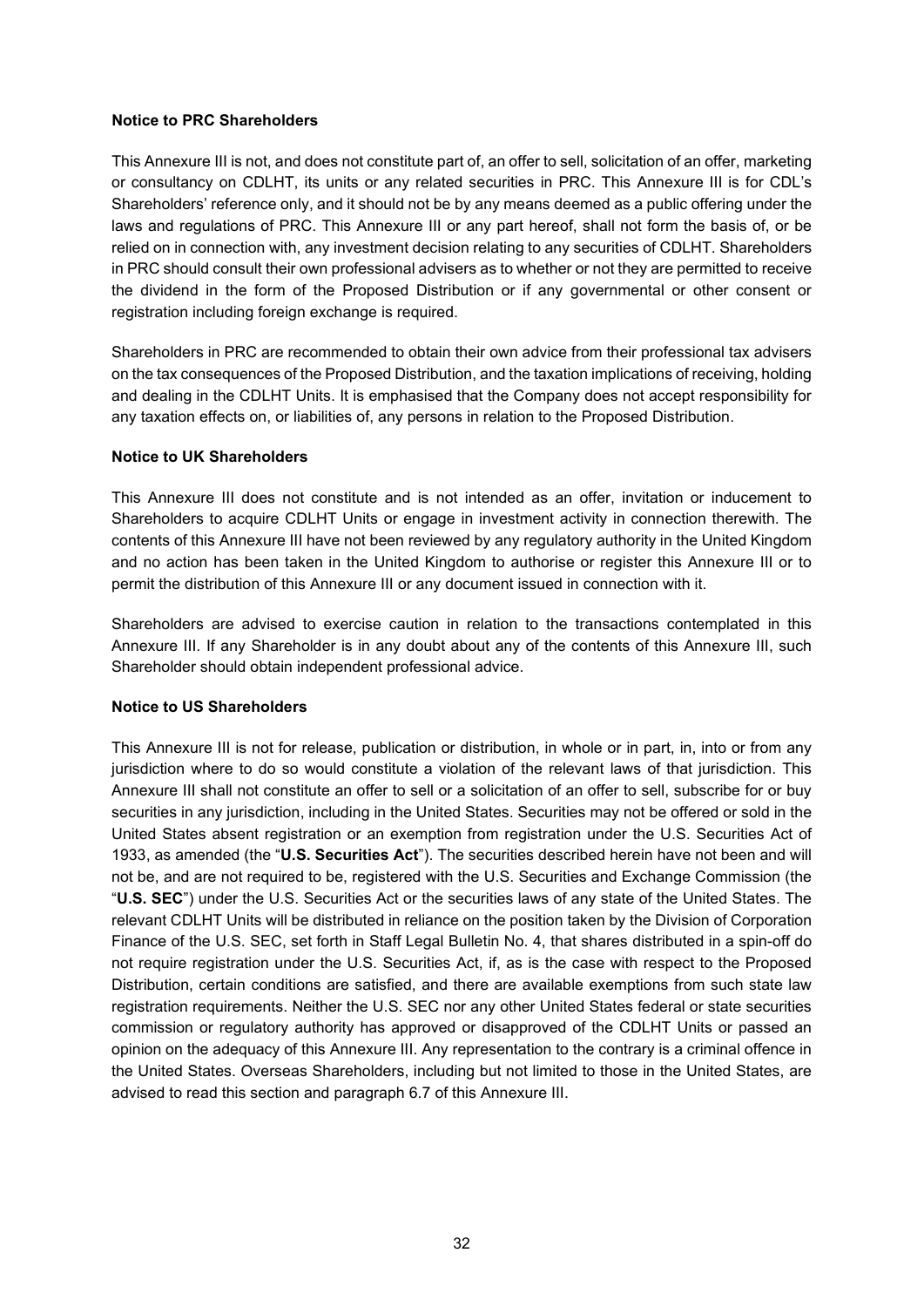# **DEFINITIONS**

In this Annexure III, the following definitions shall apply throughout unless otherwise stated:

| "59th AGM"                                 |    | The 59th annual general meeting of the Company to be<br>convened and held by electronic means at 11.00 a.m. on<br>Thursday, 28 April 2022 (and any adjournment thereof) |  |
|--------------------------------------------|----|-------------------------------------------------------------------------------------------------------------------------------------------------------------------------|--|
| "Board"                                    |    | The board of Directors of the Company                                                                                                                                   |  |
| "Brokers"<br><b>CIMB</b>                   |    | OCBC Securities, Phillip Securities, UOB Kay Hian and CGS-                                                                                                              |  |
| "CDL" or "Company"                         | ÷  | <b>City Developments Limited</b>                                                                                                                                        |  |
| "CDL FY2021 Financial<br><b>Results"</b>   |    | The audited consolidated financial statements of the CDL<br>Group for FY2021                                                                                            |  |
| "CDL Group" or "Group"                     | ÷. | The Company and its subsidiaries                                                                                                                                        |  |
| <b>"CDLHT"</b>                             |    | <b>CDL Hospitality Trusts</b>                                                                                                                                           |  |
| "CDLHT FY2021 Financial<br><b>Results"</b> |    | The audited consolidated financial statements of CDLHT for<br>FY2021                                                                                                    |  |
| "CDLHT Units"                              |    | Stapled securities in CDLHT, with each CDLHT Unit<br>consisting of one unit in CDL H-REIT and one unit in CDL HBT                                                       |  |
| "CDL H-REIT"                               |    | <b>CDL Hospitality Real Estate Investment Trust</b>                                                                                                                     |  |
| "CDL HBT"                                  |    | <b>CDL Hospitality Business Trust</b>                                                                                                                                   |  |
| "CDP"                                      |    | The Central Depository (Pte) Limited                                                                                                                                    |  |
| "CGS-CIMB"                                 |    | CGS-CIMB Securities (Singapore) Pte. Ltd.                                                                                                                               |  |
| "Companies Act"                            |    | The Companies Act 1967                                                                                                                                                  |  |
| "Completion Date"                          |    | Has the meaning given to it in paragraph 1.1 of this Annexure<br>$\mathbf{III}$                                                                                         |  |
| "Concession Period"                        |    | : Has the meaning given to it in paragraph 6.8.1 of this<br>Annexure III                                                                                                |  |
| "Concessionary Brokerage<br>Rate"          |    | : Has the meaning given to it in paragraph 6.8.1 of this<br>Annexure III                                                                                                |  |
| "CPF"                                      |    | <b>Central Provident Fund</b>                                                                                                                                           |  |
| "CPF Agent Banks"                          |    | Agent banks included under the CPFIS                                                                                                                                    |  |
| <b>"CPFIS"</b>                             |    | <b>CPF Investment Scheme</b>                                                                                                                                            |  |
| "CPFIS Members"                            |    | Has the meaning given to it in paragraph 6.4 of this Annexure<br>Ш                                                                                                      |  |
| "Directors"                                |    | The directors of the Company                                                                                                                                            |  |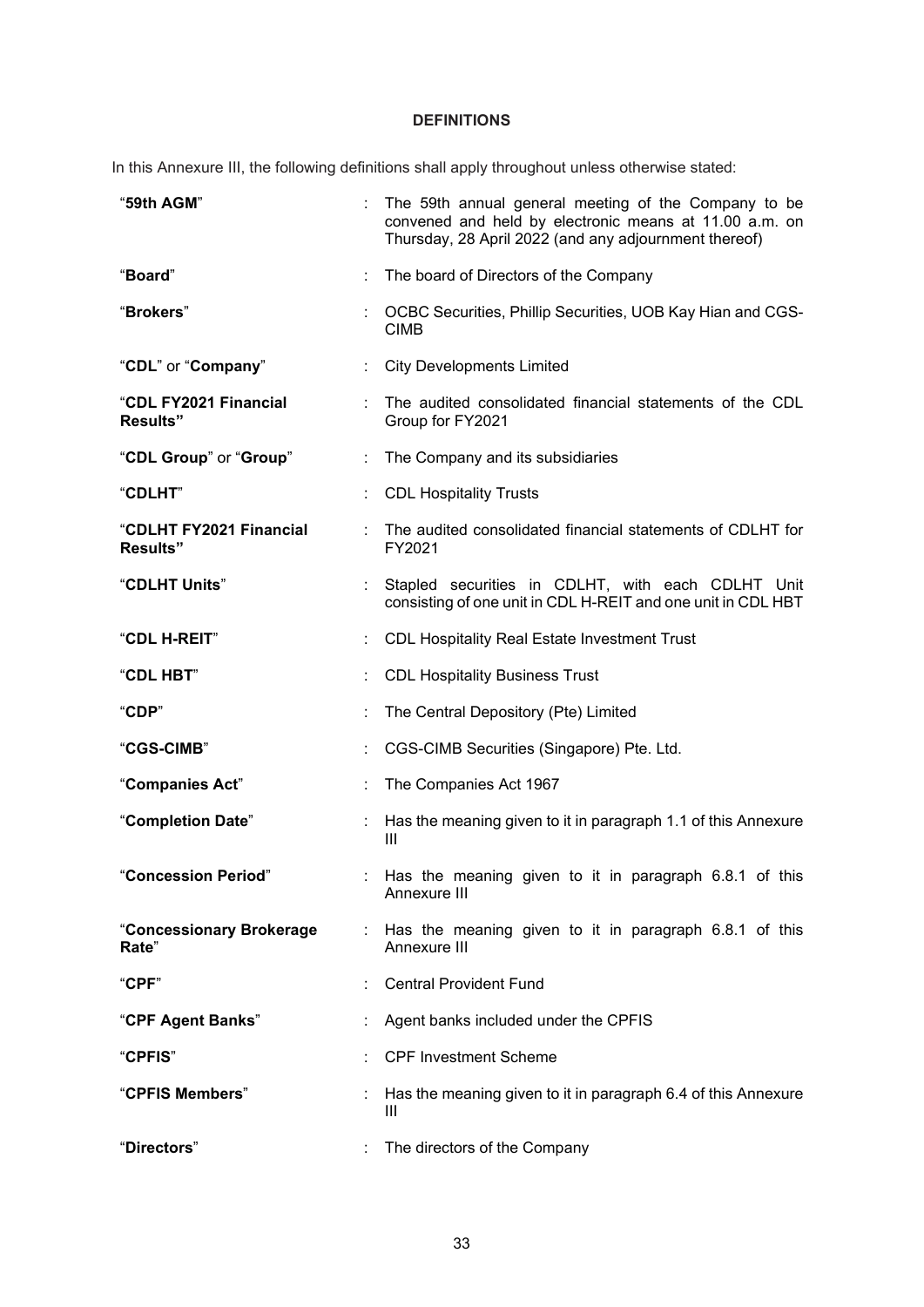| "EPS"                     |                                        | Earnings per Ordinary Share                                                                                       |  |  |
|---------------------------|----------------------------------------|-------------------------------------------------------------------------------------------------------------------|--|--|
| "Entitled Shareholders"   | ÷                                      | Shareholders who hold Ordinary Shares as at the Record<br>Date that will be entitled to the Proposed Distribution |  |  |
| "FY2021"                  |                                        | The financial year ended 31 December 2021                                                                         |  |  |
| "HHPL"                    |                                        | : Hospitality Holdings Pte. Ltd., a wholly-owned subsidiary of<br>CDL                                             |  |  |
| "Latest Practicable Date" | $\mathbb{R}^n$                         | 3 March 2022, being the latest practicable date prior to the<br>printing of this Letter                           |  |  |
| "Letter"                  |                                        | This letter dated 30 March 2022                                                                                   |  |  |
| "Listing Manual"          | ÷                                      | The listing manual of the SGX-ST                                                                                  |  |  |
| "Market Day"              |                                        | A day on which the SGX-ST is open for trading in securities                                                       |  |  |
| "NAV"                     |                                        | Net asset value                                                                                                   |  |  |
| "Notice of 59th AGM"      |                                        | The notice of the 59th AGM dated 30 March 2022                                                                    |  |  |
| "NTA"                     |                                        | Net tangible assets                                                                                               |  |  |
| "OCBC Securities"         | <b>OCBC Securities Private Limited</b> |                                                                                                                   |  |  |
| "Ordinary Shares"         |                                        | Ordinary shares of the Company                                                                                    |  |  |
| "Overseas Shareholders"   |                                        | : Has the meaning given to it in paragraph 6.7 of this Annexure<br>Ш                                              |  |  |
| "Phillip Securities"      |                                        | <b>Phillip Securities Pte Ltd</b>                                                                                 |  |  |
| "Preference Shares"       |                                        | Non-redeemable convertible non-cumulative preference<br>shares of the Company                                     |  |  |
| "Proposed Distribution"   | ÷.                                     | Has the meaning given to it in paragraph 1.1 of this Annexure<br>Ш                                                |  |  |
| "PRS"                     |                                        | Has the meaning given to it in paragraph 3 of this Annexure<br>Ш                                                  |  |  |
| "Record Date"             |                                        | Has the meaning given to it in paragraph 4.1 of this Annexure<br>Ш                                                |  |  |
| "Register of CDL"         |                                        | The register of members of CDL, as maintained by the Share<br>Registrar                                           |  |  |
| "Register of CDLHT"       |                                        | The register of unitholders of CDLHT, as maintained by the<br>Unit Registrar                                      |  |  |
| "Restructuring Exercise"  |                                        | Has the meaning given to it in paragraph 4.1 of this Annexure<br>Ш                                                |  |  |
| "RNAV"                    |                                        | Revalued net asset value                                                                                          |  |  |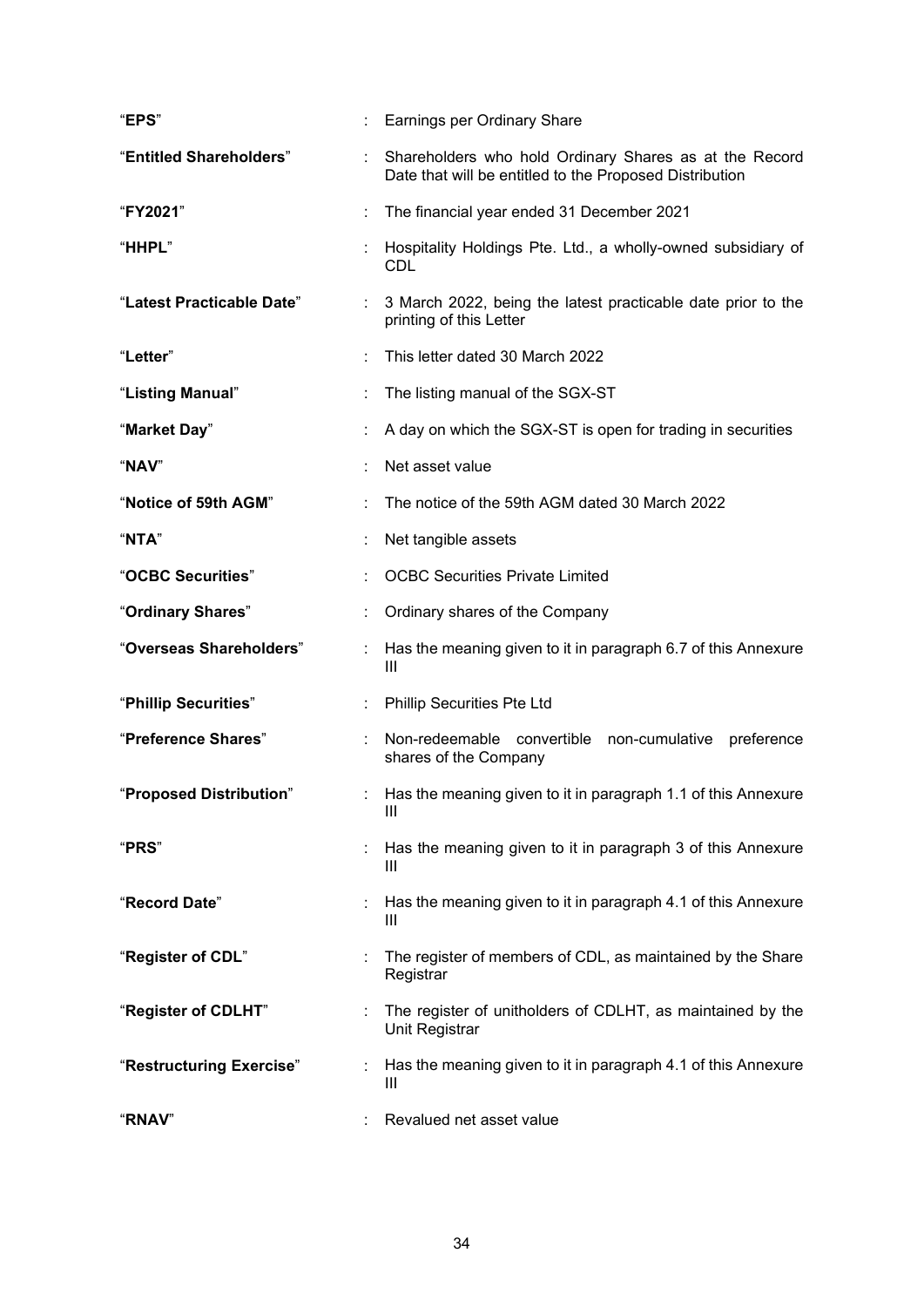| "Securities Account"       |                           | : A securities account maintained by a Depositor with CDP but<br>does not include a securities sub-account                                                                                                                                                                                        |  |
|----------------------------|---------------------------|---------------------------------------------------------------------------------------------------------------------------------------------------------------------------------------------------------------------------------------------------------------------------------------------------|--|
| "SFA"                      |                           | The Securities and Futures Act 2001                                                                                                                                                                                                                                                               |  |
| "SGX-ST"                   | ÷                         | Singapore Exchange Securities Trading Limited                                                                                                                                                                                                                                                     |  |
| "Shareholders"             |                           | Registered holders of Shares, except that where the<br>registered holder is CDP, the term "Shareholders" shall,<br>where the context admits, mean the persons named as<br>Depositors in the Depository Register maintained by CDP and<br>into whose Securities Accounts those Shares are credited |  |
| "Shares"                   | ÷.                        | <b>Ordinary Shares and Preference Shares</b>                                                                                                                                                                                                                                                      |  |
| "Share Registrar"          | ÷                         | M & C Services Private Limited, with its registered office at<br>112 Robinson Road, #05-01, Singapore 068902, the share<br>registrar of the Company                                                                                                                                               |  |
| "SRS"                      |                           | <b>Supplementary Retirement Scheme</b>                                                                                                                                                                                                                                                            |  |
| "SRS Approved Banks"       |                           | Approved banks in which SRS Investors hold their accounts<br>under the SRS                                                                                                                                                                                                                        |  |
| "SRS Investors"            | ÷.                        | Has the meaning given to it in paragraph 6.5 of this Annexure<br>Ш                                                                                                                                                                                                                                |  |
| "Substantial Shareholders" | ÷                         | A Shareholder who holds directly or indirectly 5% or more of<br>the total issued and voting share capital of the Company                                                                                                                                                                          |  |
| "S\$" or "cents"           |                           | Singapore dollar, and cents respectively, unless otherwise<br>stated                                                                                                                                                                                                                              |  |
| "Unit Registrar"           | $\mathbb{Z}^{\mathbb{Z}}$ | Boardroom Corporate & Advisory Services Pte. Ltd. with its<br>registered office at 1 Harbourfront Avenue, #14-07 Keppel<br>Bay Tower, Singapore 098632, the unit registrar of CDLHT                                                                                                               |  |
| "UOB Kay Hian"             |                           | <b>UOB Kay Hian Private Limited</b>                                                                                                                                                                                                                                                               |  |
| "%" or "per cent."         | t.                        | Per centum or percentage.                                                                                                                                                                                                                                                                         |  |

The terms "**Depositor**", "**Depository Agent**" and "**Depository Register**" shall have the same meanings ascribed to them respectively in Section 81SF of the SFA.

Words importing the singular shall, where applicable, include the plural and vice versa and words importing the masculine gender shall, where applicable, include the feminine and neuter gender and vice versa. References to persons shall, where applicable, include corporations.

Any reference in this Annexure III to any enactment is a reference to that statute or enactment for the time being amended or re-enacted. Any term defined under the Companies Act, the SFA or the Listing Manual or any statutory modification thereof and used in this Annexure III shall, where applicable, have the meaning assigned to it under the Companies Act, the SFA or the Listing Manual or any statutory modification thereof, as the case may be, unless otherwise provided.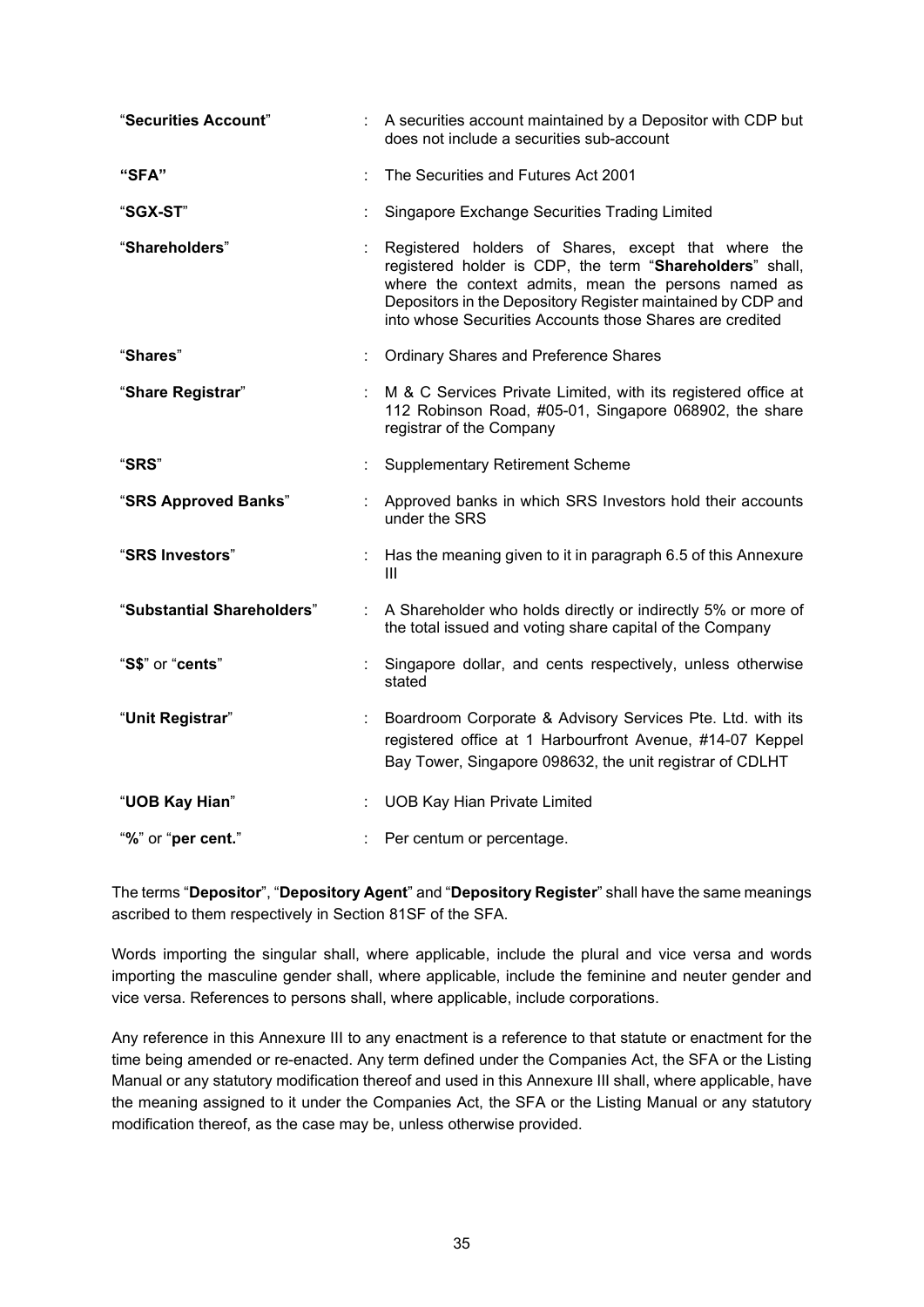Any discrepancies in tables included herein between the amounts in the columns of the tables and the totals thereof are due to rounding. Accordingly, figures shown as totals in certain tables may not be an arithmetic aggregation of the figures that precede them.

Any reference to a time of day in this Annexure III shall be a reference to Singapore time unless otherwise stated.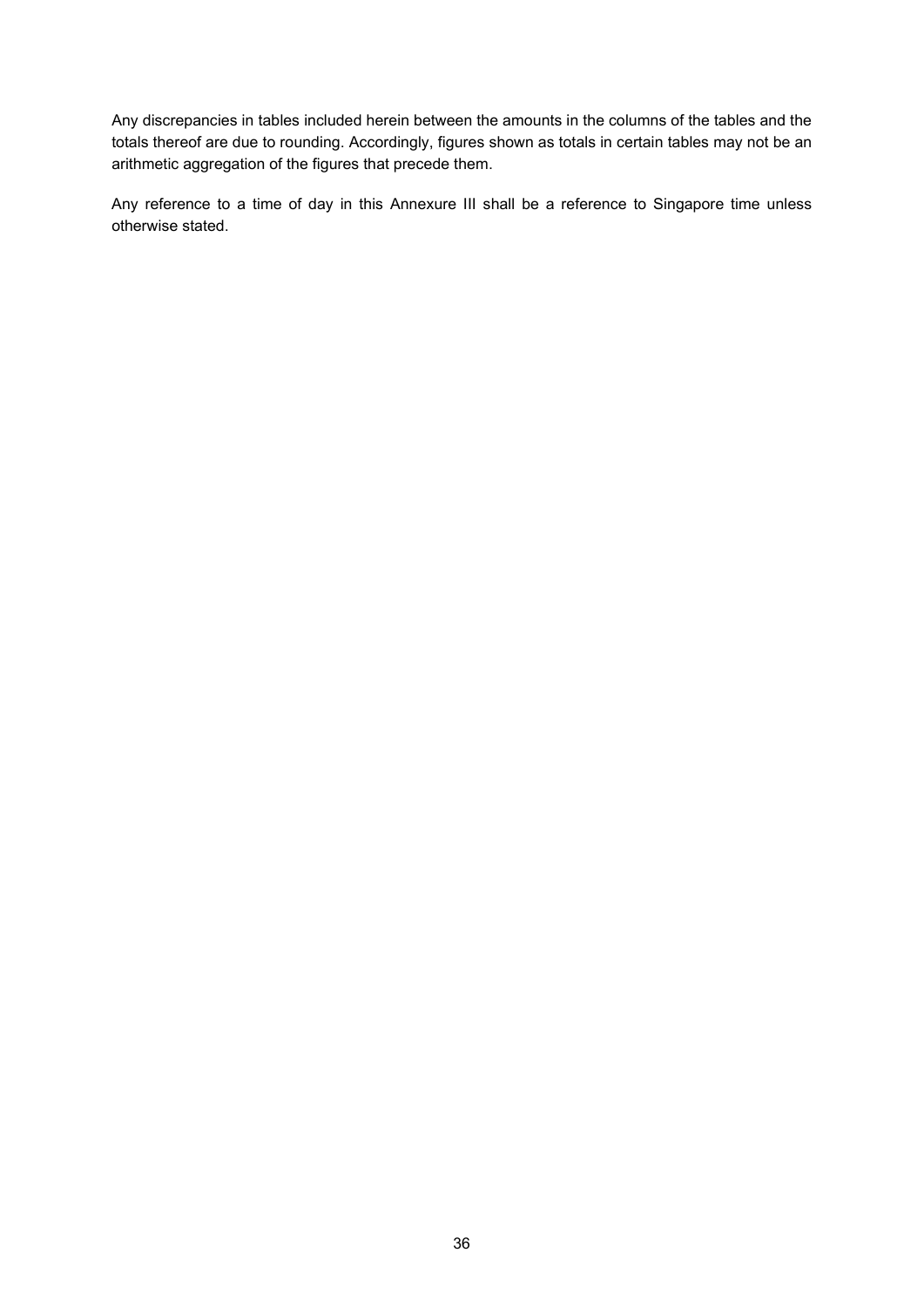#### **INDICATIVE TIMETABLE**

For illustrative purposes, the following are indicative dates and times for the Proposed Distribution<sup>(1)</sup>:

| Expected date of announcement of the conditional :<br><b>Record Date</b>                                             |               | On or about 22 April 2022           |
|----------------------------------------------------------------------------------------------------------------------|---------------|-------------------------------------|
| Last date and time for lodgement of Proxy Forms<br>for the 59th $AGM(2)$                                             | $\mathcal{L}$ | 25 April 2022 at 11.00 a.m.         |
| Date and time of the 59th AGM                                                                                        |               | 28 April 2022 at 11.00 a.m.         |
| <b>Expected Record Date for the Proposed</b><br><b>Distribution</b>                                                  |               | On or about 5 May 2022 at 5.00 p.m. |
| Expected date for crediting the CDLHT Units to the<br>Entitled Shareholders pursuant to the Proposed<br>Distribution |               | On or about 26 May 2022             |

#### Notes:

- (1) Save for the date and time by which the Proxy Forms must be lodged and the date and time of the 59th AGM, the timetable above is only indicative and the actual dates of the events in italics will be announced by the Company in due course by way of SGXNET announcements released on the SGX-ST.
- <sup>(2)</sup> Due to the current COVID-19 situation in Singapore, Shareholders will not be allowed to attend the 59th AGM in person. Shareholders (whether individual or corporate) may instead participate in the 59th AGM by:
	- **•** observing and/or listening to the 59th AGM proceedings via 'live' audio-visual webcast or 'live' audio-only stream;
	- **•** submitting questions to the Chairman of the 59th AGM in advance of, or 'live' at, the 59th AGM; and/or
	- **•** (i) voting at the 59th AGM 'live' via electronic means; (ii) appointing a proxy(ies) (other than the Chairman of the 59th AGM) to vote 'live' via electronic means on their behalf at the 59th AGM; or (iii) appointing the Chairman of the 59th AGM as proxy to vote on their behalf at the 59th AGM.

This Annexure III, together with the Notice of 59th AGM and the accompanying Proxy Form, have been made available on SGXNET and the website of the Company at [https://www.cdl.com.sg/agm.](https://www.cdl.com.sg/agm) CPFIS Members and SRS Investors may vote 'live' via electronic means at the 59th AGM if they are appointed as proxies by their respective CPF Agent Banks or SRS Approved Banks, or may appoint the Chairman of the 59th AGM as proxy to vote on their behalf at the 59th AGM, in which case they should approach their respective CPF Agent Banks or SRS Approved Banks to submit their votes by 5.00 p.m. on 18 April 2022. The Proxy Form must be submitted to the Company in the following manner: (i) if submitted by post, be lodged at the office of the Company's Share Registrar, M & C Services Private Limited at 112 Robinson Road, #05-01, Singapore 068902; or (ii) if submitted electronically, be submitted via email to the Company's Share Registrar at [GPD@mncsingapore.com](mailto:GPD@mncsingapore.com) or via the pre-registration website at [https://www.cdl.com.sg/agm2022,](https://www.cdl.com.sg/agm2022) in each case not less than 72 hours before the time appointed for the 59th AGM. A Shareholder who wishes to submit a Proxy Form by post or via email must first download (where necessary), complete and sign the Proxy Form, before submitting it by post to the address provided above, or before scanning and sending it by email to the email address provided above. Alternatively, a Shareholder may download, complete and authorise the Proxy Form by way of the affixation of an electronic signature, before sending it by email to the email address provided above.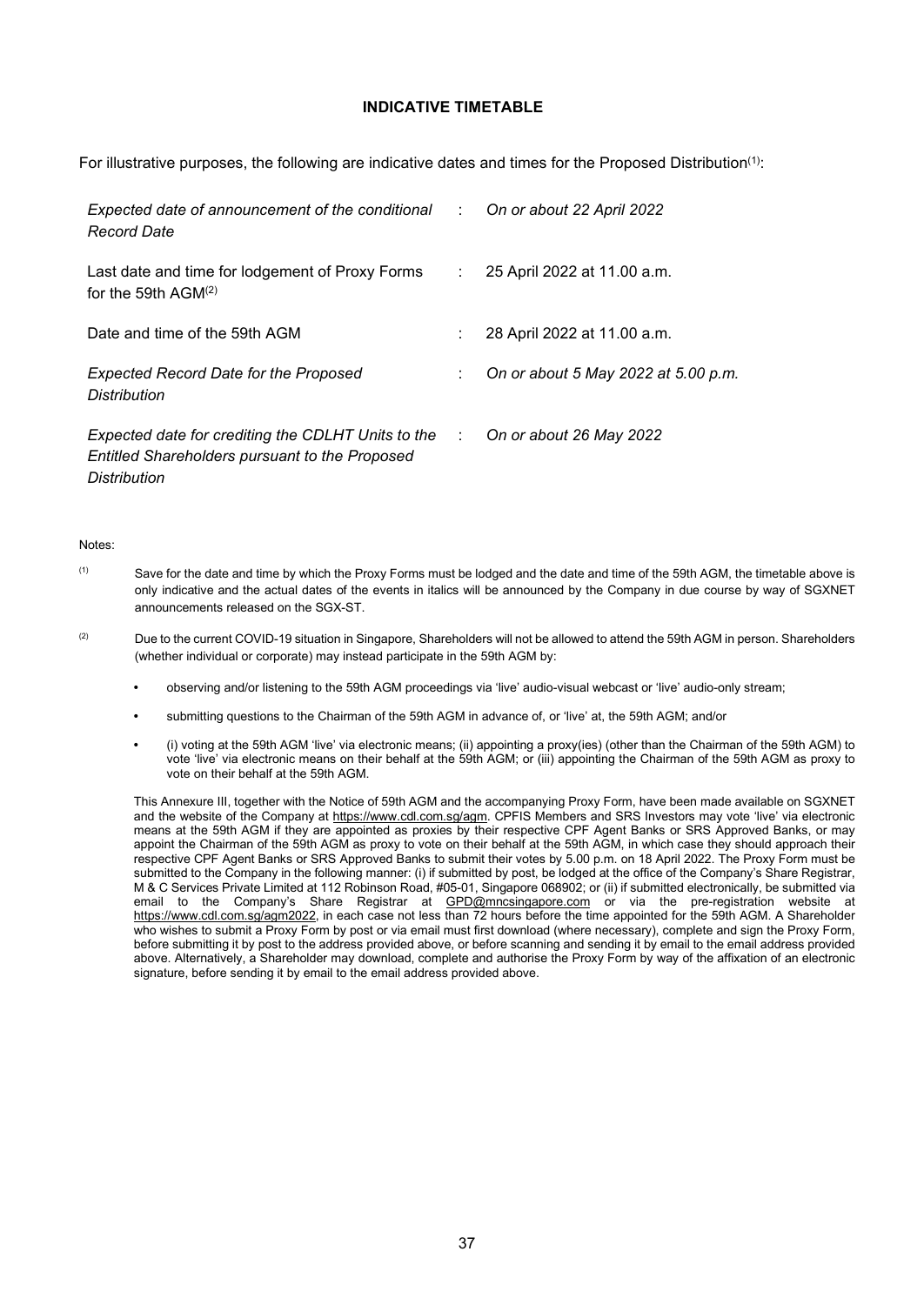## <span id="page-40-0"></span>**1. INTRODUCTION**

## **1.1 Background**

We refer to:

- (i) the announcement dated 25 February 2022 issued by the Company in relation to the proposed distribution *in specie* of 144,300,000 stapled securities in CDL Hospitality Trusts ("**CDLHT**", and the stapled securities, the "**CDLHT Units**") to Entitled Shareholders (as defined below) on a *pro rata* basis (the "**Proposed Distribution**"), a copy of which is available on the website of the Singapore Exchange Securities Trading Limited (the "**SGX-ST**") at [https://www.sgx.com](https://www.sgx.com/) and on the website of the Company at [https://cdl.com.sg;](https://cdl.com.sg/)
- (ii) the Notice of the 59th Annual General Meeting of the Company dated 30 March 2022 (the "**Notice of 59th AGM**") convening the 59th Annual General Meeting of the Company to be held on 28 April 2022 (the "**59th AGM**"); and
- (iii) Ordinary Resolution 10 relating to the Proposed Distribution, as proposed in the Notice of 59th AGM.

The Proposed Distribution is subject to various conditions, including, but not limited to, the approval of Shareholders as set out in paragraph 4.4 below.

No payment will be required from Shareholders for the CDLHT Units to be received from the Proposed Distribution. The CDLHT Units will be distributed free of encumbrances and together with all rights attaching thereto on and from the date the Proposed Distribution is completed (the "**Completion Date**").

## **1.2 Purpose of this Annexure III**

The purpose of this Annexure III is to provide Shareholders with relevant information relating to the Proposed Distribution, including the rationale and the pro forma financial effects of the Proposed Distribution on the Group, and to seek Shareholders' approval for the resolution relating to the Proposed Distribution to be proposed at the 59th AGM.

# **1.3 Legal Adviser**

Allen & Gledhill LLP is the legal adviser to the Company in relation to the Proposed Distribution.

# <span id="page-40-1"></span>**2. INFORMATION ON CDLHT**

# **2.1 General**

CDLHT is one of Asia's leading hospitality trusts with assets under management of about S\$2.9 billion as at 31 December 2021. CDLHT is a stapled group comprising CDL Hospitality Real Estate Investment Trust ("**CDL H-REIT**"), a real estate investment trust, and CDL Hospitality Business Trust ("**CDL HBT**"), a business trust. CDLHT was listed on the SGX-ST on 19 July 2006. M&C REIT Management Limited is the manager of CDL H-REIT, the first hotel real estate investment trust in Singapore, and M&C Business Trust Management Limited is the trustee-manager of CDL HBT.

CDLHT's principal investment strategy is to invest in a diversified portfolio of real estate which is or will be primarily used for hospitality, hospitality-related and other accommodation and/or lodging purposes (including, without limitation, hotels, serviced apartments, resorts, motels, other lodging facilities and properties used for rental housing, co-living, student accommodation and senior housing).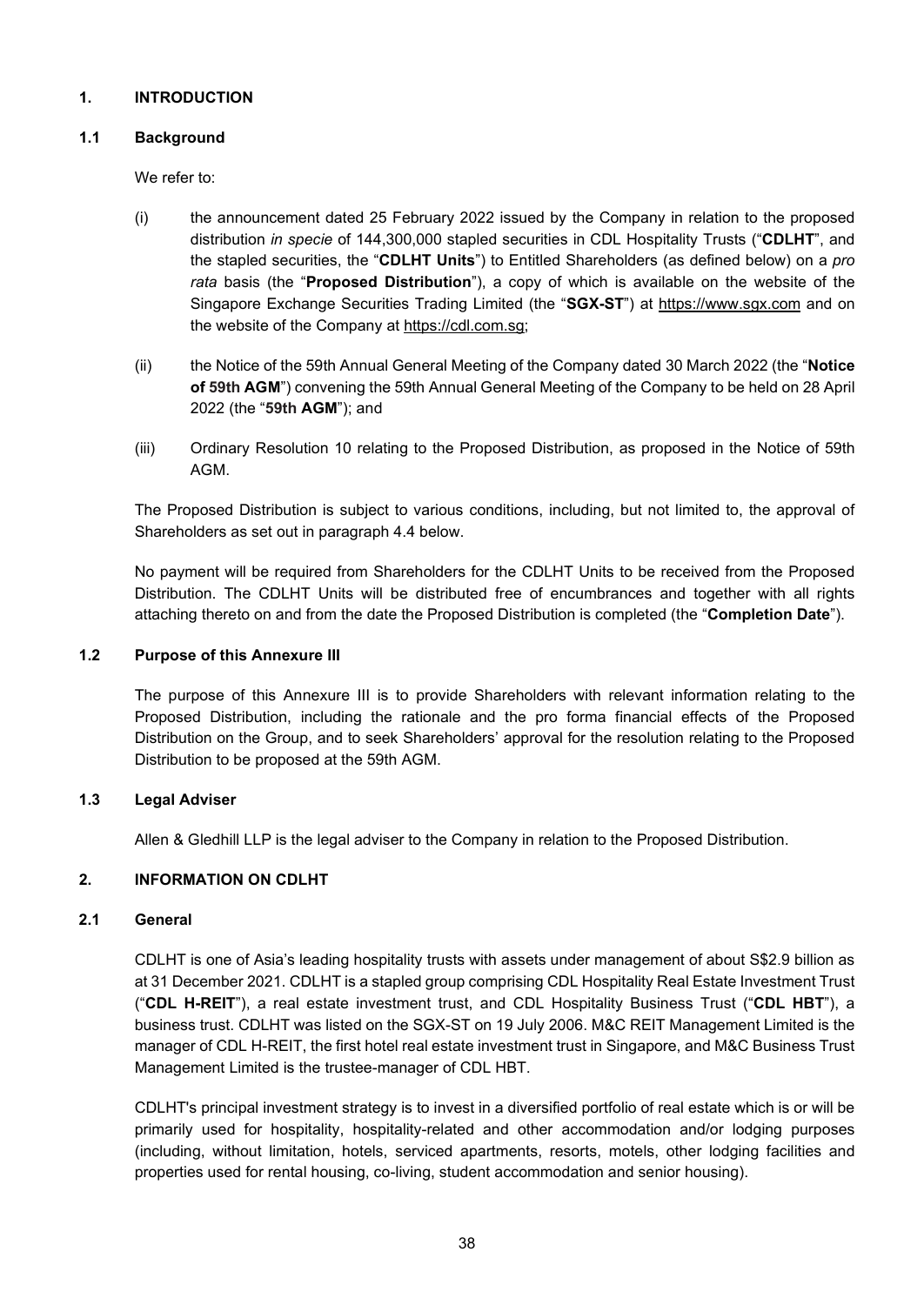# **2.2 Financial Information**

Based on the audited consolidated financial statements of CDLHT for the financial years ended (i) 31 December 2021 (the "**CDLHT FY2021 Financial Results**"), (ii) 31 December 2020 and (iii) 31 December 2019, the key financial information of CDLHT for the past three financial years is set out below.

|                                                              | <b>Financial year</b><br>ended 31 December<br>2021 | <b>Financial year</b><br>ended 31 December<br>2020 | <b>Financial year</b><br>ended 31 December<br>2019 |
|--------------------------------------------------------------|----------------------------------------------------|----------------------------------------------------|----------------------------------------------------|
| Revenue (S\$'000)                                            | 157,724                                            | 117,558                                            | 196,872                                            |
| Net Profit / (Loss) Before Tax<br>(S\$'000)                  | 71.642                                             | (185, 077)                                         | 125,505                                            |
| Net Asset Value attributable to<br>its unitholders (S\$'000) | 1,635,334                                          | 1,619,908                                          | 1,854,171                                          |

# **2.3 Further Information on CDLHT**

Further information on CDLHT can be found at the website of CDLHT at [http://www.cdlht.com](http://www.cdlht.com/) and at the website of the SGX-ST at [https://www.sgx.com.](https://www.sgx.com/)

# <span id="page-41-0"></span>**3. BACKGROUND TO, AND RATIONALE FOR, THE PROPOSED DISTRIBUTION**

The COVID-19 pandemic which spread across the globe in 2020 and 2021, had a material impact on the Group's financial performance across its various segments and geographies. The business outlook for the Group is expected to improve as the world adjusts to living alongside COVID-19, with Singapore and several countries making the transition from pandemic to endemic. As evidenced in the Group's audited consolidated financial statements for the full year ended 31 December 2021 ("**CDL FY2021 Financial Results**"), its business segments are making steady progress and on a stable recovery trajectory.

In conjunction with its "Growth, Enhancement and Transformation" ("**GET**") strategy, the Group has been actively reviewing its real estate portfolio to extract value by recycling and reallocating capital, in favour of assets well-positioned to generate resilient returns for Shareholders.

Since the Group's privatisation of Millennium & Copthorne Hotels Limited ("**M&C**") in November 2019, it has been holistically evaluating its hotel operations segment to drive operational efficiency and enhance Shareholder value. It has since successfully executed several strategic divestments including the sizable sale of Millennium Hilton Seoul which will result in a substantial gain of S\$528.83 million.

## *Improving Hospitality Outlook*

The hospitality industry is among the sectors hardest hit by COVID-19. Today, with increasing vaccination rates globally, the resumption of international travel, a gradual reopening of borders and the easing of restrictions, the sector is on the cusp of a strong recovery and well-positioned for growth. The Board therefore considers now to be an opportune time to rebalance the Group's asset and investment portfolio, and at the same time, with the Proposed Distribution, unlock value for Shareholders by providing them with the opportunity to participate in the post-pandemic recovery and growth of the hospitality industry.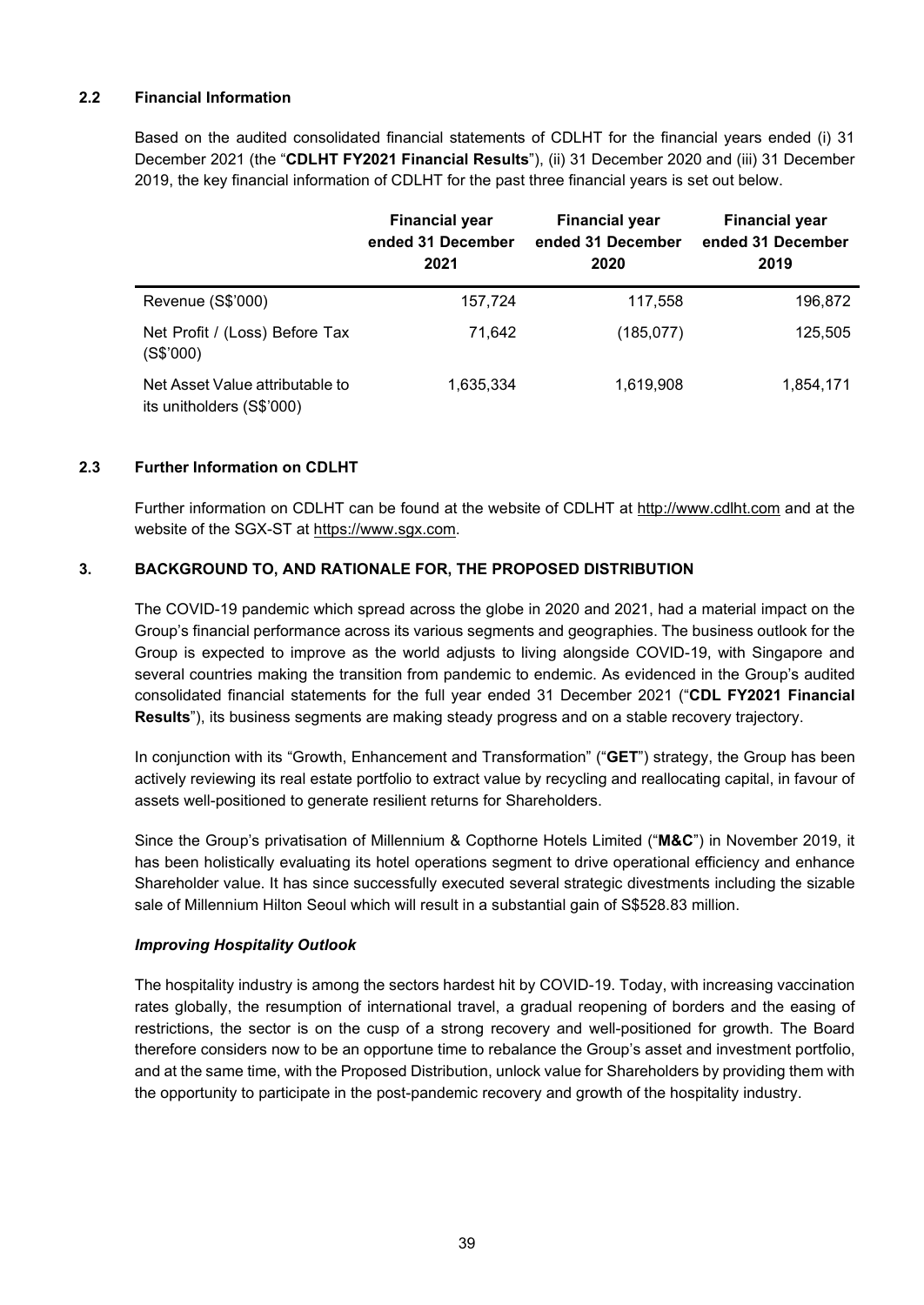# *Reward Shareholders*

The Board wishes to express appreciation to Shareholders for their confidence and support through the challenging periods and to reward Shareholders with a special dividend in the form of the Proposed Distribution. This is in addition to the Final Ordinary Dividend of 8 Singapore cents and the Special Final Ordinary Dividend of 1 Singapore cent per Ordinary Share (as defined below) proposed by CDL Group.[1](#page-42-0) The Proposed Distribution will be beneficial to Shareholders to own CDLHT Units at no additional cost.

# *Strengthen Financials and Unlock Value*

The Group currently has an interest of approximately 38.72% in CDLHT. Following the Proposed Distribution, the Group's interest in CDLHT will be reduced by approximately 11.72%. This would result in an accounting deconsolidation of CDLHT from the Group as a subsidiary, and the Group will recognise its retained interest of approximately 27% in CDLHT as an associate. Following the accounting deconsolidation of CDLHT, based on the assumptions set out in paragraph 5 below and on a pro forma basis, the Group is expected to recognise an estimated gain in the statement of profit or loss of approximately S\$467.5 million.<sup>[2](#page-42-1),[3](#page-42-2)</sup> The Group's NAV per Ordinary Share as of 31 December 2021 would also be expected to improve from S\$9.28 to S\$9.66 on a pro forma basis. Please refer to paragraph 5 below for further details on the pro forma financial effects of the Proposed Distribution.

Going forward, resulting from the accounting deconsolidation, the Group would also have the potential to book gains on any future sale of assets from the Group to CDLHT if the transaction value exceeds the carrying book value of the assets. Hence, the Proposed Distribution will strengthen the Group's financials and provide opportunities to unlock further value from the Group's hospitality portfolio in the years ahead.

# *Strategic Alignment and Continued Support for CDLHT*

The Group remains fully committed as a sponsor of CDLHT. Following the Proposed Distribution, the Group will continue to be the largest unitholder of CDLHT with an interest of approximately 27%. For the avoidance of doubt, there will be no change to the managers of CDLHT. The current managers of CDLHT, being M&C REIT Management Limited (as manager of CDL H-REIT) and M&C Business Trust Management Limited (as trustee-manager of CDL HBT), are indirect wholly-owned subsidiaries of the Company and will remain as the managers of CDLHT post-Proposed Distribution.

In July 2021, CDLHT announced that it had broadened its investment mandate to include more asset types, including rental housing, also known as the private rented sector ("**PRS**"). Similarly, the Group has built up a portfolio of PRS assets, which may be considered potential pipeline assets for CDLHT when stabilised, subject to evaluation and negotiations between both parties. This strategic alignment with CDLHT offers even greater possibilities for the Group and allows for synergies to be reaped with the Group's diversified portfolio, which includes a strong portfolio of PRS assets in the UK and Japan.

<span id="page-42-0"></span>Please refer to the announcement dated 25 February 2022 released by the Company for further information in relation to the proposed Final Ordinary Dividend and Special Final Ordinary Dividend, which is available on the website of the SGX-ST a[t https://www.sgx.com](https://www.sgx.com/) and on the website of the Company a[t https://cdl.com.sg.](https://cdl.com.sg/)

<span id="page-42-1"></span>The estimated gain in the statement of profit or loss arising from the accounting deconsolidation of CDLHT is purely for illustrative purposes only, and is arrived at based on several assumptions set out in paragraph 5 of this Annexure III including but not limited to, the price of S\$1.20 per CDLHT Unit, the number of CDLHT Units in issue as at 25 February 2022, and is based on the audited financial positions of CDL and CDLHT as at 31 December 2021. In addition, the estimated gain does not include any adjustment to the Group's estimated retained interest of 27% in CDLHT that may arise from the measurement of the net identifiable assets and liabilities of CDLHT at Completion Date. The actual gain upon completion of the Proposed Distribution may differ from the estimated gain.

<span id="page-42-2"></span>The estimated gain is attributed to the realisation of the fair value gains on the Group's entire 38.72% interest in CDLHT based on the market price of CDLHT Units, following the deconsolidation of CDLHT as a subsidiary of the Group. For the purposes of this Annexure III, this market price of each CDLHT Unit is assumed to be at an illustrative price of S\$1.20 per CDLHT Unit. CDL Group's share of CDLHT's NAV recorded in CDL Group's books is significantly lower than CDLHT's NAV as: (i) CDL accounts for its investment properties and property, plant and equipment at cost less accumulated depreciation and impairment losses ("**Cost Model**"), whereas CDLHT accounts for its investment properties and property, plant and equipment at fair value; and (ii) certain properties held by CDLHT were previously sold by CDL to CDLHT. These properties are still recorded at their historic cost to CDL Group when CDLHT was consolidated by CDL. Over the years, the fair values of the properties held by CDLHT have appreciated significantly since they were acquired by CDLHT but the fair value gains have not been accounted for in CDL Group's books as it adopts the Cost Model for its properties (as described herein).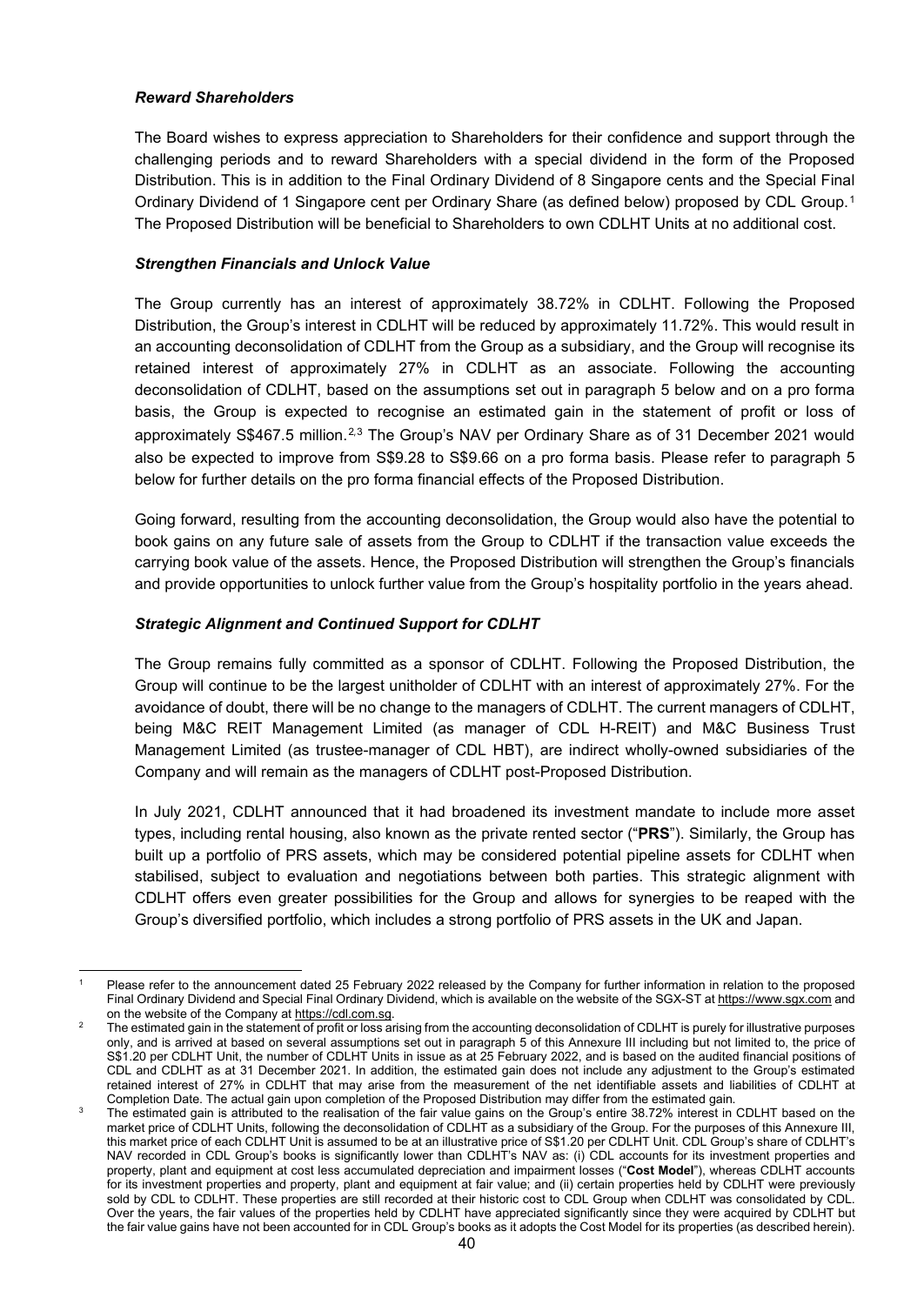# <span id="page-43-0"></span>**4. DETAILS OF THE PROPOSED DISTRIBUTION**

#### **4.1 Method of Distribution and Distribution Ratio**

As at the Latest Practicable Date, the Company does not have any direct interest in CDLHT but holds 476,731,419 CDLHT Units, representing approximately 38.72% of the total number of CDLHT Units in issue as at the Latest Practicable Date, through the following indirect wholly-owned subsidiaries:

- (i) Hospitality Holdings Pte. Ltd. ("**HHPL**"), which directly holds 313,950,000 CDLHT Units, representing approximately 25.50% of the total number of CDLHT Units in issue;
- (ii) Republic Hotels & Resorts Limited, which directly holds 62,790,000 CDLHT Units, representing approximately 5.10% of the total number of CDLHT Units in issue;
- (iii) M&C REIT Management Limited, which directly holds 98,285,648 CDLHT Units, representing approximately 7.98% of the total number of CDLHT Units in issue; and
- (iv) M&C Business Trust Management Limited, which directly holds 1,705,771 CDLHT Units, representing approximately 0.14% of the total number of CDLHT Units in issue.

The unitholding percentages of the Company and its wholly-owned subsidiaries in CDLHT as at the Latest Practicable Date are set out below.



#### **CDL Group's Unitholding in CDLHT**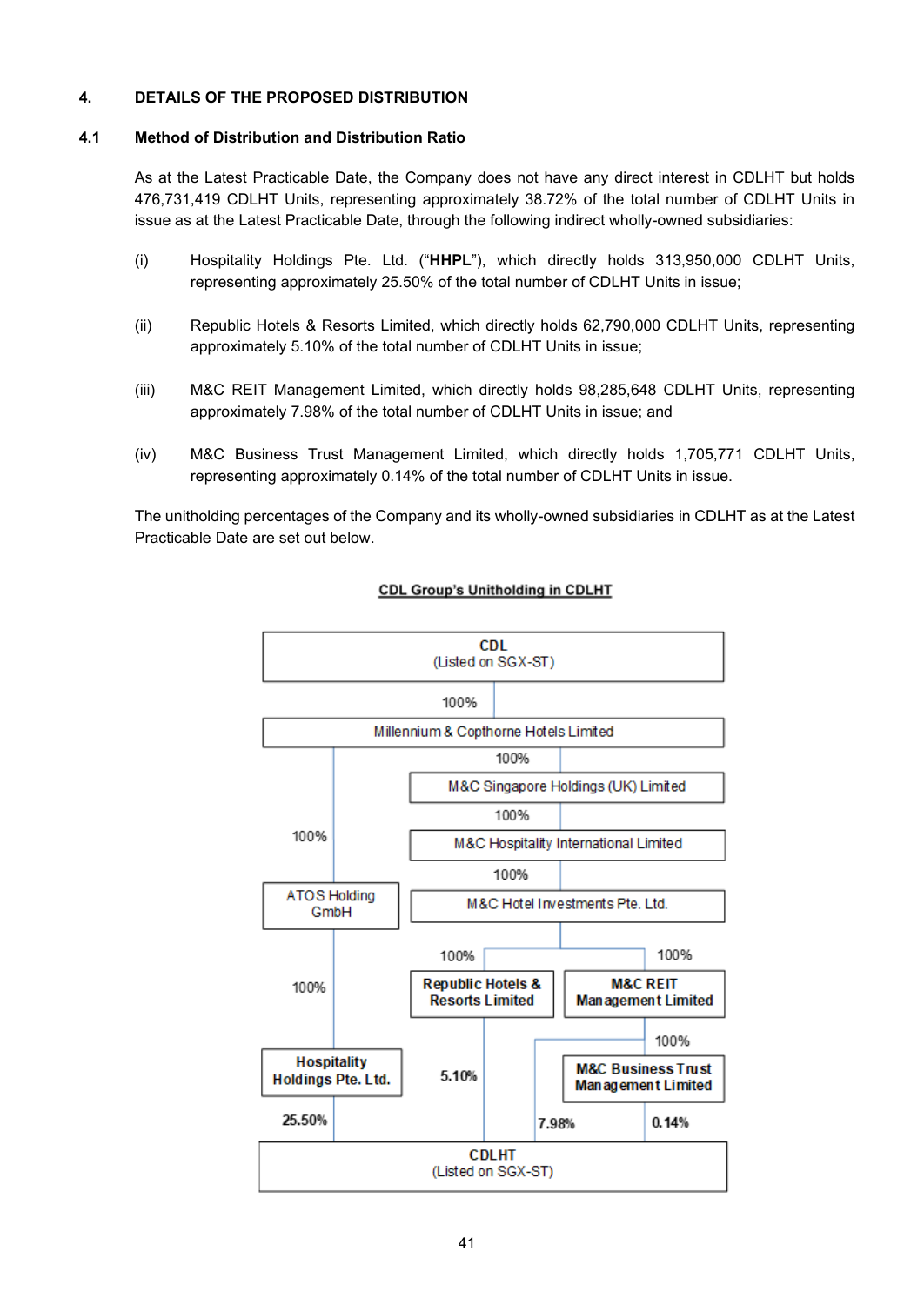To facilitate the Proposed Distribution, the Company will enter into a sale and purchase agreement with HHPL to acquire 144,300,000 CDLHT Units, representing approximately 11.72 per cent. of the total number of CDLHT Units in issue as at the Latest Practicable Date (the "**Restructuring Exercise**"). For illustrative purposes only, the consideration payable by the Company to HHPL is S\$173.2 million, based on the assumption that the market price of each CDLHT Unit is S\$1.20. The actual consideration payable by the Company to HHPL will be based on the closing market price of the CDLHT Units on the day immediately preceding the completion of the acquisition of the CDLHT Units.

Subject to the satisfaction of the conditions set out in paragraph 4.4 below, the Proposed Distribution will be effected by way of a dividend *in specie* to Shareholders *pro rata* to their respective shareholdings in the Company, on the basis of 0.159 CDLHT Unit for each ordinary share in the issued share capital of the Company ( "**Ordinary Share**") held by Shareholders or on their behalf as at a record date to be determined by the Company (the "**Record Date**"), fractional entitlements to be disregarded.

Entitled Shareholders will receive the CDLHT Units free of cash outlay. The CDLHT Units will be distributed free of encumbrances and together with all rights attaching thereto on and from the Completion Date.

## **4.2 Entitled Shareholders**

Shareholders who hold Ordinary Shares as at the Record Date will be entitled to the Proposed Distribution (the "**Entitled Shareholders**").

## **4.3 Appropriation from Retained Profits**

To effect the Proposed Distribution as a dividend *in specie* (characterized as a one-tier dividend), the Company will appropriate an amount out of the retained profits of the Company to meet the amount of dividend to be declared. The final appropriated amount will be based on the value of the CDLHT Units on the Completion Date. For illustrative purposes, assuming that CDLHT is trading at S\$1.20 per CDLHT Unit on the Completion Date, the amount to be appropriated would be approximately S\$173.2 million.

## **4.4 Conditions to the Proposed Distribution**

The Proposed Distribution is subject to and conditional upon, *inter alia*, the satisfaction or waiver of the following conditions precedent:

- (i) the completion of the Restructuring Exercise (as defined in paragraph 4.1 above);
- (ii) the approval of Shareholders by way of an ordinary resolution for the Proposed Distribution at a general meeting of the Company to be convened; and
- (iii) all other necessary waivers, consents and approvals from, *inter alia*, the SGX-ST and other third parties in connection with the Proposed Distribution being obtained.

## **4.5 Effects of the Proposed Distribution**

On completion of the Proposed Distribution, the Company will continue to only indirectly hold 332,431,419 CDLHT Units, representing approximately 27.00% of the total number of CDLHT Units in issue as at the Latest Practicable Date, through the following indirect wholly-owned subsidiaries:

- (i) HHPL, which will directly hold 169,650,000 CDLHT Units, representing approximately 13.78% of the total number of CDLHT Units in issue as at the Latest Practicable Date;
- (ii) Republic Hotels & Resorts Limited, which will continue to directly hold 62,790,000 CDLHT Units, representing approximately 5.10% of the total number of CDLHT Units in issue as at the Latest Practicable Date;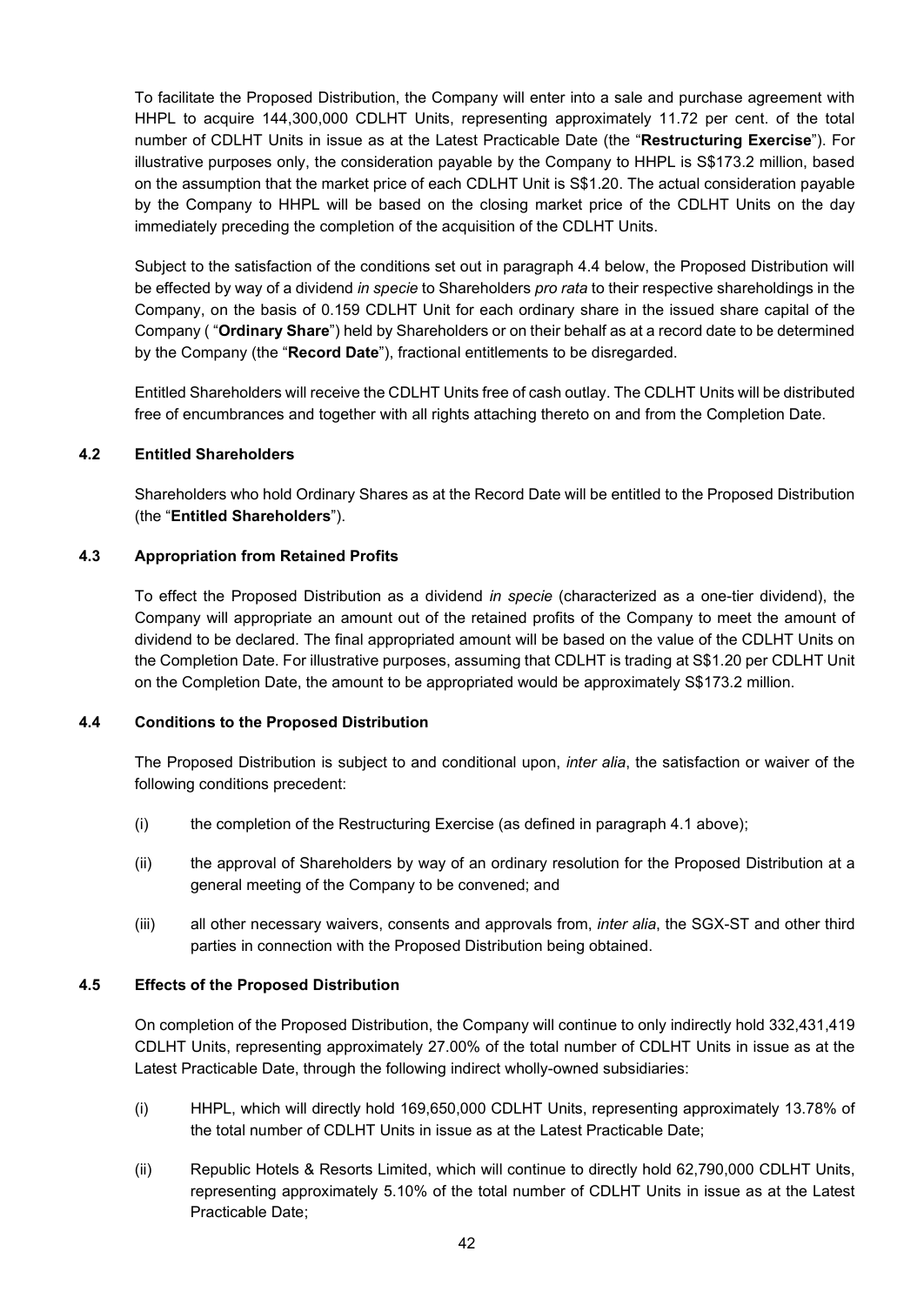- (iii) M&C REIT Management Limited, which will continue to directly hold 98,285,648 CDLHT Units, representing approximately 7.98% of the total number of CDLHT Units in issue as at the Latest Practicable Date; and
- (iv) M&C Business Trust Management Limited, which will continue to directly hold 1,705,771 CDLHT Units, representing approximately 0.14% of the total number of CDLHT Units in issue as at the Latest Practicable Date.

The Proposed Distribution will result in a decrease in CDL Group's unitholding in CDLHT by approximately 11.72%, from approximately 38.72% to approximately 27.00%.

Entitled Shareholders will hold both Ordinary Shares and CDLHT Units immediately after the Proposed Distribution. **The Proposed Distribution will not result in any change to the issued and paid-up share capital of the Company after the Proposed Distribution or to the number of Ordinary Shares held by each Entitled Shareholder.**

# **4.6 Date of Crediting the CDLHT Units**

Subject to the conditions in paragraph 4.4 above being satisfied, it is currently expected that the Securities Accounts of Shareholders who are Depositors will be credited with CDLHT Units on or about 26 May 2022. Shareholders who are not Depositors will be credited with CDLHT Units on or about 26 May 2022 by the entry of their names on the Register of CDLHT. Please refer to paragraph 6 below for further details.

## **4.7 Taxation**

Shareholders should note that the following statements are not to be regarded as advice on the tax position of any Shareholder or on any tax implications arising from the Proposed Distribution. Shareholders who are in doubt as to their respective tax positions or any such tax implications or who may be subject to tax in a jurisdiction outside Singapore should consult their own professional advisers.

## **4.7.1 Tax Implications for the Shareholders**

As the Company is tax resident in Singapore, dividends paid by the Company (whether paid in the form of cash or by way of distribution *in specie* of the Company's assets) are tax exempt (one-tier) dividends which are exempt from Singapore income tax in the hands of the Shareholders. Accordingly, as the Proposed Distribution is a payment of a dividend *in specie* by the Company, it will be exempt from Singapore income tax when received by Shareholders.

## **4.7.2 Stamp Duty**

The Company will bear stamp duty, if any, chargeable for the transfer of the CDLHT Units by the Company to Shareholders pursuant to the Proposed Distribution.

## <span id="page-45-0"></span>**5. FINANCIAL EFFECTS**

## **5.1 Bases and Assumptions**

The pro forma financial effects of the Proposed Distribution on selected financial measures of the Group have been prepared based on the CDL FY2021 Financial Results and the CDLHT FY2021 Financial Results, and are purely for illustrative purposes only and do not reflect the future actual financial position of the Group following the completion of the Proposed Distribution.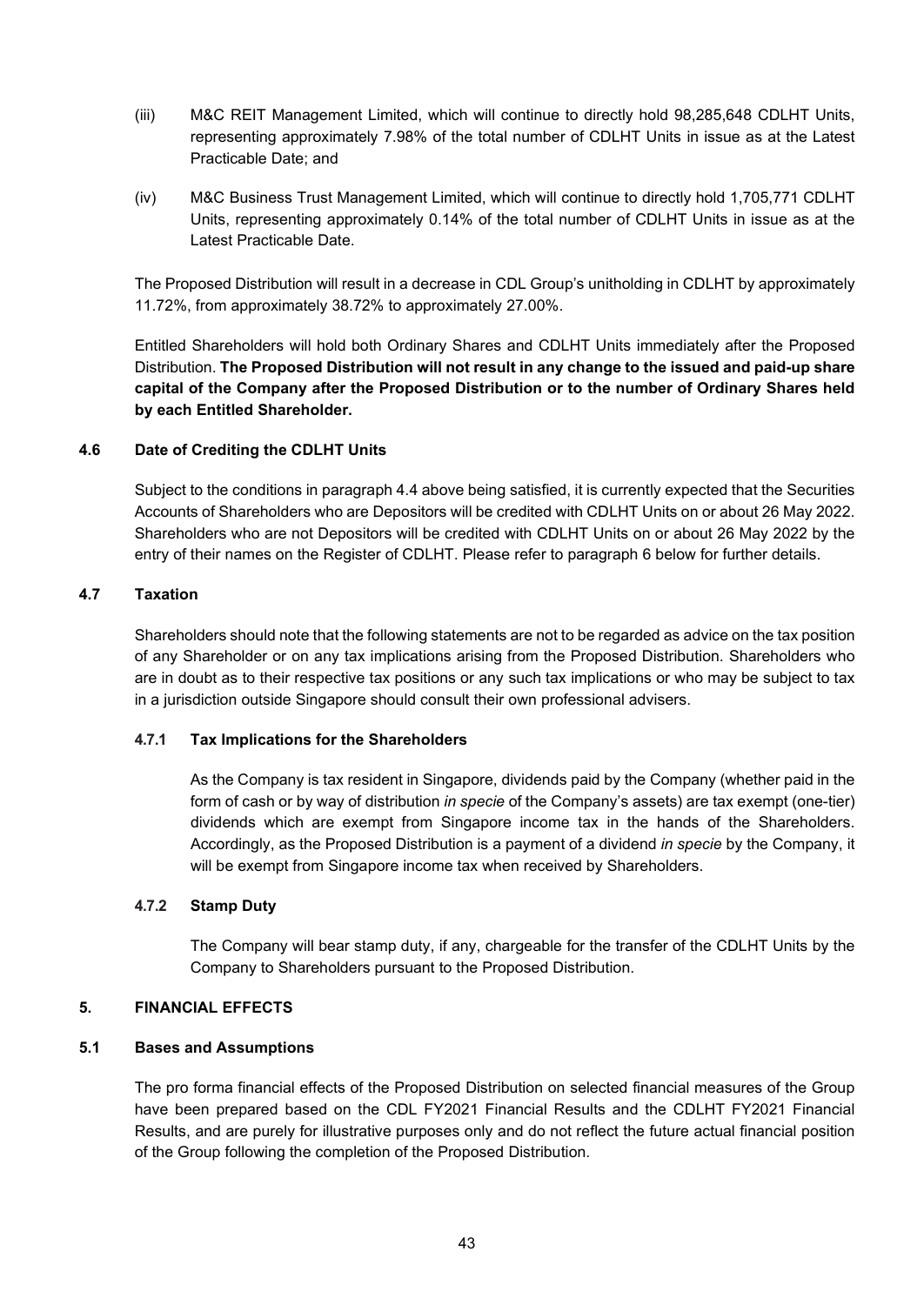The pro forma financial effects have also been prepared based on, *inter alia*, the following assumptions:

- (i) the Proposed Distribution will result in the de-recognition of CDLHT as a subsidiary of the Group and the Group will recognise its remaining interest in CDLHT as an associate post the Proposed Distribution;
- (ii) the Company will acquire 144,300,000 CDLHT Units from HHPL and the Proposed Distribution of such CDLHT Units will be based on the value of the CDLHT Units on the Completion Date. For the pro forma financial purposes, assuming that CDLHT is trading at S\$1.20 per CDLHT Unit on the Completion Date, the amount of the Proposed Distribution is approximately S\$173.2 million;
- (iii) the net borrowings, net gearing, net tangible assets (the "**NTA**"), NAV and revalued NAV (the "**RNAV**") per Ordinary Share of the Group have been prepared on the assumption that the Proposed Distribution had been completed on 31 December 2021, being the end of the most recently completed financial year of the Group and of which the statement of financial position of the Group has been publicly announced;
- (iv) the earnings per Ordinary Share (the "**EPS**") of the Group has been prepared on the assumption that the Proposed Distribution had been completed on 1 January 2021, being the beginning of the most recently completed financial year of the Group and of which the statement of profit or loss of the Group has been publicly announced, and the distribution had been made at CDLHT's unit price of S\$1.27 as at 1 January 2021; and
- (v) the financial effects do not include any adjustment to the Group's estimated retained interest of 27% in CDLHT that may arise from the measurement of the net identifiable assets and liabilities of CDLHT.<sup>[4](#page-46-0)</sup>

## **5.2 NTA and NAV**

For illustrative purposes only, assuming that the Proposed Distribution had been completed on 31 December 2021, the pro forma financial effects of the Proposed Distribution on the NTA, NTA per Ordinary Share, NAV, NAV per Ordinary Share and RNAV per Ordinary Share of the Group are as follows:

|                                                 | <b>Before the</b>            | <b>After the</b>             |
|-------------------------------------------------|------------------------------|------------------------------|
|                                                 | <b>Proposed Distribution</b> | <b>Proposed Distribution</b> |
| NTA (S\$ million)                               | 8,412                        | 8,756                        |
| NTA per Ordinary Share (1) (S\$)                | 9.28                         | 9.65                         |
| NAV (S\$ million)                               | 8,414                        | 8,758                        |
| NAV per Ordinary Share <sup>(1)</sup> (S\$)     | 9.28                         | 9.66                         |
| RNAV per Ordinary Share <sup>(1)(2)</sup> (S\$) | 15.70                        | 16.04                        |

<span id="page-46-0"></span>The Group does not expect any significant impairment to be recognised arising from the measurement of the net identifiable assets and liabilities, having considered that as at the Latest Practicable Date, each CDLHT Unit is trading at a price which is below its NAV per unit of S\$1.33 (based on the audited consolidated financial statements of CDLHT for its financial year ended 31 December 2021), and assuming this remains the case on the Completion Date.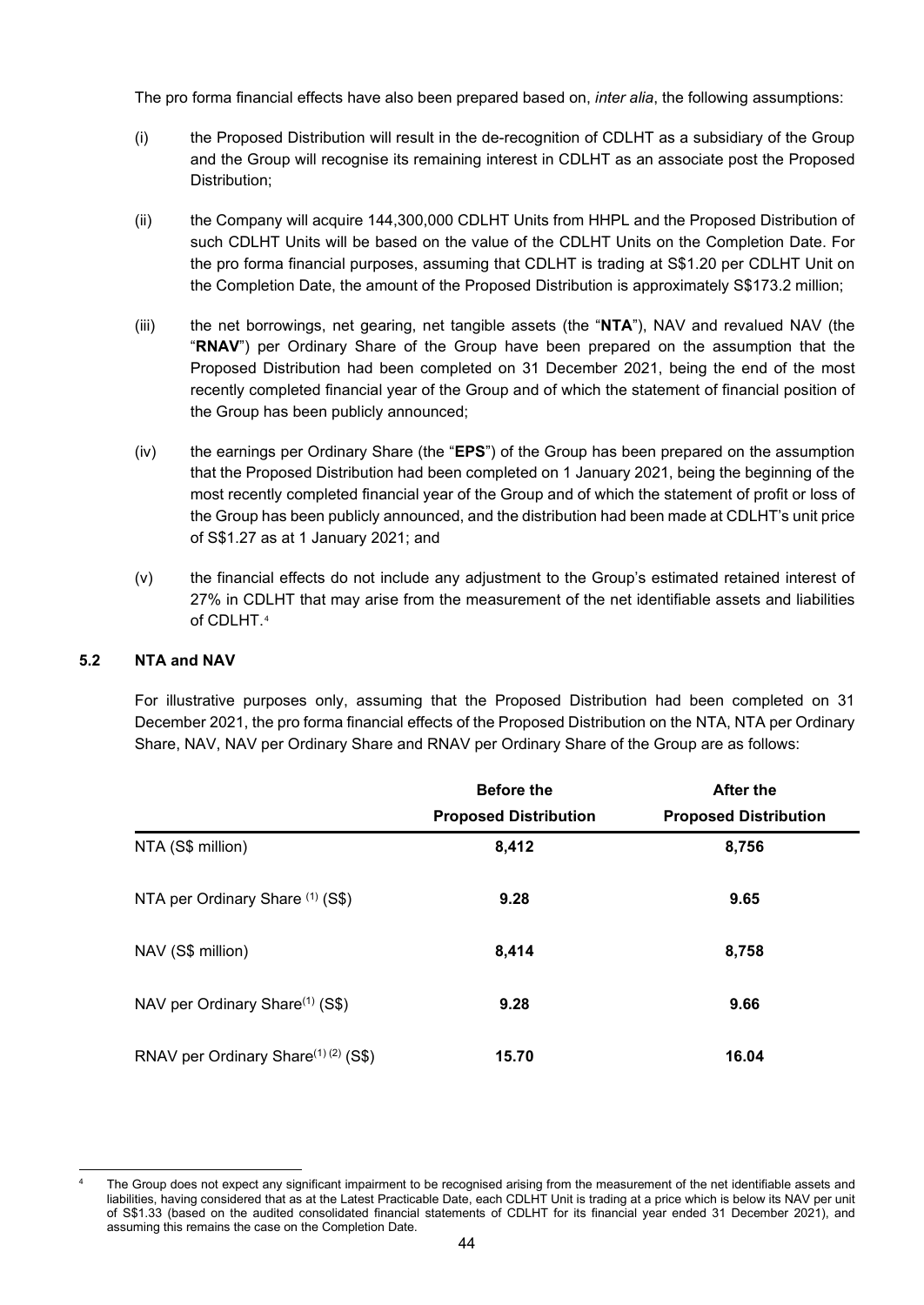#### Notes:

- (1) The figures are based on the issued share capital of 906,901,330 Ordinary Shares (excluding treasury shares) as at 31 December 2021.
- <sup>(2)</sup> The Group accounts for its investment properties at cost less accumulated depreciation and impairment losses. The RNAV per Ordinary Share is for illustrative purposes only, taking into consideration the fair values of the Group's investment properties and its share of the fair values of the investment properties of its equity-accounted investees.

## **5.3 EPS**

For illustrative purposes only, assuming that the Proposed Distribution had been completed on 1 January 2021, the pro forma financial effects of the Proposed Distribution on the EPS of the Group are as follows:

|                                                                   | <b>Before the</b>            | <b>After the</b>             |  |
|-------------------------------------------------------------------|------------------------------|------------------------------|--|
|                                                                   | <b>Proposed Distribution</b> | <b>Proposed Distribution</b> |  |
| Net profit attributable to ordinary<br>shareholders (S\$ million) | 97.7                         | 554.2                        |  |
| $EPS(1)$ (S\$ cents)                                              | 9.3                          | 59.7                         |  |

Note**:** 

(1) The figures are based on the weighted average of 906,901,330 Ordinary Shares (excluding treasury shares) as at 31 December 2021.

#### **5.4 Leverage Ratios**

For illustrative purposes only, assuming that the Proposed Distribution had been completed on 31 December 2021, the pro forma financial effects of the Proposed Distribution on the leverage ratios of the Group are as follows:

|                                                                             | <b>Before the</b>            | After the                    |  |
|-----------------------------------------------------------------------------|------------------------------|------------------------------|--|
|                                                                             | <b>Proposed Distribution</b> | <b>Proposed Distribution</b> |  |
| Total net borrowings (S\$ million)                                          | 9,232                        | 8,176                        |  |
| Net Gearing (%)                                                             | 99                           | 90                           |  |
| Net Gearing (including the fair value of<br>investment properties $(1)$ (%) | 61                           | 55                           |  |

Note**:** 

(1) Taking into consideration the fair values of the Group's investment properties and its share of the fair values of the investment properties of its equity-accounted investees.

#### **5.5 Share Capital**

The Proposed Distribution will not have any impact on the number of Ordinary Shares held by Shareholders after the Proposed Distribution or on the share capital of the Company.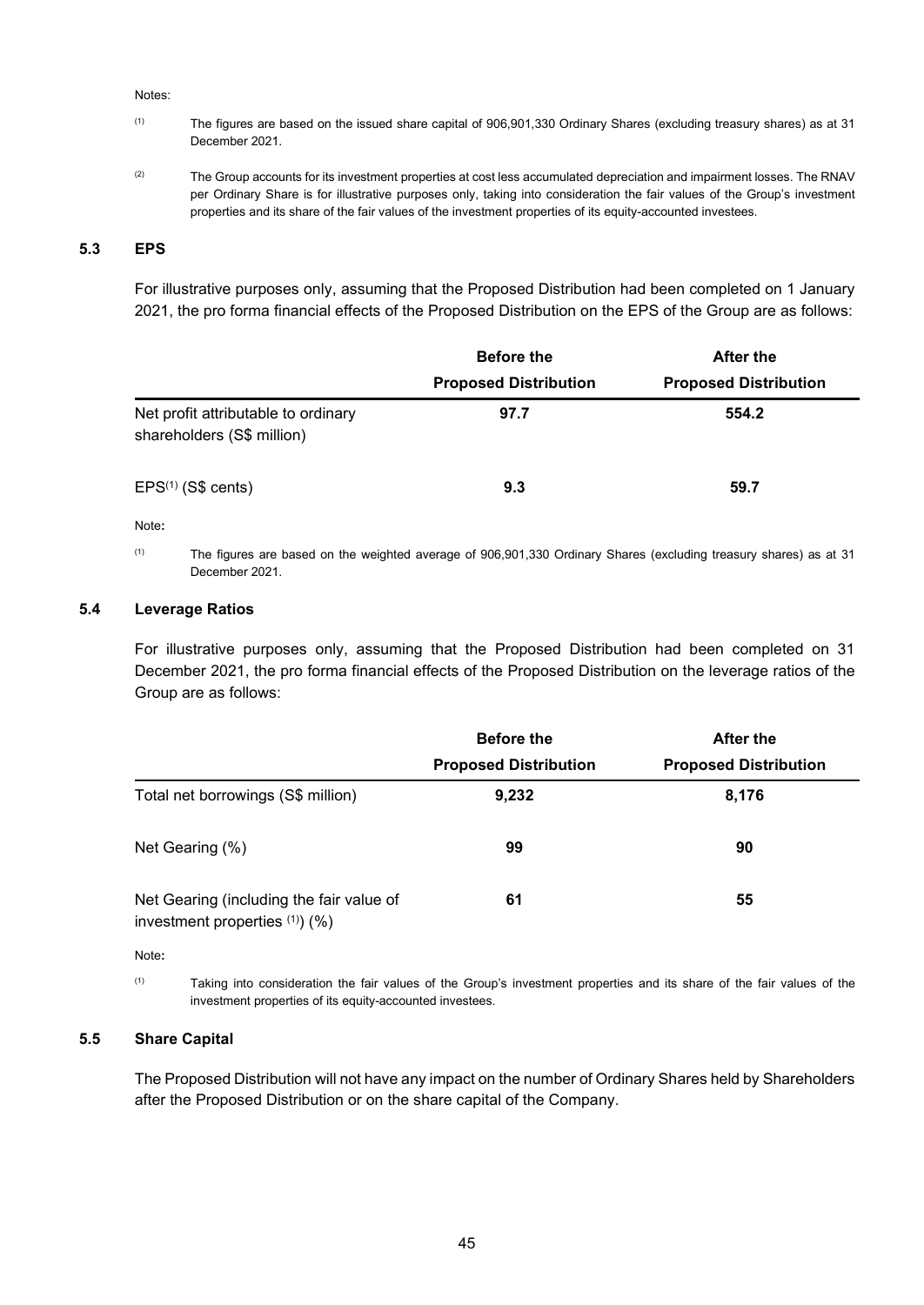## <span id="page-48-0"></span>**6. ADMINISTRATIVE PROCEDURES FOR THE PROPOSED DISTRIBUTION**

### **6.1 Record Date and Entitlements**

Persons registered in the Register of CDL and Depositors whose Securities Accounts are credited with Ordinary Shares as at the Record Date would be entitled to receive 0.159 CDLHT Units for each Ordinary Share held by them or on their behalf as at the Record Date.

The Company will announce the conditional Record Date in due course in order to determine the entitlements of each Shareholder to the CDLHT Units.

### **6.2 Depositors**

In the case of Shareholders being Depositors, entitlements to the CDLHT Units will be determined on the basis of the number of Ordinary Shares standing to the credit of their respective Securities Accounts as at the Record Date. Following the Record Date, CDP will credit their Securities Accounts with the relevant number of CDLHT Units on the credit date to be announced by the Company in due course and CDP will send to each such Depositor a notification letter confirming the number of CDLHT Units that has been credited to his Securities Account.

#### **6.3 Scrip Shareholders**

In the case of Shareholders who hold Ordinary Shares registered in their own names in the Register of CDL, entitlements to the CDLHT Units will be determined on the basis of their holdings of Ordinary Shares in the Register of CDL as at the Record Date. Following the Record Date, the names of such Shareholders as well as the relevant number of CDLHT Units to be distributed to such Shareholders will be entered into the Register of CDLHT and the confirmation note in respect of the CDLHT Units will be sent to them by registered post to their address as stated in the Register of CDL. Shareholders should note that they will not be able to trade in such CDLHT Units on the SGX-ST unless they have a Securities Account and make appropriate arrangements for the CDLHT Units to be deposited with CDP for crediting into said Securities Account.

Shareholders holding their Ordinary Shares in scrip form and who wish to have the CDLHT Units credited to their Securities Accounts pursuant to the Proposed Distribution or wish to trade the CDLHT Units on the SGX-ST on or immediately after the Proposed Distribution should deposit with CDP their existing share certificates in respect of their Ordinary Shares, together with the duly executed instruments of transfer in favour of CDP, no later than 5.00 p.m. on the date falling 12 Market Days prior to the Record Date so as to enable CDP to credit their Securities Accounts with the relevant Ordinary Shares by the Record Date and thereafter for CDP to credit their Securities Accounts with the CDLHT Units.

## **6.4 CPFIS Members**

In the case of investors who have purchased Ordinary Shares using their CPF funds ("**CPFIS Members**"), entitlements to the CDLHT Units will be determined on the basis of the number of Ordinary Shares held by the CPF Agent Banks on behalf of each CPFIS Member as at the Record Date. Following the Record Date, CDP will credit the CDLHT Units attributable to CPFIS Members pursuant to the Proposed Distribution to the respective Securities Accounts of the relevant CPF Agent Banks, and the CPF Agent Banks will update their records accordingly.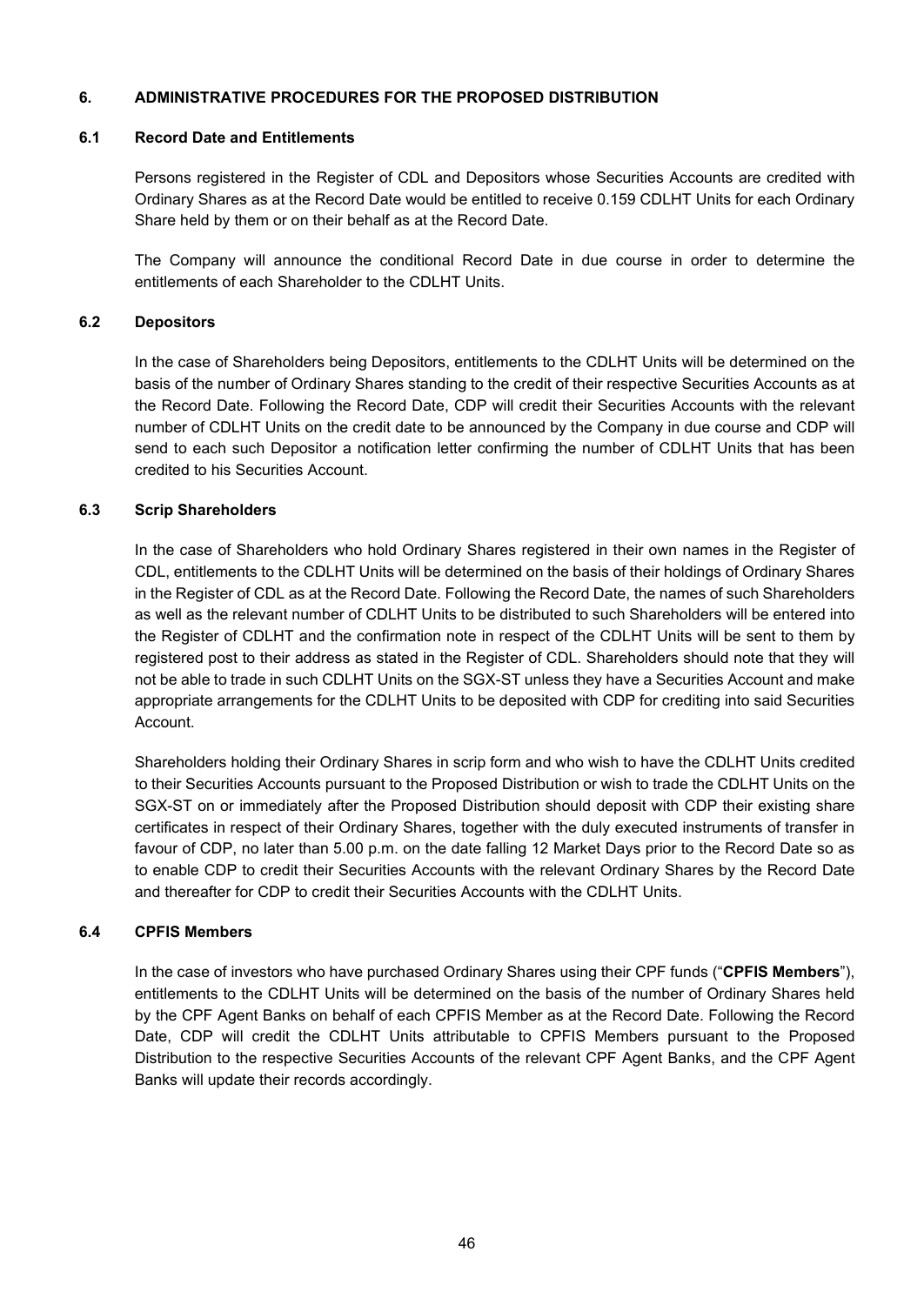## **6.5 SRS Investors**

In the case of investors who have purchased Ordinary Shares using their SRS funds ("**SRS Investors**"), entitlements to the CDLHT Units will be determined on the basis of the number of Ordinary Shares held by the SRS Approved Banks on behalf of each such SRS Investor as at the Record Date. Following the Record Date, CDP will credit the CDLHT Units attributable to such SRS Investors pursuant to the Proposed Distribution to the Securities Accounts of the SRS Approved Banks, and the SRS Approved Banks will update their records accordingly.

# **6.6 Investors whose Ordinary Shares are held through a finance company and/or a Depository Agent**

In the case of investors who hold Ordinary Shares through a finance company and/or Depository Agent, entitlements to the CDLHT Units will be determined on the basis of the number of Ordinary Shares held by the finance companies and/or the Depository Agents on behalf of such investors as at the Record Date. Following the Record Date, CDP will credit the CDLHT Units attributable to such investors pursuant to the Proposed Distribution to the Securities Accounts of the finance companies and/or the Depository Agents.

# **6.7 Overseas Shareholders**

You will be regarded as an overseas shareholder if your registered address for the service of the notices and/or documents on the Register of CDL or the Depository Register (as the case may be) is not in Singapore as at the Record Date (the "**Overseas Shareholder**"). Shareholders who wish to change their registered address on the Register of CDL or the Depository Register (as the case may be) to provide an address in Singapore in substitution thereof prior to the Record Date may do so by sending a notice in writing to the Share Registrar (in the case of a change of address on the Register of CDL) or CDP (in the case of a change of address on the Depository Register), respectively not later than three Market Days prior to the Record Date.

**The distribution of this Annexure III to Overseas Shareholders and the Proposed Distribution may be prohibited or restricted by law (either absolutely or subject to various securities requirements, whether legal or administrative, being complied with) in certain jurisdictions under the relevant securities laws of those jurisdictions. Overseas Shareholders are required to inform themselves of and to observe any such prohibition or restriction at their own expense and without any liability of the Company. It is the responsibility of Overseas Shareholders to satisfy themselves as to the full observance of the laws of the relevant jurisdiction in connection therewith, including the obtaining of any governmental, exchange control or other consents which may be required, the compliance with other necessary formalities which are required to be observed and/or payment of any issue, transfer or other taxes due in such jurisdiction.**

For practical reasons and in order to avoid violating applicable securities laws outside Singapore, or where the Directors are of the view that such distribution may infringe any foreign law or may necessitate compliance with conditions or requirements which the Directors, in their absolute discretion, regard as onerous or impracticable by reason of costs, delay or otherwise, the Directors reserve the discretion not to distribute the CDLHT Units to any Overseas Shareholder and to deal with such CDLHT Units in the manner set out below.

In the event the Directors decide not to distribute the CDLHT Units to any Overseas Shareholders, arrangements will be made for the distribution of the CDLHT Units which would otherwise be distributed to such Overseas Shareholders pursuant to the Proposed Distribution to such person(s) as the Directors may appoint to sell such CDLHT Units and thereafter the net proceeds of such sale, after deducting for all dealings and other expenses in connection therewith, shall be distributed proportionately among such Overseas Shareholders according to their respective entitlements to the CDLHT Units as at the Record Date in full satisfaction of their rights to the CDLHT Units which they would otherwise have become entitled to under the Proposed Distribution.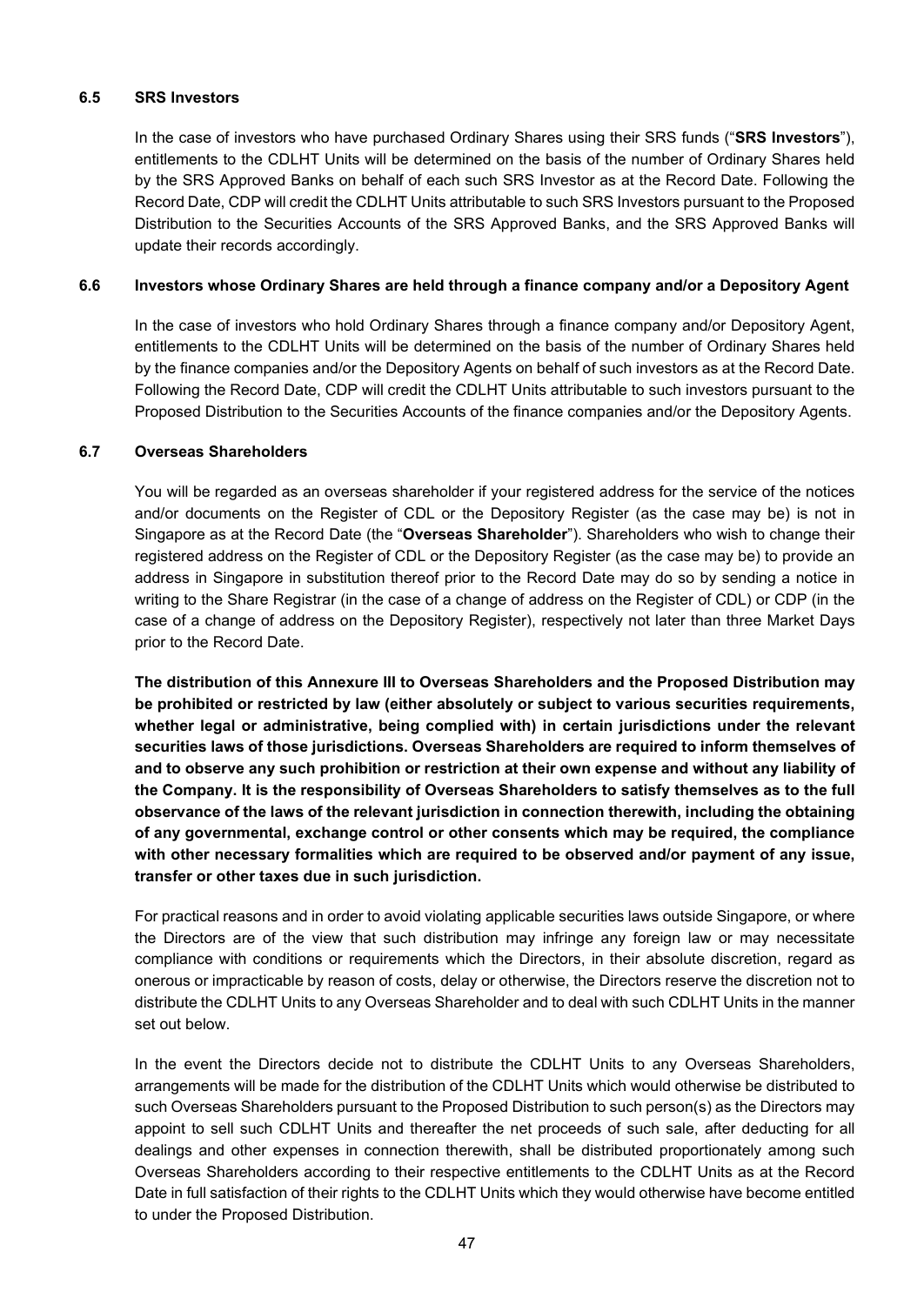Please also refer to the section entitled "**Important Notice to Overseas Shareholders**" of this Annexure III for further details.

## **6.8 Odd-Lot Trading**

# **6.8.1. Odd Lots Trading for up to 99 CDLHT Units**

Entitled Shareholders should note that they may receive odd lots of CDLHT Units pursuant to the Proposed Distribution. Some Entitled Shareholders may currently also own odd lots of Ordinary Shares, and as such will receive odd lots of CDLHT Units. Entitled Shareholders who receive odd lots of CDLHT Units pursuant to the Proposed Distribution and who wish to trade such odd lots of CDLHT Units on the SGX-ST are able to trade with a minimum size of one CDLHT Unit on the Unit Share Market of the SGX-ST. Entitled Shareholders should note that the market for trading of odd lots of CDLHT Units may be illiquid and trading in odd lots of CDLHT Units may also incur a proportionately higher brokerage cost than trading in board lots of CDLHT Units.

In this regard, the Company has arranged for OCBC Securities, Philip Securities, UOB Kay Hian and CGS-CIMB, (collectively, the "**Brokers**") to offer concessionary brokerage rates for the trading in odd lots of CDLHT Units (the "**Concessionary Brokerage Rate**") for a period of one calendar month from the date that the CDLHT Units are credited to the Securities Accounts of the Entitled Shareholders (the "**Concession Period**"), which is expected to be from 26 May 2022 to 26 June 2022. Any changes to the Concession Period will be announced by the Company on the SGXNET.

The brokerage fee payable by those who trade on the Unit Share Market of the SGX-ST during the Concession Period through the Brokers will be as follows:

|                                                                                  | <b>OCBC</b><br><b>Securities</b> | <b>Philip</b><br><b>Securities</b> | <b>UOB Kay Hian</b>     | <b>CGS-CIMB</b>         |
|----------------------------------------------------------------------------------|----------------------------------|------------------------------------|-------------------------|-------------------------|
| Minimum brokerage fee,<br>provided the number of<br><b>CDLHT Units traded in</b> | S\$15.00 per<br>contract         | S\$10.00 per<br>contract           | S\$5.00 per<br>contract | S\$5.00 per<br>contract |
| aggregate does not exceed<br>99 CDLHT Units in a single<br>day                   |                                  |                                    |                         |                         |

For trades of 100 CDLHT Units or more in aggregate in a single day, the usual brokerage fee applies. After the Concession Period, Entitled Shareholders who hold odd lots of CDLHT Units can continue to trade in odd lots on the Unit Share Market of the SGX-ST but the Concessionary Brokerage Rate will no longer be applicable to any trades of the CDLHT Units in odd lots undertaken via the Brokers.

**Entitled Shareholders should note that notwithstanding the Concessionary Brokerage Rate for trades executed on the Unit Share Market of the SGX-ST during the Concession Period, holders of CDLHT Units will be required to continue to bear clearing fees and other regular trading fees imposed by the SGX-ST (including any goods and services tax relating to such fees), which shall be based on customary rates imposed from time to time.**

# **6.8.2. Account with Brokers**

Entitled Shareholders who intend to trade any odd lots of CDLHT Units via the Brokers, or who intend to use the online trading platforms of the Brokers, should note that if they do not have an existing account with the relevant Broker, they must personally apply to open such an account with such Broker.